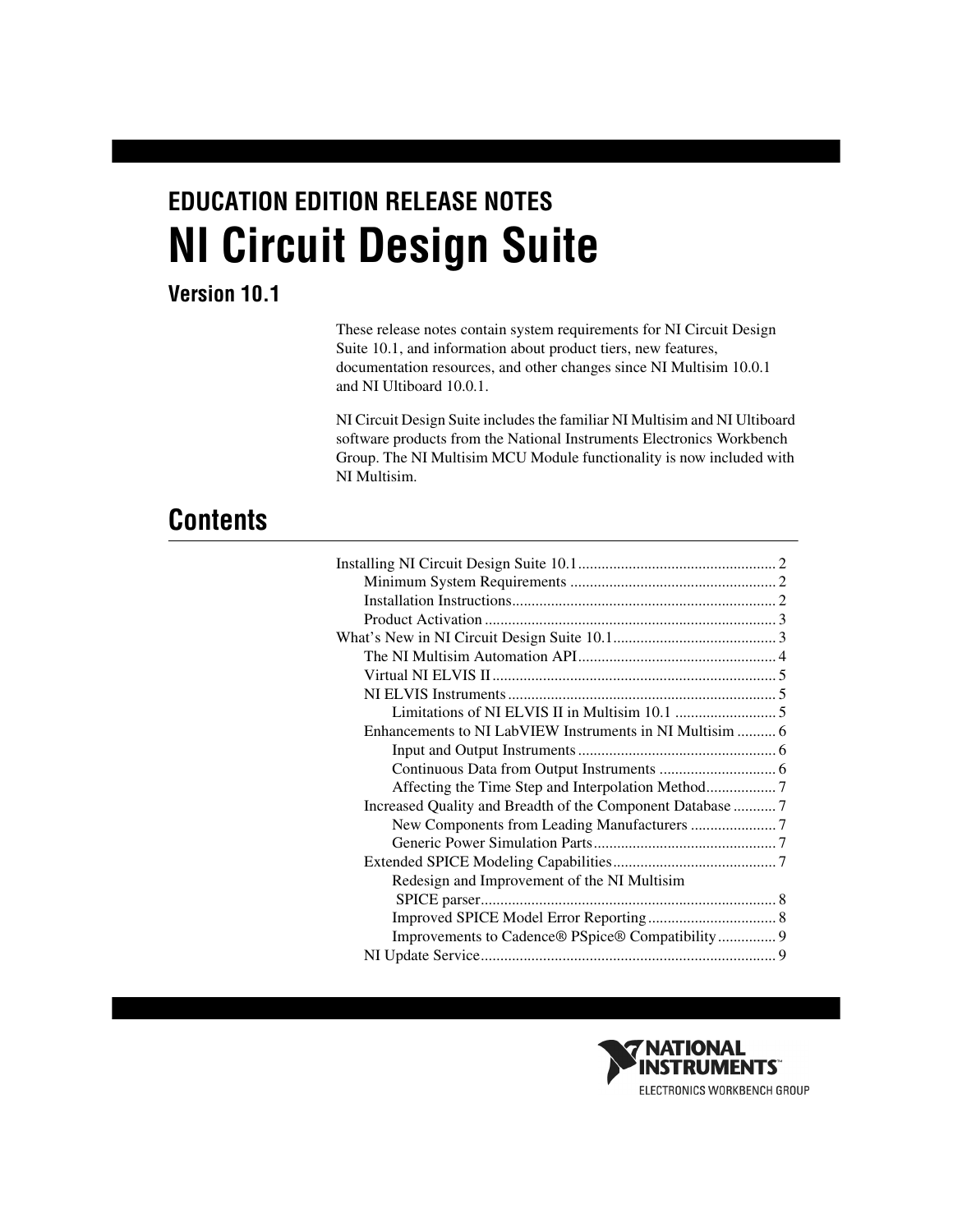| Better Storage of User Fields from the Master Database9 |  |
|---------------------------------------------------------|--|
|                                                         |  |
|                                                         |  |
|                                                         |  |
|                                                         |  |
|                                                         |  |
|                                                         |  |
|                                                         |  |

# <span id="page-1-0"></span>**Installing NI Circuit Design Suite 10.1**

This section describes the system requirements and installation procedures for NI Circuit Design Suite.

#### <span id="page-1-1"></span>**Minimum System Requirements**

To run NI Circuit Design Suite 10.1, National Instruments recommends that your system meet the following requirements:

- Windows 2000 Service Pack 3 or later, Windows XP, Vista, or 64-bit Vista.
- Pentium 4 class microprocessor or equivalent (Pentium III class minimum).
- 512 MB of memory (256 MB minimum).
- 1.5 GB of free hard disk space (1 GB minimum).
- Open GL® capable 3D graphics card recommended (SVGA resolution video adapter with  $800 \times 600$  video resolution minimum,  $1024 \times 768$ or higher preferred).
- To develop custom LabVIEW based instruments for use in Multisim, LabVIEW 8.2.*x* or 8.5.*x* is required.

# <span id="page-1-2"></span>**Installation Instructions**

The NI Circuit Design Suite 10.1 installer installs all products in the suite: NI Multisim and NI Ultiboard.

National Instruments recommends that you close all open applications before you install NI Circuit Design Suite.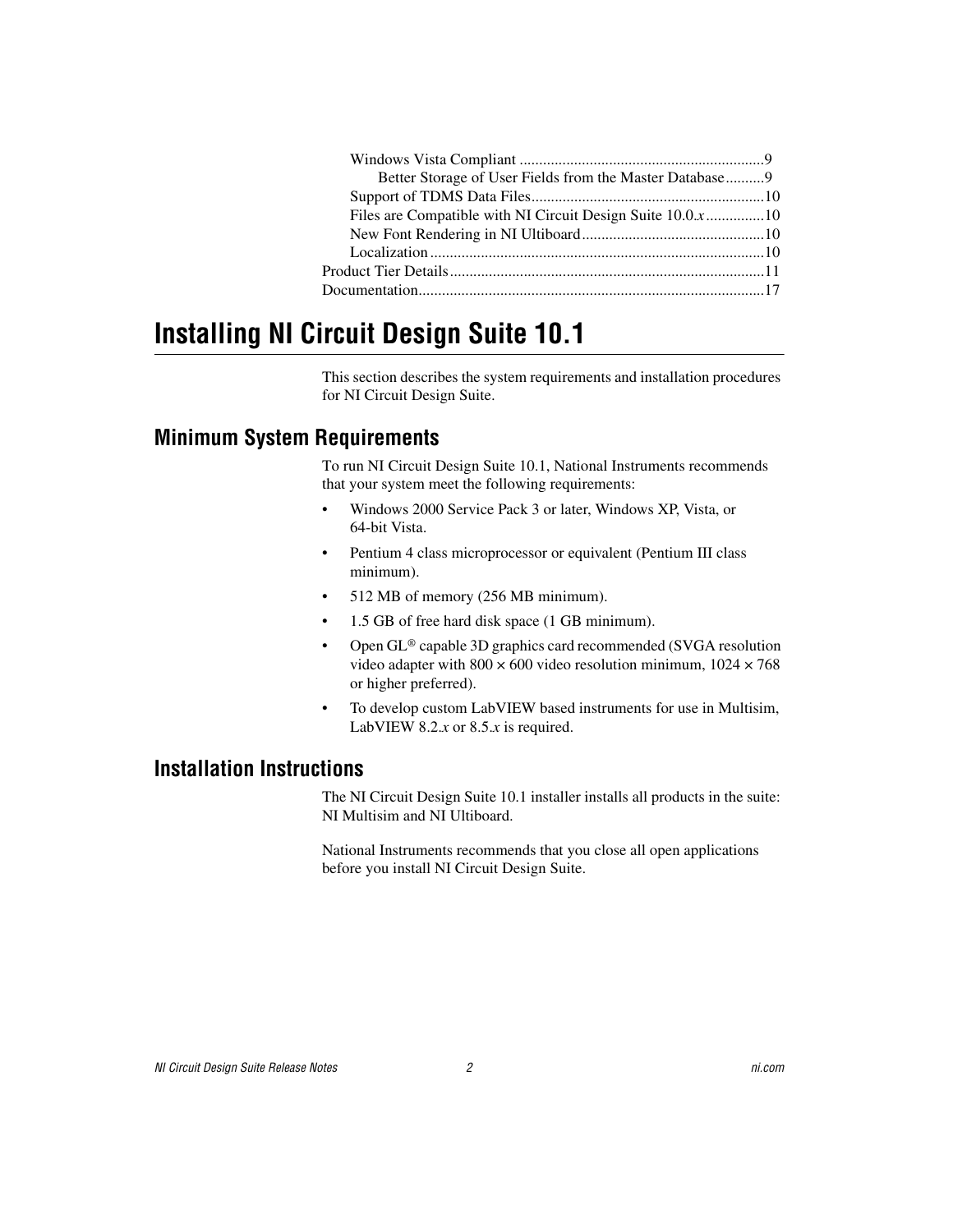Unless you specify another location during installation, the NI Circuit Design Suite installation program copies files to <Program Files>\ National Instruments\Circuit Design Suite 10.1 after you complete the following steps:

- 1. Insert the NI Circuit Design Suite CD into the CD-ROM drive. If the CD startup screen is not visible, select **Run** from the Windows **Start** menu and run setup.exe from your CD drive.
- 2. Follow the instructions in the dialog boxes.

**Note** On completion of the NI Circuit Design Suite (NI CDS) 10.1 installation, the installer prompts you for the NI ELVISmx 4.0 installation CD, which is included in your NI CDS package. The NI ELVISmx 4.0 enables the NI ELVIS II functionality in Multisim. If you wish to install the NI ELVISmx 4.0 software, follow the instructions in the prompt. Otherwise, you can install the NI ELVISmx 4.0 software at a later time. Refer to the *[Virtual](#page-4-0)  [NI ELVIS II](#page-4-0)* and *[NI ELVIS Instruments](#page-4-1)* sections for more information.

#### <span id="page-2-0"></span>**Product Activation**

 $\mathbb{N}$ 

When you run a product in NI Circuit Design Suite for the first time, it will prompt you to activate a license for that product.

If you do not activate a valid license, the product will run in Evaluation Mode and continue to prompt you to activate a license on each subsequent run. Evaluation Mode is valid for 30 days following the first run of the product.

For information about how to activate your software product, please refer to the *Activation Instructions for National Instruments Software Note to Users* included with your NI Circuit Design Suite 10.1 package.

# <span id="page-2-1"></span>**What's New in NI Circuit Design Suite 10.1**

This document describes the following feature additions or improvements to NI Circuit Design Suite 10.1:

- The Multisim Automation API.
- Virtual NI ELVIS II.
- NI ELVIS instruments.
- Enhancements to NI Lab VIEW instruments in Multisim.
- Additions to the component database.
- Extended SPICE modeling capabilities.
- NI Update Service.
- Vista compliance.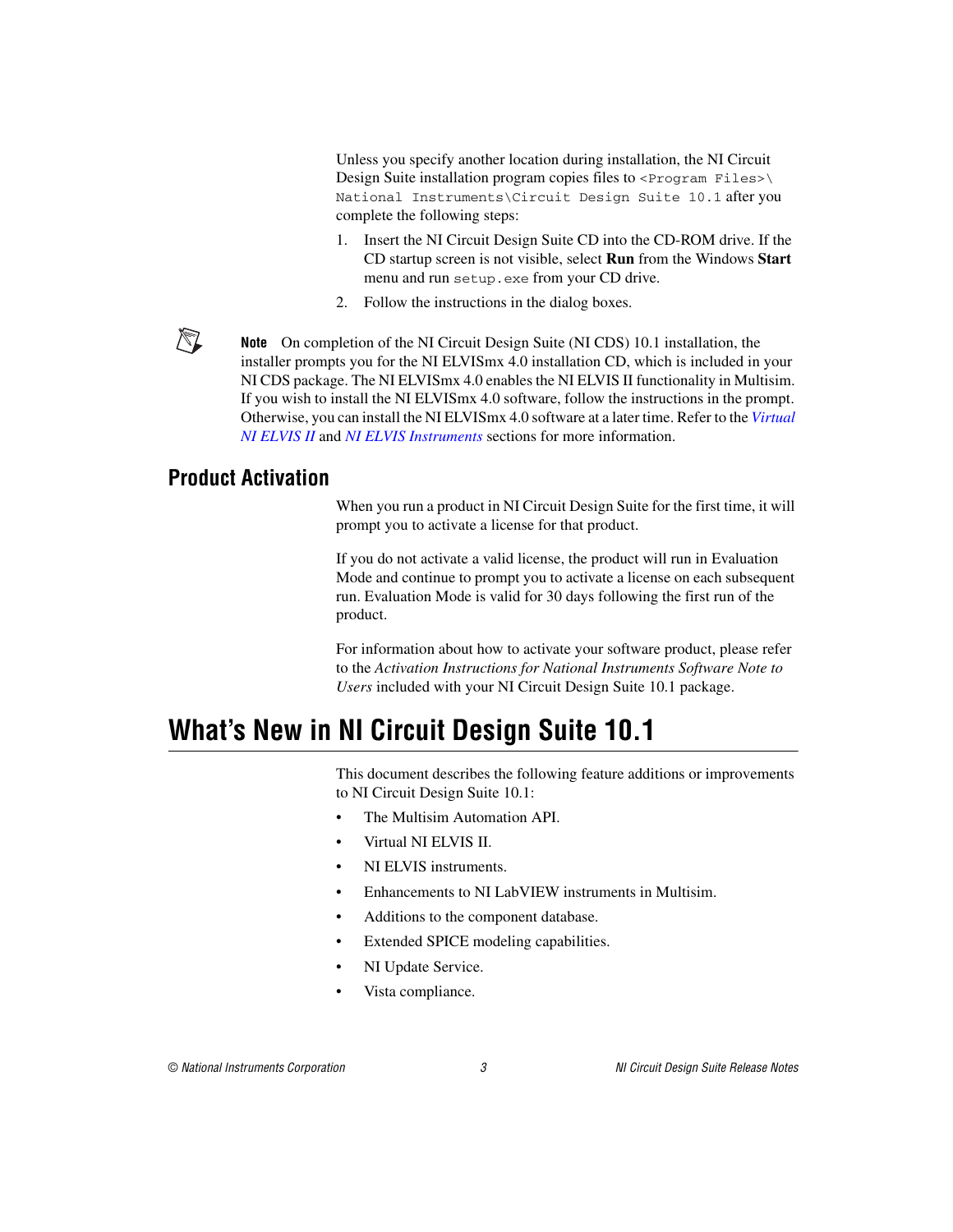- Support for TDMS data files.
- File compatibility with NI Circuit Design Suite 10.0.*x*.
- Virtual NI ELVIS II
- New font rendering in NI Ultiboard.

#### <span id="page-3-0"></span>**The NI Multisim Automation API**

The NI Multisim Automation API allows the automation of simulation and analyses through a COM interface. This is useful when a number of simulation runs are required with different circuit settings. Examples include such tasks as component analysis, stress analysis, and fault analysis.

The Multisim Automation API lets you programmatically control a Multisim simulation without needing to view Multisim. Clients written in any COM-aware programming language, such as NI LabVIEW, Visual Basic, or C++ can access Multisim through this interface.

Through the API, you can:

- Open and close an existing circuit.
- Optionally inject a signal in place of an existing voltage or current source.
- Start, stop, and pause simulations.
- Read out simulation results from an existing static probe.
- Enumerate the components in the schematic.
- Replace components with components from the database.
- Get and set the values of resistor, capacitor, and inductor components.
- Enumerate variants.
- Get and set the active variant for simulation.
- Generate reports on the schematic, including a bill of materials and a netlist report.
- Produce an image of the circuit.

#### Notes:

- Simulation settings used during API control simulations are taken from the Transient Analysis settings of the chosen circuit. Any changes to the Interactive Simulation settings are ignored.
- The API can only change and replace components on the top level of a design; components in sub-circuits and hierarchical blocks cannot be altered.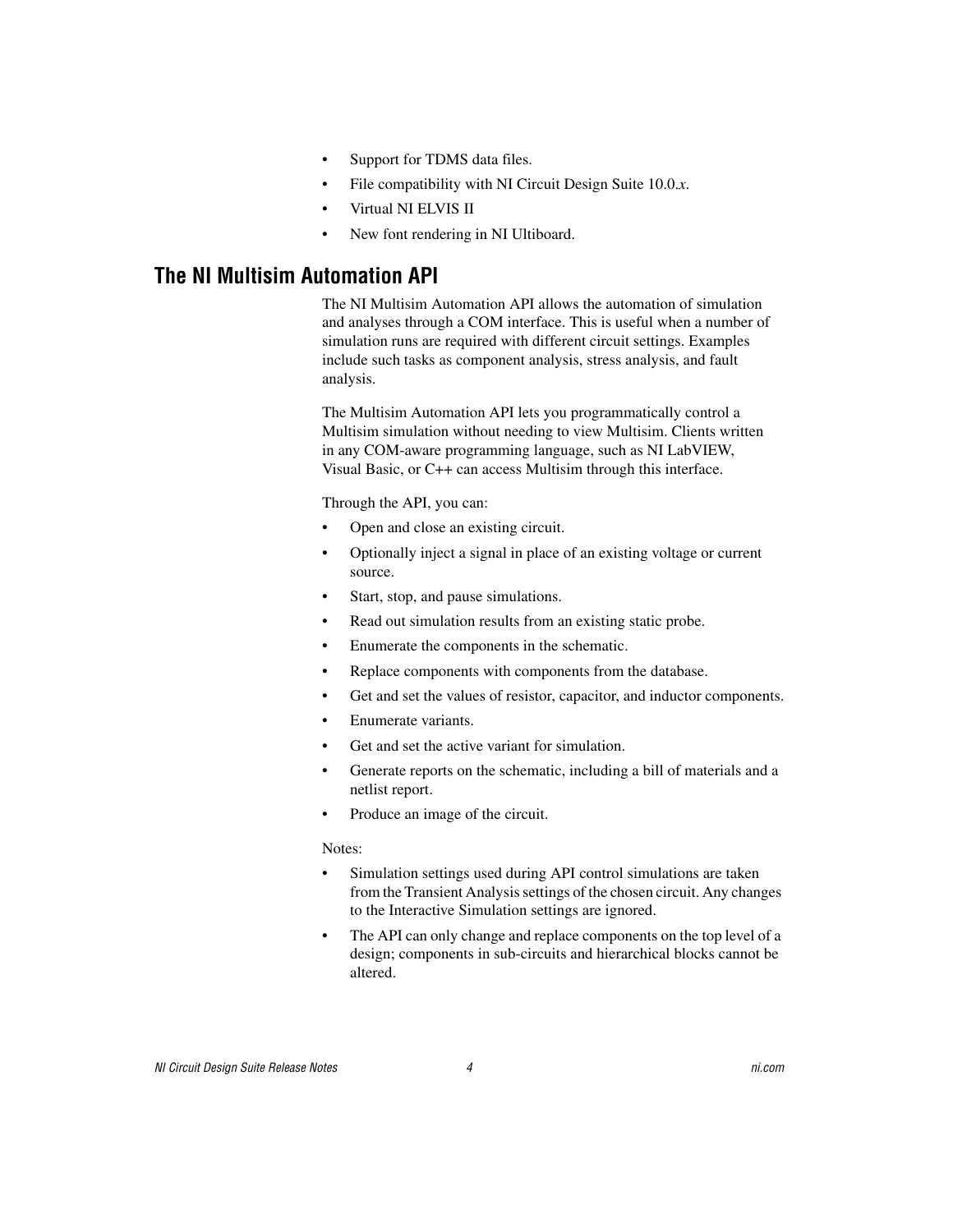- Multisim component replacements may not always have the expected result—they should always be tested in an interactive session of Multisim to make sure that the behavior is what is required.
- Multisim Fault settings cannot be changed through the API. Fault analysis requires the building of circuits with additional resistive elements and setting the elements to zero or large values.

### <span id="page-4-0"></span>**Virtual NI ELVIS II**

NI Multisim 10.1 includes new functionality to complement the introduction of the NI ELVIS II. The Virtual NI ELVIS II builds on the functionality of the Virtual NI ELVIS found in previous releases of the software. NI ELVIS II functionality is activated in Multisim after you install the NI ELVISmx 4.0 software. You can now choose to start from either a new NI ELVIS or NI ELVIS II schematic. The selection of schematic template will affect which of the 3D NI ELVIS models is used in the breadboard mode. Select **File»New»NI ELVIS II** to select the NI ELVIS II template.

In addition to the new schematic template and new 3D model, NI Multisim now leverages the NI ELVISmx 4.0 Soft Front Panels (SFP) inside of Multisim.

Note that NI ELVIS II refers to the hardware revision number and NI ELVISmx 4.0 refers to the software revision.



**Note** To take full advantage of the integration of NI ELVIS II and Multisim, you must also install the NI ELVISmx 4.0 software.

#### <span id="page-4-1"></span>**NI ELVIS Instruments**

In previous releases, native Multisim instruments were used to replicate the types of measurements performed with the real world NI ELVIS. NI Multisim now hosts the NI ELVIS II Soft Front Panels (SFP) used with the instrument hardware. These instruments allow you to show both simulated and real measured data on the same display.

There are two ways to invoke an NI ELVIS II SFP: you can access them from either the rails or the top of an NI ELVIS II schematic template, or you can drop them onto any Multisim schematic from the NI ELVIS Instruments toolbar.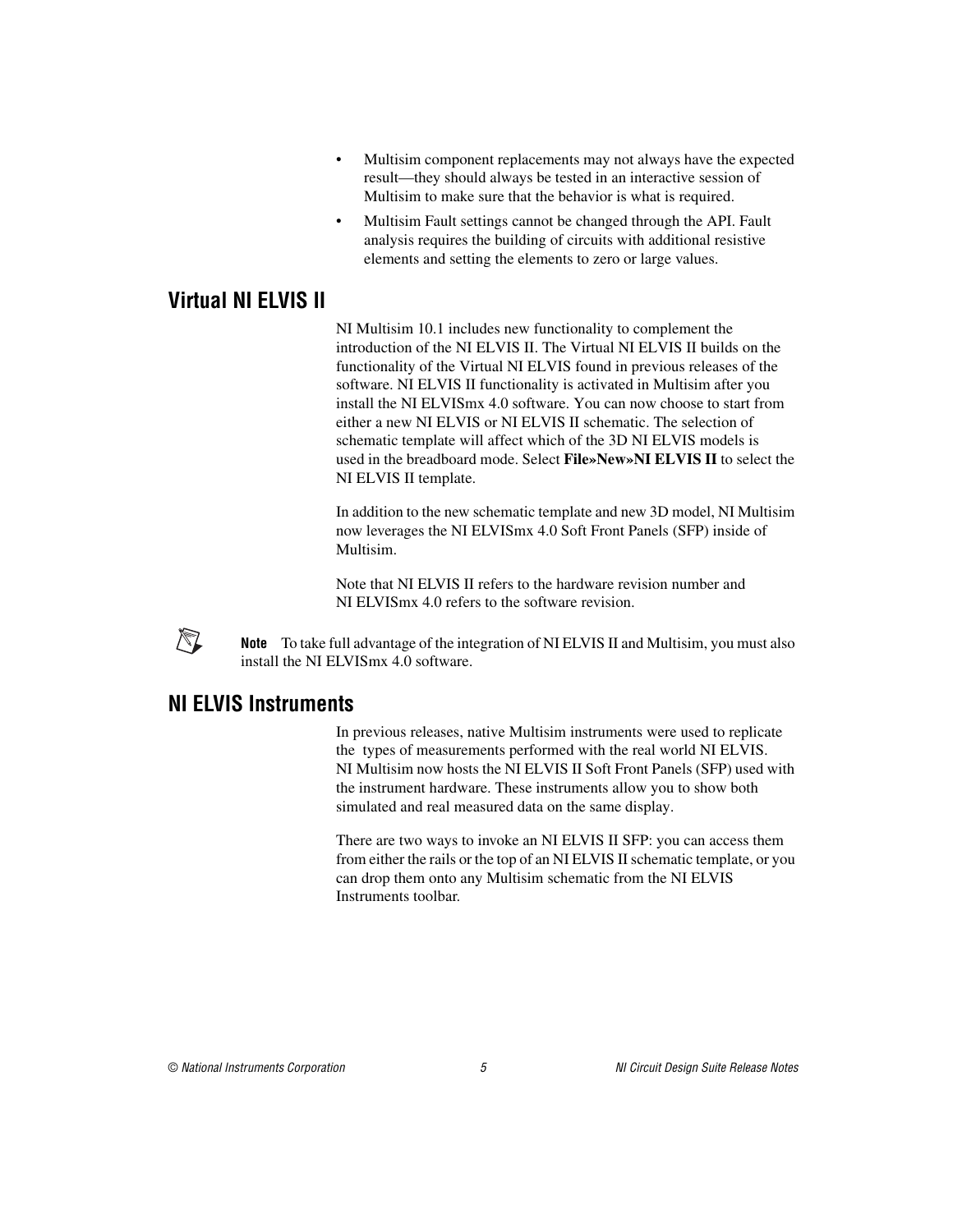# **Limitations of NI ELVIS II in Multisim 10.1**

Multisim does not support all of the NI ELVIS 4.0 SFPs in the 10.1 release. Instruments that provide frequency response information, such as the Bode Analyzer, and those that provide impedance and current measurements are not supported.

#### <span id="page-5-2"></span><span id="page-5-1"></span><span id="page-5-0"></span>**Enhancements to NI LabVIEW Instruments in NI Multisim**

LabVIEW instruments in Multisim let you create custom input, output, and input/output instruments for use in Multisim. Improvements in Multisim 10.1 include support for both input and output pins on the same instrument, continuous data out to Multisim from output instruments, and the ability for input instruments to affect the time step and interpolation method used in simulation.

# **Input and Output Instruments**

Previous releases allowed input-only and output-only instruments. Input/output instruments have all of the capabilities of input-only and output-only instruments. Note, however, that LabVIEW instrument input data is lagging (meaning that it arrives at the instrument in discrete chunks after the simulator has produced the data), and streaming-out data is leading (meaning that the simulator requests the data in discrete chunks before it needs it). This means that tight feedback loops where a LabVIEW instrument's output depends instantaneously on its intput are not possible. In general, it will take at least one extra set of continuous outputs through the "Update Data Get Output Values" event of the instrument before you can be sure that the input received by that instrument reflects an adjusted output signal.

# <span id="page-5-3"></span>**Continuous Data from Output Instruments**

Previously, data output instruments could generate a finite set of possibly repeating data. When creating an output instrument that generates data continously, remember that, in general, Multisim simulates circuits at a rate slower than the real-time behavior of an equivalent physical circuit. Therefore, if you create an instrument that continuously acquires real-world data using a data acquisition device, modular instrument, or other similar hardware, and use that data as a simulation source in Multisim, simulation will not be able to keep up with the acquired data because it will be running at a rate slower than the data acquisition.

It is the responsibility of the output instrument creator to generate sufficiently small chunks of data at a rate that allows Multisim simulation to keep up with the data acquisition.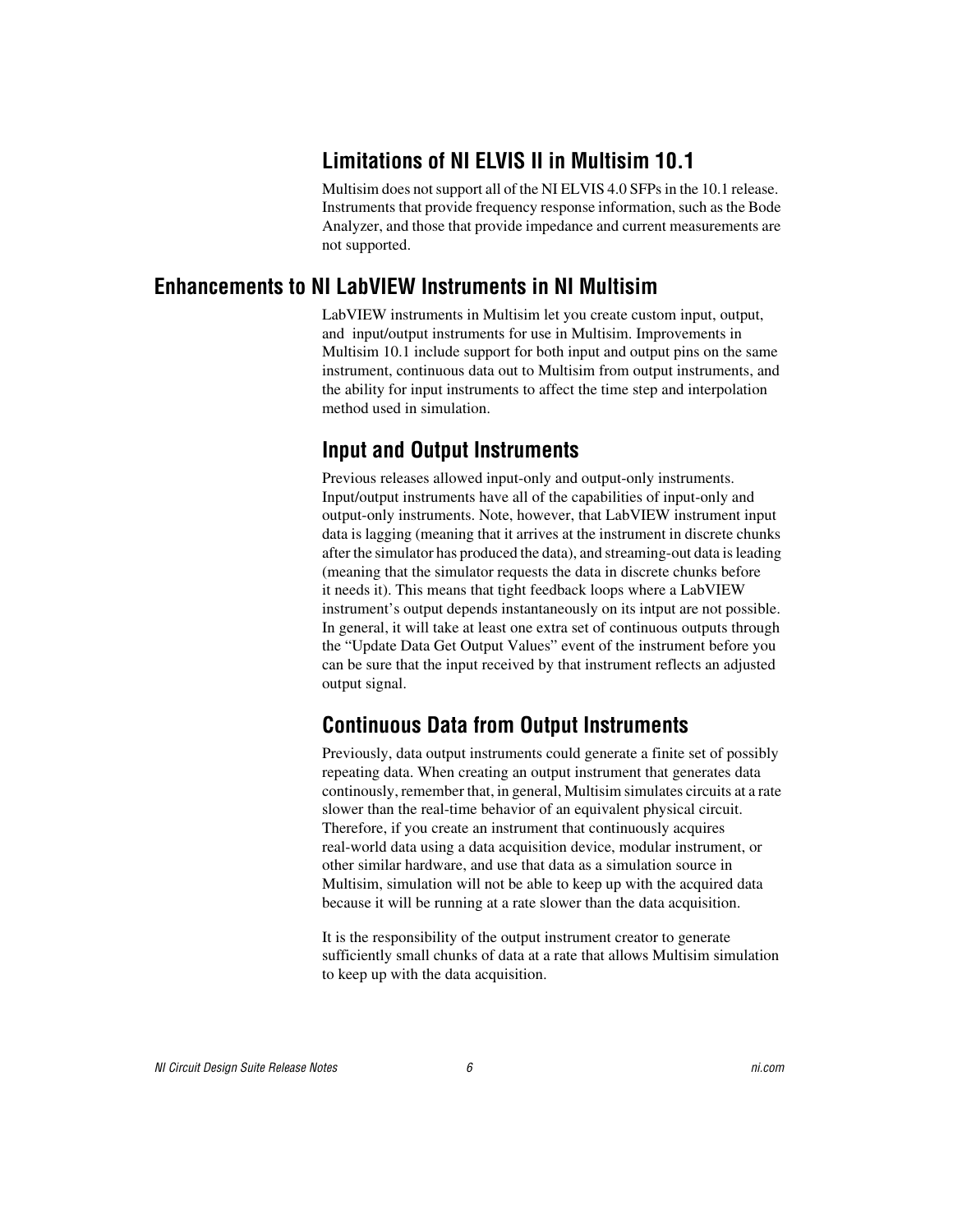# <span id="page-6-0"></span>**Affecting the Time Step and Interpolation Method**

LabVIEW samples and processes data at even time steps. SPICE generally operates at uneven time steps best suited to convergance and speed. When creating an input instrument, it is neccesary to resample the data to evenly spaced data for use in LabVIEW. You can now create an instrument that uses Force Step interpolation. (Force Step is not strictly an interpolation method. It forces the Multisim SPICE simulator to take additional timesteps that line up with the requested sampling rate).

If a particular LabVIEW instrument allows you to set the sampling rate and/or interpolation method, Multisim 10.1 recognizes changes to these values during simulation.

#### <span id="page-6-2"></span><span id="page-6-1"></span>**Increased Quality and Breadth of the Component Database**

Multisim 10.1 includes new additions and improvements to the database. These include around 300 new components from leading manufacturers, more than 500 updated components, and the latest generic power simulation parts.

# **New Components from Leading Manufacturers**

There are around 300 new components with models from Analog Devices and Texas Instruments. The additions include symbols, models, and IPC compliant land patterns. These components include operational-amplifier, comparator, analog switch, and voltage reference models.

# **Generic Power Simulation Parts**

Multisim 10.1 includes models for all freely available power simulation parts found in the latest release of "Switch-Mode Power Supplies Spice Simulations and Practical Designs" by Christophe Basso. These components include Buck, Boost, Buck-Boost, and PWM controllers.

#### <span id="page-6-4"></span><span id="page-6-3"></span>**Extended SPICE Modeling Capabilities**

Multisim 10.1 introduces enhancements to its SPICE modeling capabilities. The SPICE parser has been redesigned and improved to better support multiple SPICE languages and advanced modeling. Multisim also supports more Cadence® PSpice® parameters. There is also improved XSPICE model error reporting.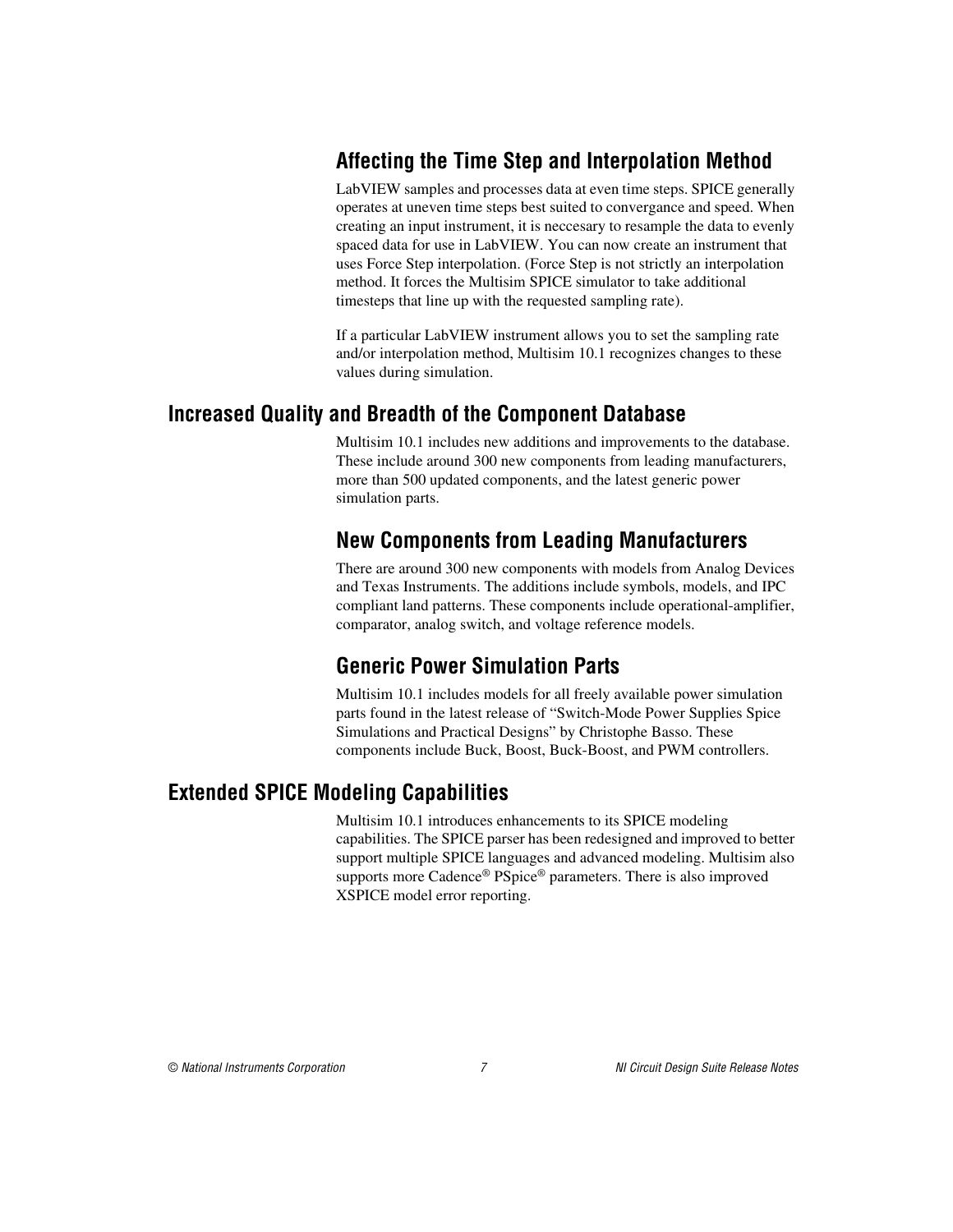# <span id="page-7-0"></span>**Redesign and Improvement of the NI Multisim SPICE parser**

The SPICE parser in Multisim interprets the native SPICE net lists, reports syntax errors, and evaluates mathematical expressions. Enhancements to the parser include:

- Improved syntax and simulation compatibility for controlled sources.
- Table sources.
- Numerous compatibility improvements that enhance the ability to support Cadence<sup>®</sup> PSpice<sup>®</sup> and Intusoft IsSpice4<sup>™</sup> syntax.
- Flexible component, net, terminal, and model names.
	- Names may contain any characters with the exception of white space and the following characters: " ' ( )  $\{ \}$  [ ],  $\#$  \$: ;
- The ability to use expressions in place of any value in the netlist.
	- The two special exceptions to this are the BSIM level param and the POLY number in a controlled source.
- Improved support for expressions, including:
	- Support of inline if statements.
	- Improved support for .param statements.
	- Full support of single and nested .func statements.
	- Current through diodes and relevant controlled sources can now be used in expressions (for arbitrary sources).
	- Improved convergence for complex behavioral-modeling style circuits.

# <span id="page-7-1"></span>**Improved SPICE Model Error Reporting**

More intelligent error messages are presented for errors relating to SPICE models.

Component terminals, parameters and expressions are now checked in depth before the simulation begins. Simulation errors display in the Simulation tab of the Spreadsheet View and identify the Multisim components that are causing the issue.

 $\mathbb{N}$ 

**Note** With the exception of the Simulation tab and the Results tab, the Spreadsheet View is not available in the Student edition of Multisim. Refer to the Multisim help file for information about these tabs.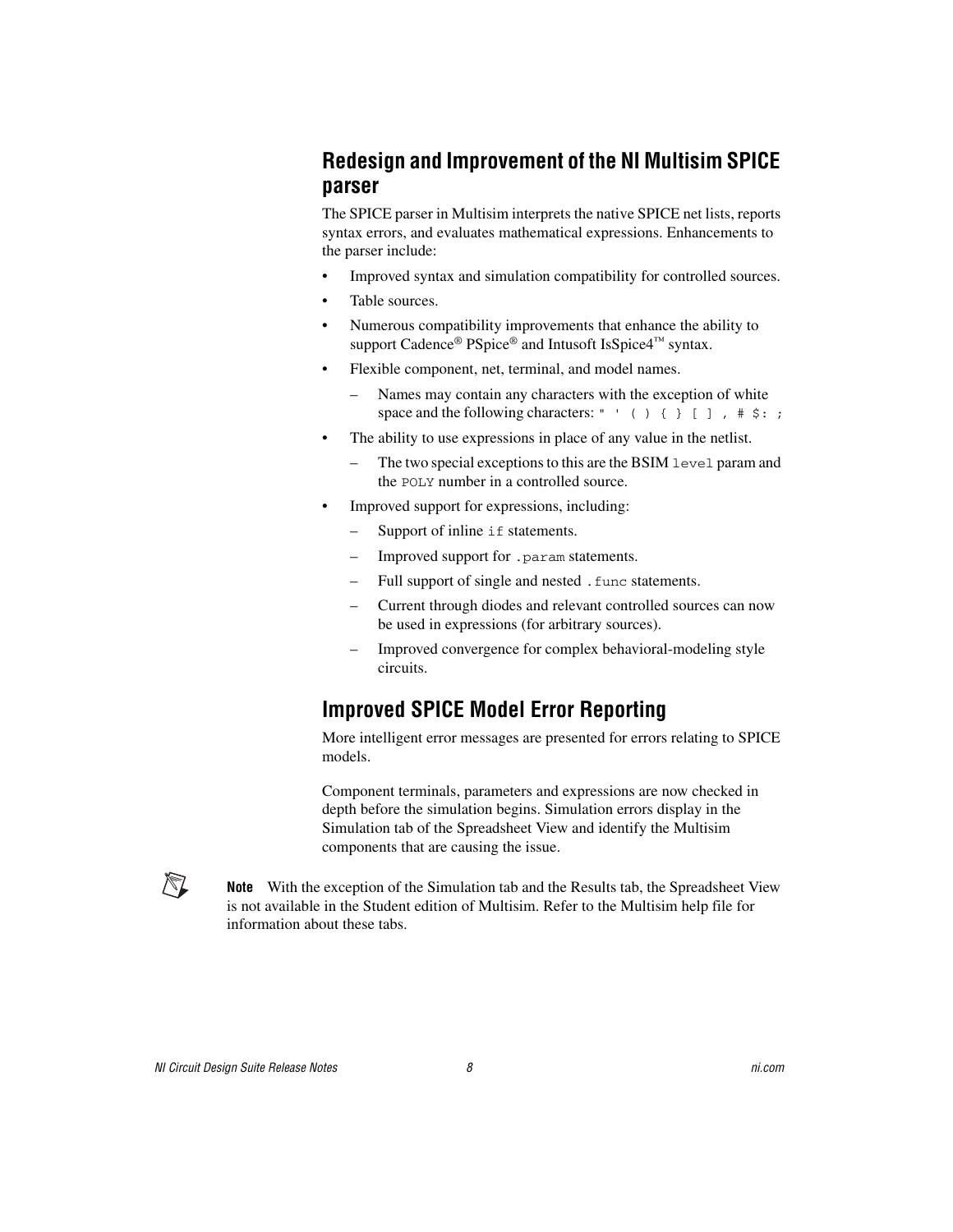# <span id="page-8-0"></span>**Improvements to Cadence® PSpice® Compatibility**

Multisim 10.1 now supports the following Cadence® PSpice® parameters for MOSFETS and BJTs:

| <b>Parameter</b> | <b>Description</b>                         | <b>Device</b> |
|------------------|--------------------------------------------|---------------|
| m                | Device multiplicity parameter              | <b>MOSFET</b> |
| Rg, Rb           | Gate and Bulk Ohmic Resistance             | <b>MOSFET</b> |
| Rds              | Drain-Source Shunt Resistance              | <b>MOSFET</b> |
| W. L             | Width and Length support on<br>model line. | <b>MOSFET</b> |
| Nk               | Knee current roll-off coefficient          | BJT           |

#### <span id="page-8-1"></span>**NI Update Service**

The new NI Update Service helps keep your National Instruments software and drivers up-to-date. NI Update Service, which replaces the existing Support and Upgrade Utility (SUU), checks for and electronically delivers software updates for your NI software. You can launch NI Update Service at any time to check for updates or determine the most recent time updates were installed.

# <span id="page-8-3"></span><span id="page-8-2"></span>**Windows Vista Compliant**

NI Circuit Design 10.1 is Windows Compliant. Version 10.0.1 was Vista compatible but continued to write to the Program Files directory during run-time. Multisim 10.1 follows Vista Compliance Guidelines.

# **Better Storage of User Fields from the Master Database**

User fields associated with components stored in the Master database are now stored separately. You will see no visible impact when editing and working with user fields in Multisim. This will, however, help to preserve data as you migrate from version to version. This is also required for Vista compliance.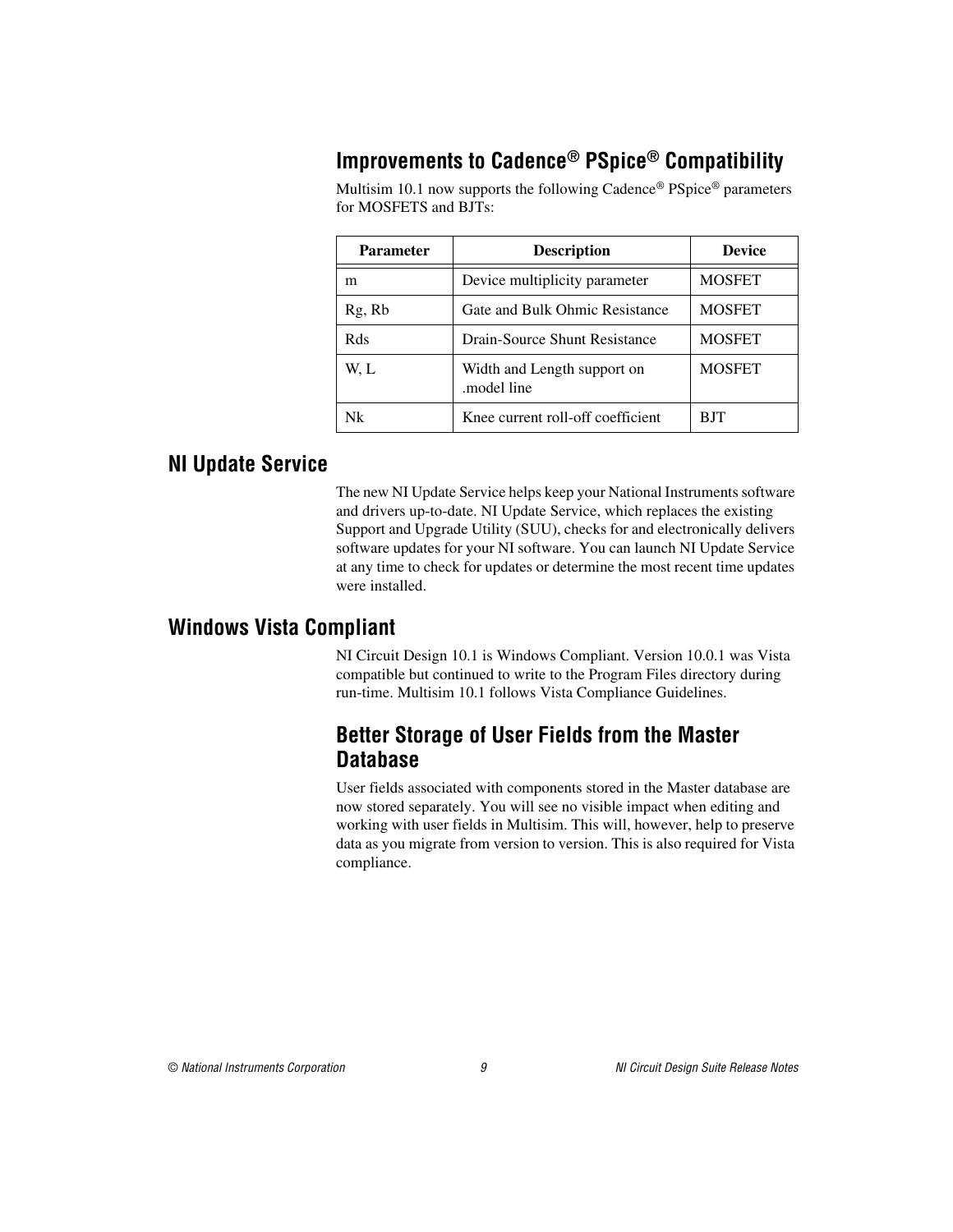### <span id="page-9-0"></span>**Support of TDMS Data Files**

Multisim now supports TDMS files. TDM voltage and current sources can reference TDM streaming data files and the Multisim Grapher can export TDMS data.

### <span id="page-9-1"></span>**Files are Compatible with NI Circuit Design Suite 10.0.***x*

Files from NI Circuit Design Suite 10.0.*x* and 10.1 are backward and forward compatible. File extensions remain the same; files saved with either version will open in both versions.

#### <span id="page-9-2"></span>**New Font Rendering in NI Ultiboard**

Fonts placed on layers on the board in Ultiboard are now drawn using anti-grain geometry. This provides faster font rendering and better anti-aliasing.

# <span id="page-9-3"></span>**Localization**

NI Circuit Design Suite 10.1 is localized for English, German, and Japanese. The system locale setting determines the default language used by the software.

To change the default language the software uses, select **Options»Global Preferences**, click on the **General** tab, select the desired locale from the **Language** combination box, and restart the application.

The following items are not localized, and remain in English:

- LabVIEW instruments.
- NI ELVIS instruments.
- Layer names in both NI Ultiboard and the NI Multisim Spreadsheet View.
- Agilent and Tektronix simulated instruments.
- Sample files.
- MCU functionality: source file names, code/comments within source files, and compiler/linker messages.

The following documentation is available in English, German, and Japanese:

- Release Notes.
- Getting Started with NI Circuit Design Suite.

User manuals and help files are not localized, and remain in English.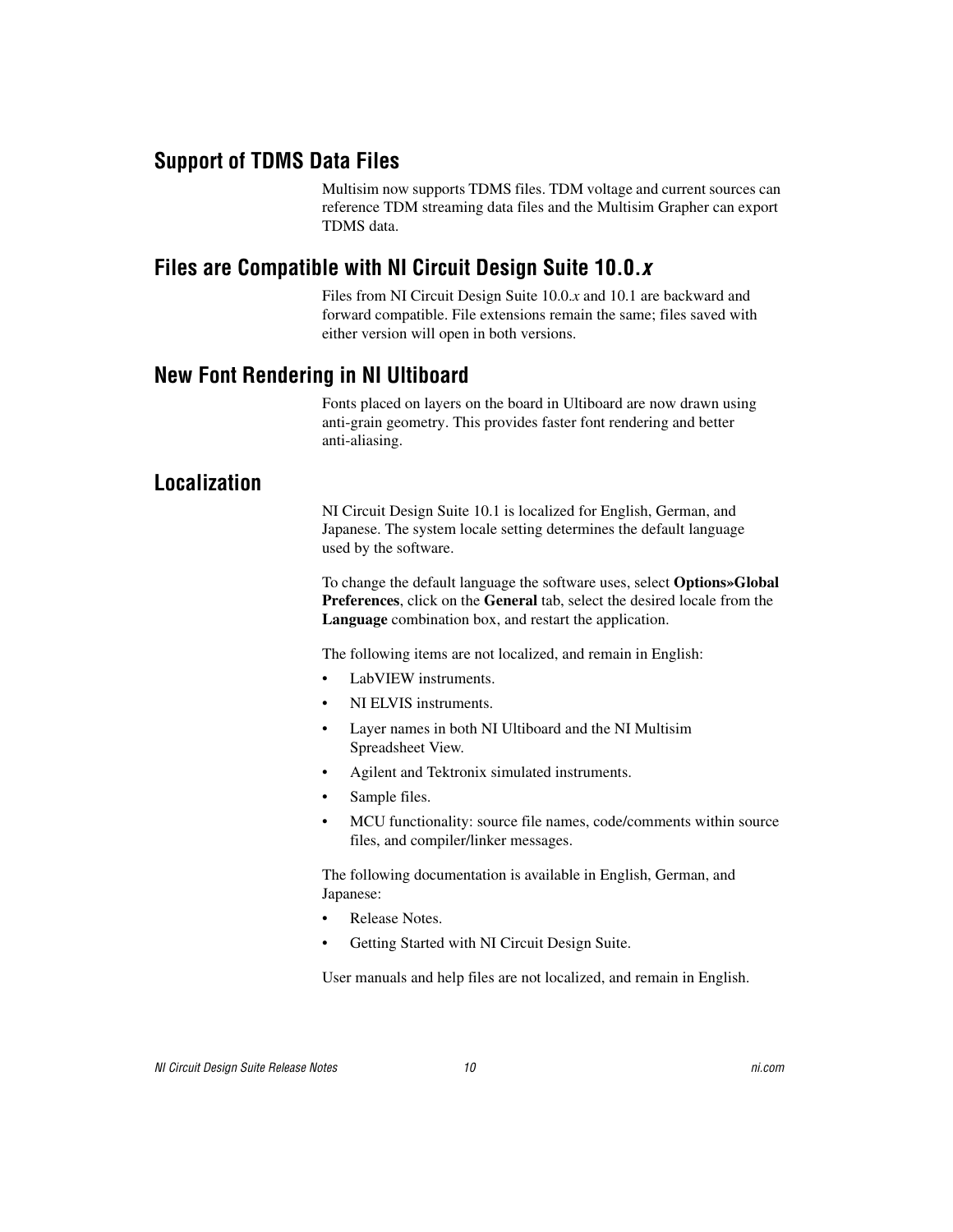# <span id="page-10-0"></span>**Product Tier Details**

The following lists the schematic capture functionality available in Multisim Student and Education editions:

| <b>Functionality</b>                      | <b>Student</b> | <b>Education</b> |
|-------------------------------------------|----------------|------------------|
| Customizable GUI                          | X              | X                |
| Screen-capture utility                    | $\mathbf{X}$   | X                |
| Comments on schematic                     | X              | X                |
| Circuit annotations                       | X              | X                |
| Modeless part placement and wiring        | $\mathbf{X}$   | X                |
| Fast retrieval parts bins                 | X              | X                |
| Auto and manual wiring                    | $\mathbf{X}$   | X                |
| Virtual wiring by node name               | X              | X                |
| Rubber banding on part move               | X              | X                |
| Fast auto-connect passives                | X              | X                |
| Subcircuits                               | X              | X                |
| 3-dimensional breadboarding               | X              | X                |
| Virtual NI ELVIS I and II                 | X              | X                |
| Embedded questions-view<br>and respond    | X              | X                |
| Forward/Back annotation<br>with Ultiboard | X              | X                |
| Cross-probing with Ultiboard              | X              | X                |
| Bus-vector connect                        |                | X                |
| Spreadsheet view                          |                | X                |
| Design constraints                        |                | X                |
| Advanced search                           |                | X                |
| Zoom to selected part                     |                | $\mathbf{X}$     |
| Corporate database                        |                | X                |
| User defined fields                       |                | X                |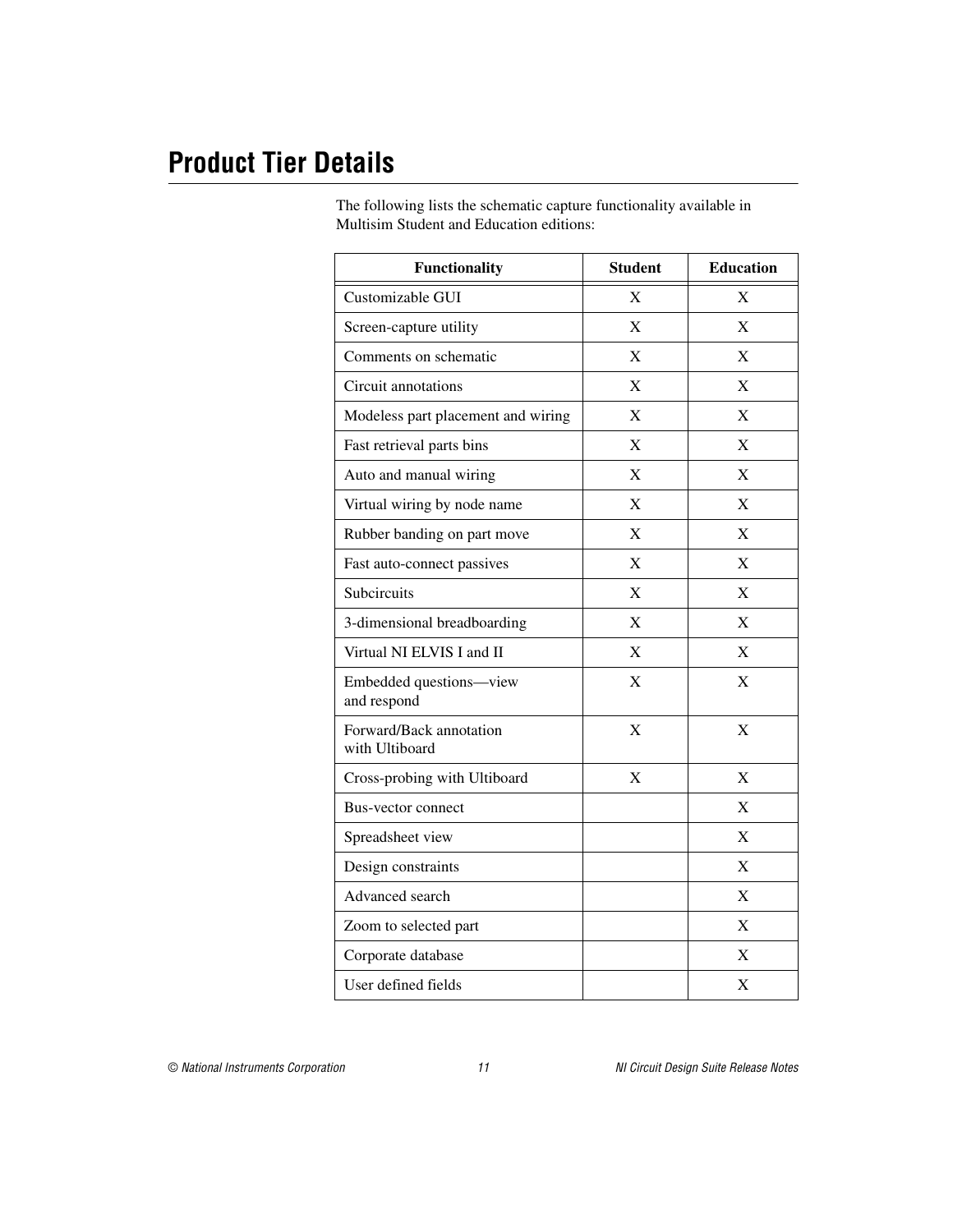| <b>Functionality</b>                          | <b>Student</b> | <b>Education</b> |
|-----------------------------------------------|----------------|------------------|
| Save components to database from<br>workspace |                | X                |
| Multiple circuits open                        |                | X                |
| Embedded questions—create<br>and edit         |                | X                |
| Electrical rules check                        |                | X                |
| Graphically mark no-connect pins              |                | X                |
| Hierarchical designs                          |                | X                |
| Multisheet designs                            |                | X                |
| Project manager                               |                | X                |
| Reports—including bill of materials           |                | X                |
| Pin and gate swap                             |                | X                |
| <b>Export to Mentor PADS layout</b>           |                | X                |
| Device library                                | Partial        | Complete         |
| Maximum components in design                  | 50             | Unlimited        |

The following lists the simulation functionality available in Multisim Student and Education editions:

| <b>Functionality</b>                         | <b>Student</b> | <b>Education</b> |
|----------------------------------------------|----------------|------------------|
| Interactive simulation                       | X              | X                |
| Fully mixed-mode A/D simulation              | X              | X                |
| Standard SPICE 3X5/XSPICE                    | X              | X                |
| Enhanced model support                       | X              | X                |
| Cadence® Pspice® model simulation*           | X              | X                |
| Speed/Accuracy tradeoffs                     | X              | X                |
| Simulation advisor                           | X              | X                |
| Convergence assistant                        | X              | X                |
| Virtual, interactive, animated parts         | X              | X                |
| Mouse click support for<br>interactive parts | X              | X                |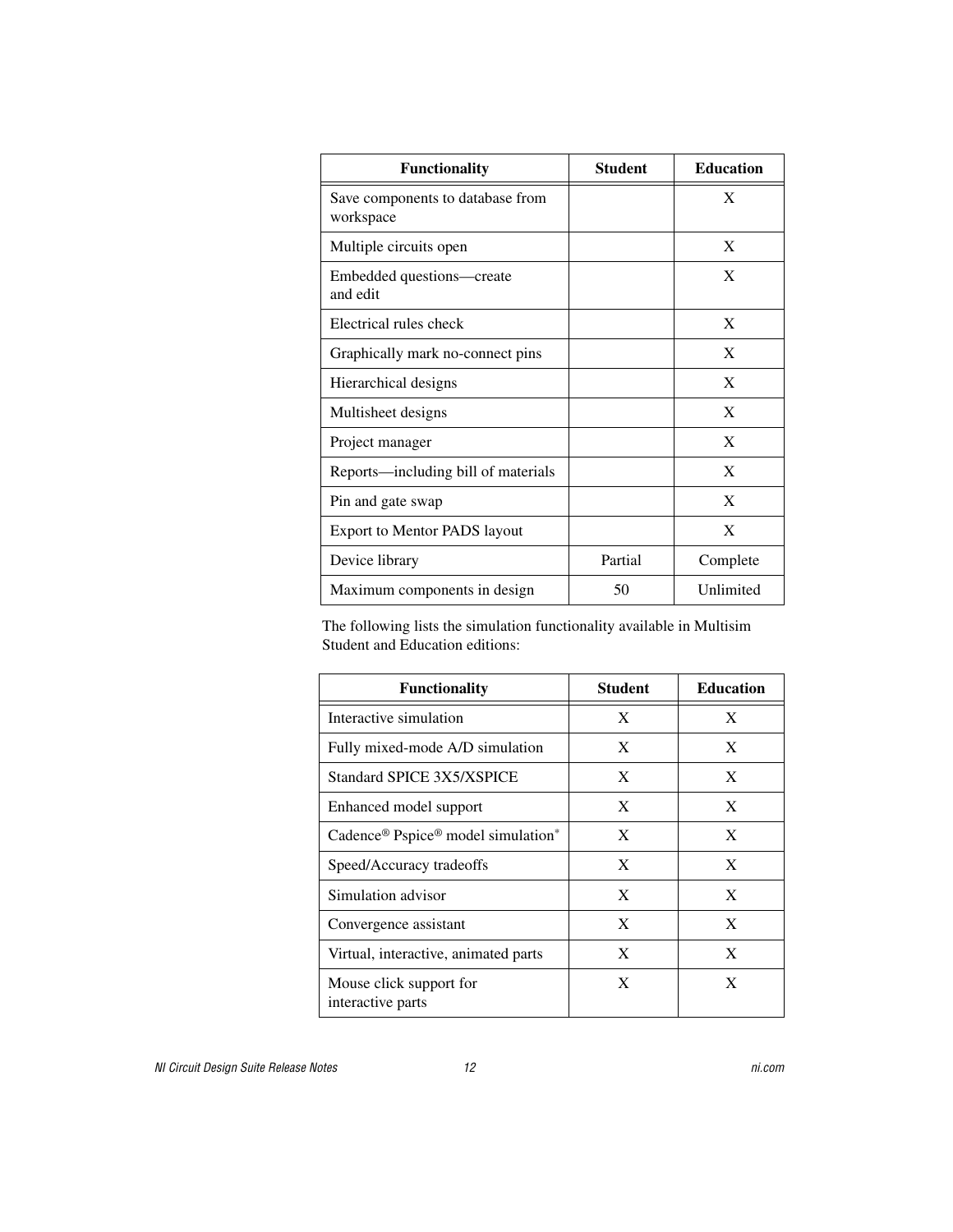| <b>Functionality</b>                           | <b>Student</b> | <b>Education</b> |
|------------------------------------------------|----------------|------------------|
| Rated components                               | $\mathbf{X}$   | X                |
| Insert faults into components                  | X              | X                |
| <b>Measurement Probes</b>                      | X              | X                |
| Component Wizard                               | X              | X                |
| NI measurement data file sources               | X              | X                |
| NI measurement data file export                | X              | X                |
| NI LabVIEW VIs as<br>instruments and sources   | $\mathbf{X}$   | $\mathbf{X}$     |
| Microphone & speaker                           | X              | X                |
| Circuit restrictions                           | X              | X                |
| Grapher & Postprocessor                        | X              | X                |
| RF design kit                                  | X              | X                |
| Circuit wizards                                |                | X                |
| C-Code modeling                                |                | X                |
| Description box synced<br>with simulation      |                | $\mathbf{X}$     |
| Ladder diagrams/components                     |                | X                |
| Model makers                                   |                | X                |
| Load and save simulation profiles              |                | X                |
| Virtual Instruments                            | 22             | 22               |
| Analyses                                       | 10             | 18               |
| Multisim MCU                                   | X              | X                |
| <b>Multisim Automation API</b>                 |                | X                |
| * Does not support all Cadence® PSpice® syntax |                |                  |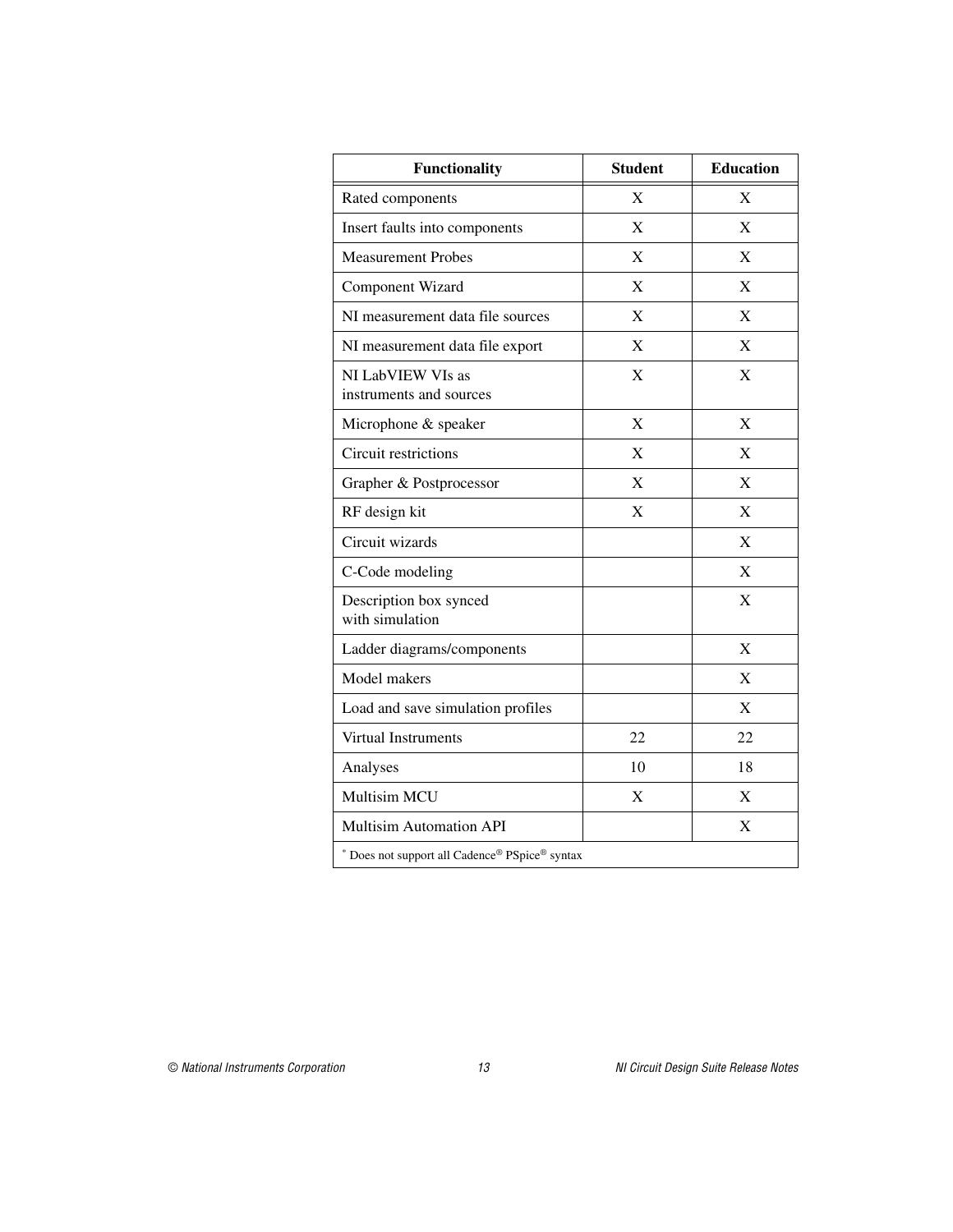The following lists the layout functionality available in Ultiboard Student and Education editions:

| <b>Functionality</b>                     | <b>Student</b> | <b>Education</b>      |
|------------------------------------------|----------------|-----------------------|
| Push and Shove trace placement           | X              | $\overline{\text{X}}$ |
| Push and Shove part placement            | X              | X                     |
| Real-time & from copper ratsnest         | X              | X                     |
| Real-time polygon update with<br>voiding | X              | X                     |
| Forward/Backward annotation              | X              | X                     |
| Cross-probing with Multisim              | X              | X                     |
| Real-time DRC                            | X              | X                     |
| 64 layers and 1 nanometer resolution     | X              | X                     |
| Comprehensive Footprint Wizard           | X              | X                     |
| Enhanced 3D visualization with print     | X              | $\overline{\text{X}}$ |
| User annotations                         | X              | X                     |
| Full screen mode                         |                | X                     |
| Gerber, DXF, IPC-D-356A,<br>SVG output   |                | X                     |
| Dimensions on PCB and Landpatterns       |                | $\mathbf{X}$          |
| Dimensions in Database Manager           |                | X                     |
| Net bridges                              |                | $\mathbf x$           |
| 3D visualization inside circuit board    |                | X                     |
| Turn off ratsnest for selected nets      |                | X                     |
| Gridless follow-me placement             |                | X                     |
| Load and save technology files           |                | X                     |
| Polar Grids                              |                | X                     |
| Customizable layer viewing               |                | X                     |
| Split power-planes                       |                | X                     |
| Keep-in/Keep-out areas                   |                | $\mathbf x$           |
| Place components in array                |                | X                     |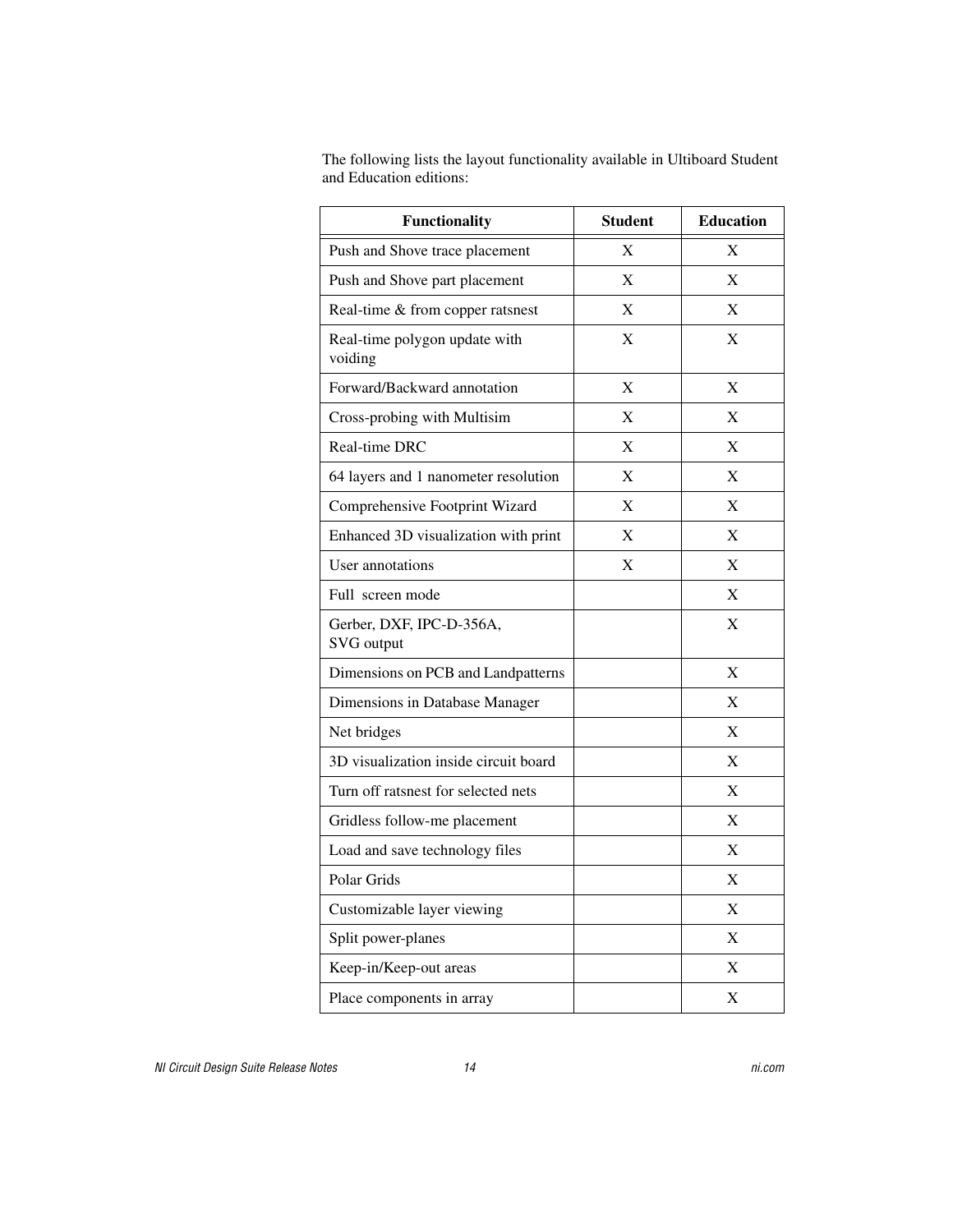| <b>Functionality</b>                      | <b>Student</b> | <b>Education</b> |
|-------------------------------------------|----------------|------------------|
| Unplace all components                    |                | X                |
| Ruler bar alignments and<br>measurements  |                | X                |
| Auto-alignment                            |                | X                |
| Save PCB Design as a component            |                | $\mathbf X$      |
| Permanent grouping                        |                | X                |
| Pin & gate swapping                       |                | X                |
| Multiple clearances                       |                | X                |
| Jump to Error                             |                | X                |
| Equispace trace support                   |                | X                |
| Differential Impedance Calculator         |                | X                |
| <b>Transmission Line Calculator</b>       |                | X                |
| Microvias                                 |                | X                |
| Test point insertion                      |                | X                |
| Automatic tear-dropping                   |                | X                |
| Pin necked trace support                  |                | X                |
| Automatic jumper insertion                |                | X                |
| Copy Route & Replica Place<br>functions   |                | X                |
| In-place footprint editor                 |                | X                |
| Mechanical CAD                            |                | X                |
| Export 3D info in 3D IGES, DXF<br>formats |                | X                |
| Copper amount report                      |                | X                |
| Test point report                         |                | X                |
| Customization of report generation        |                | X                |
| Multiple open documents                   |                | X                |
| Number of pins supported                  | 350            | 1,000            |
| Spreadsheet view                          | Limited        | Complete         |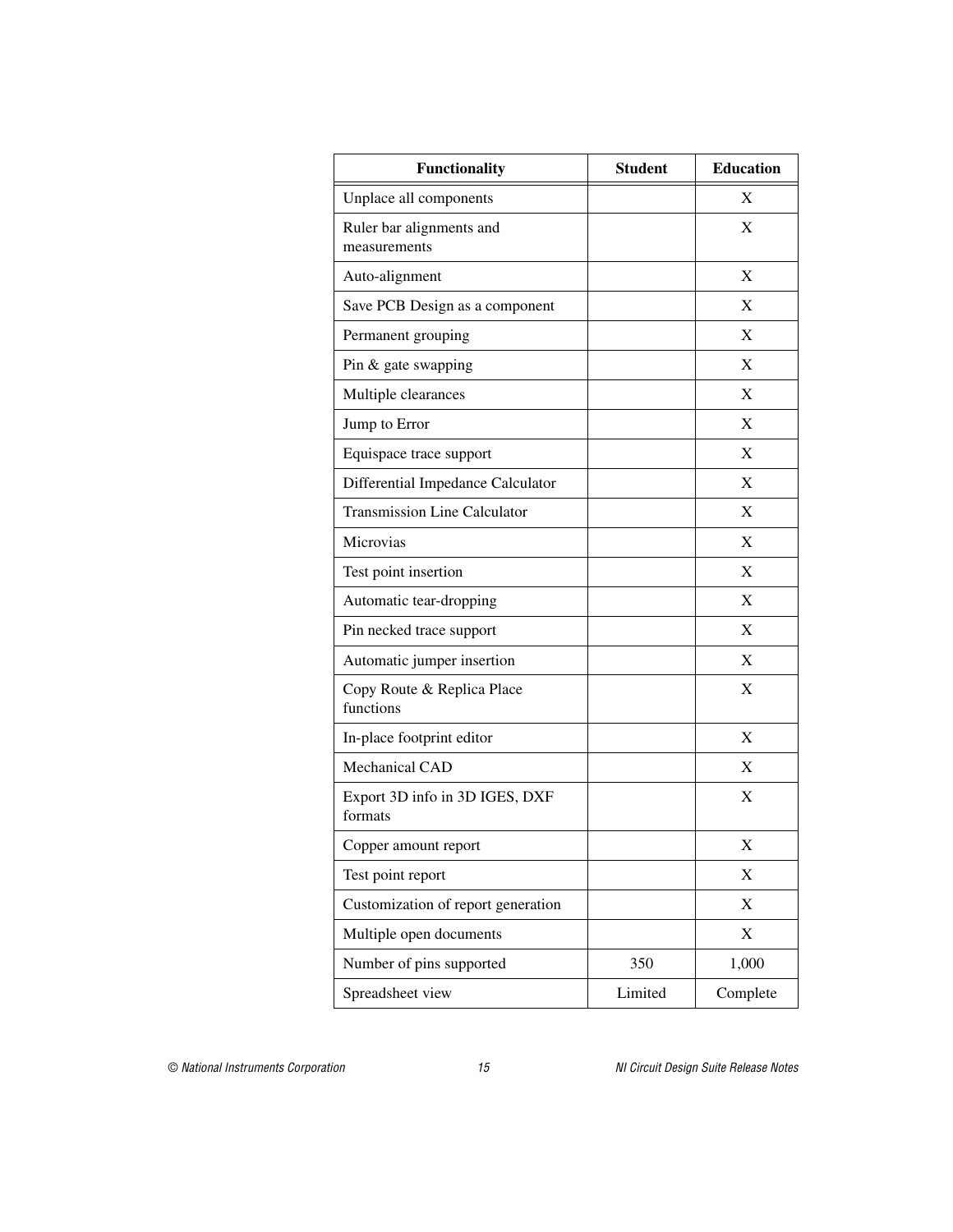| <b>Functionality</b>                              | <b>Student</b> | <b>Education</b> |
|---------------------------------------------------|----------------|------------------|
| Fully customizable cost factors                   | X              | X                |
| <b>Progressive Routing</b>                        | X              | X                |
| Interactive autorouting                           | X              | X                |
| Constraint driven routing                         | X              | X                |
| Manual pre-placement: components,<br>vias, traces | X              | X                |
| Auto Block Capacitor recognition                  | X              | X                |
| SMD mirroring                                     | X              | X                |
| Trace rubberbanding                               | X              | X                |
| Follows keep-in/keep-out criteria                 | X              | X                |
| Pin number limit                                  | 350            | 1,000            |
| Maximum number of layers                          | $\mathfrak{D}$ | 4                |

The following lists the autorouting functionality available in Ultiboard Student and Education editions: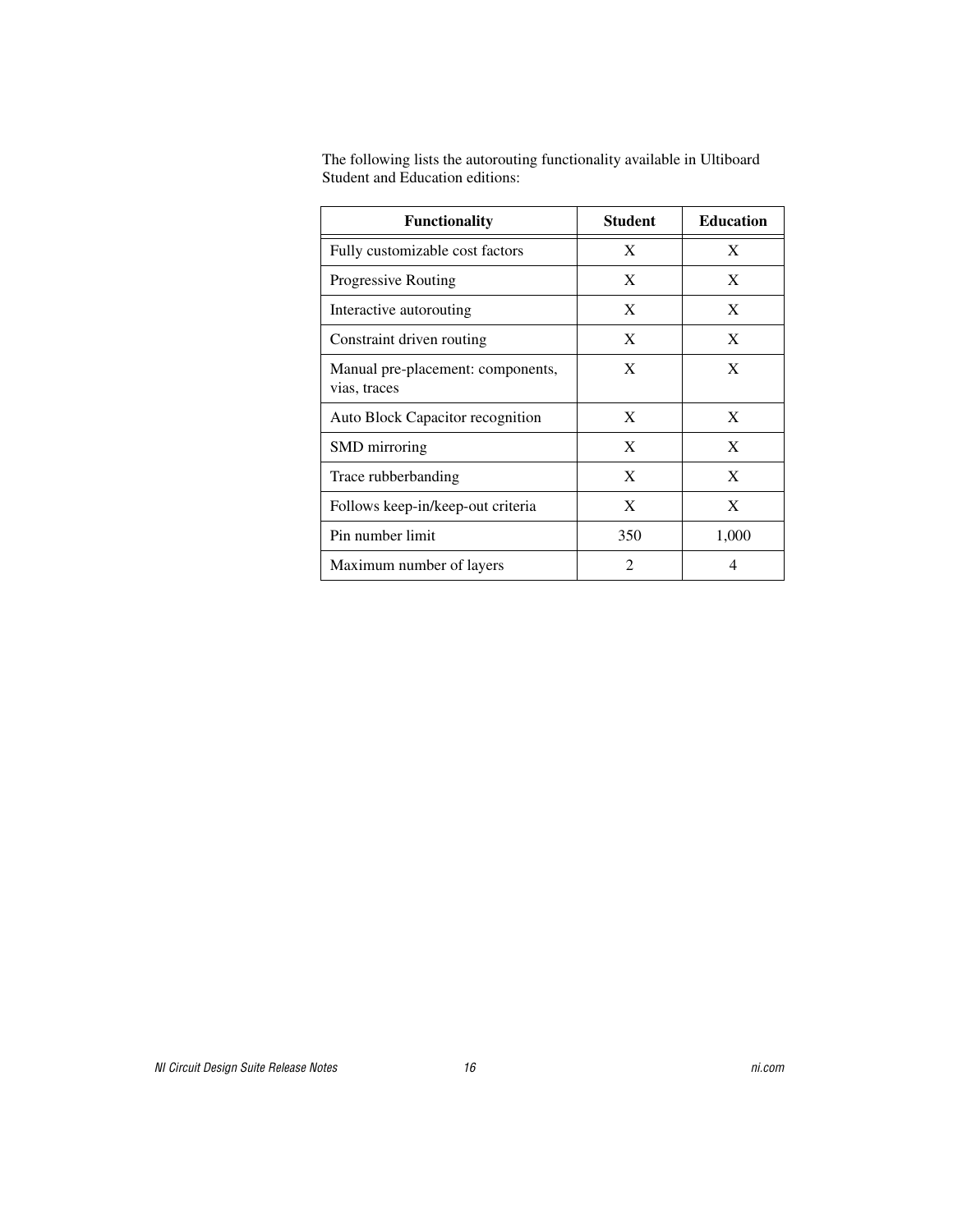# <span id="page-16-0"></span>**Documentation**

/\\

NI Circuit Design Suite 10.1 includes a complete documentation set featuring printed and electronic resources for your reference.

The following printed and electronic resources are available:

- *Getting Started with NI Circuit Design Suite*.
- *NI Circuit Design Suite Release Notes.*

The following electronic resources are available in PDF files:

- *Multisim User Manual*.
- *Multisim for Education Manual*.
- *Ultiboard User Manual*.

**Note** Because the NI Multisim MCU Module functionality is now included with NI Multisim, the Multisim MCU Module User Guide has been discontinued. Refer to the *Multisim User Manual* for information about Multisim MCU. The *Multisim Component Reference Guide* has been discontinued. Refer to the *Component Reference Help File* for information about components.

> To access the User Manuals, select **Start»All Programs»National Instruments»Circuit Design Suite 10.1»Documentation** and then select the file of interest.

The following online help files are available from the installed software Help menu and from the **Start** menu:

- *Multisim Education Edition Help File*.
- *Ultiboard Help File*.

To access the Help files, from the **Start** menu, select **Start» All Programs»National Instruments»Circuit Design Suite 10.1» Documentation** and then select the file of interest.

The following online help files are available from the installed software Help menu:

- *Component Reference Education Edition Help File*.
- *Multisim Symbol Editor Help File* (access from the Symbol Editor).
- *Multisim Title Block Editor Help File* (access from the Title Block Editor).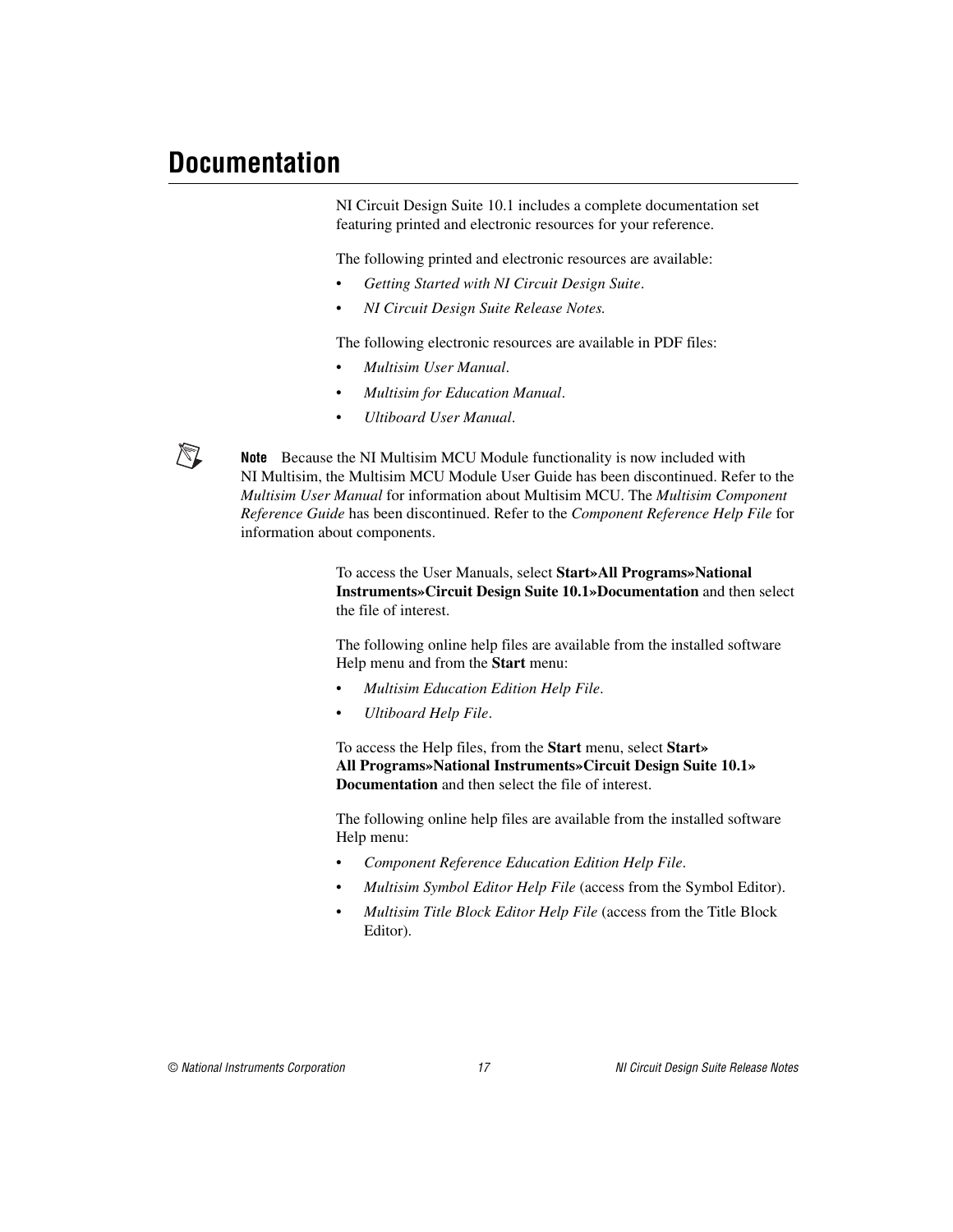National Instruments, NI, ni.com, and LabVIEW are trademarks of National Instruments Corporation. Refer to the *Terms of Use* section on ni.com/legal for more information about National Instruments trademarks. Other product and company names mentioned herein are trademarks or trade names of their respective companies. For patents covering National Instruments products, refer to the appropriate location: **Help»Patents** in your software, the patents.txt file on your CD, or ni.com/patents.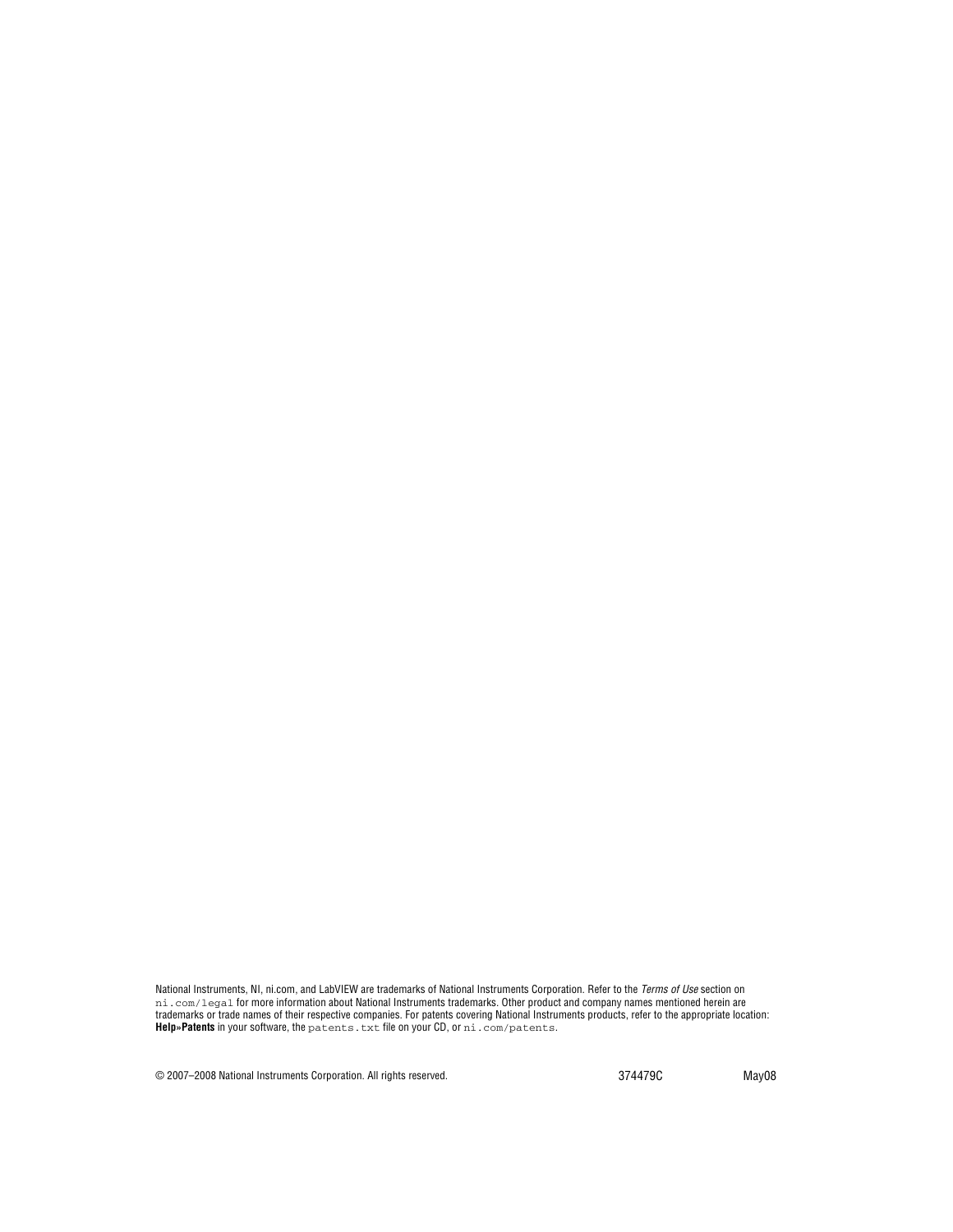# **VERSIONSHINWEISE ZUR SCHULUNGSVERSION NI Circuit Design Suite**

# **Version 10.1**

In der vorliegenden Broschüre werden die Systemvoraussetzungen zur Installation der NI Circuit Design Suite 10.1 beschrieben und Sie finden Informationen zu den einzelnen Produktversionen und allen Neuerungen seit NI Multisim 10.0.1 und NI Ultiboard 10.0.1.

Die NI Circuit Design Suite umfasst die bekannten Anwendungen NI Multisim und NI Ultiboard der National Instruments Electronics Workbench Group. Das Multisim-MCU-Modul ist nun in NI Multisim enthalten.

# **Inhaltsverzeichnis**

| Einschränkungen von NI ELVIS II in Multisim 10.1  6   |  |
|-------------------------------------------------------|--|
| Verbesserungen von LabVIEW-Instrumenten in            |  |
|                                                       |  |
|                                                       |  |
|                                                       |  |
| Einflussnahme auf das Zeitschritt- und                |  |
|                                                       |  |
| Verbesserte und umfangreichere Bauelemente-Datenbank7 |  |
|                                                       |  |
| Generische Bauteile zur Simulation von                |  |
|                                                       |  |
| Erweiterte Fähigkeiten zur SPICE-Modellierung 8       |  |
| Neugestaltung und Verbesserung des NI Multisim        |  |
|                                                       |  |
|                                                       |  |

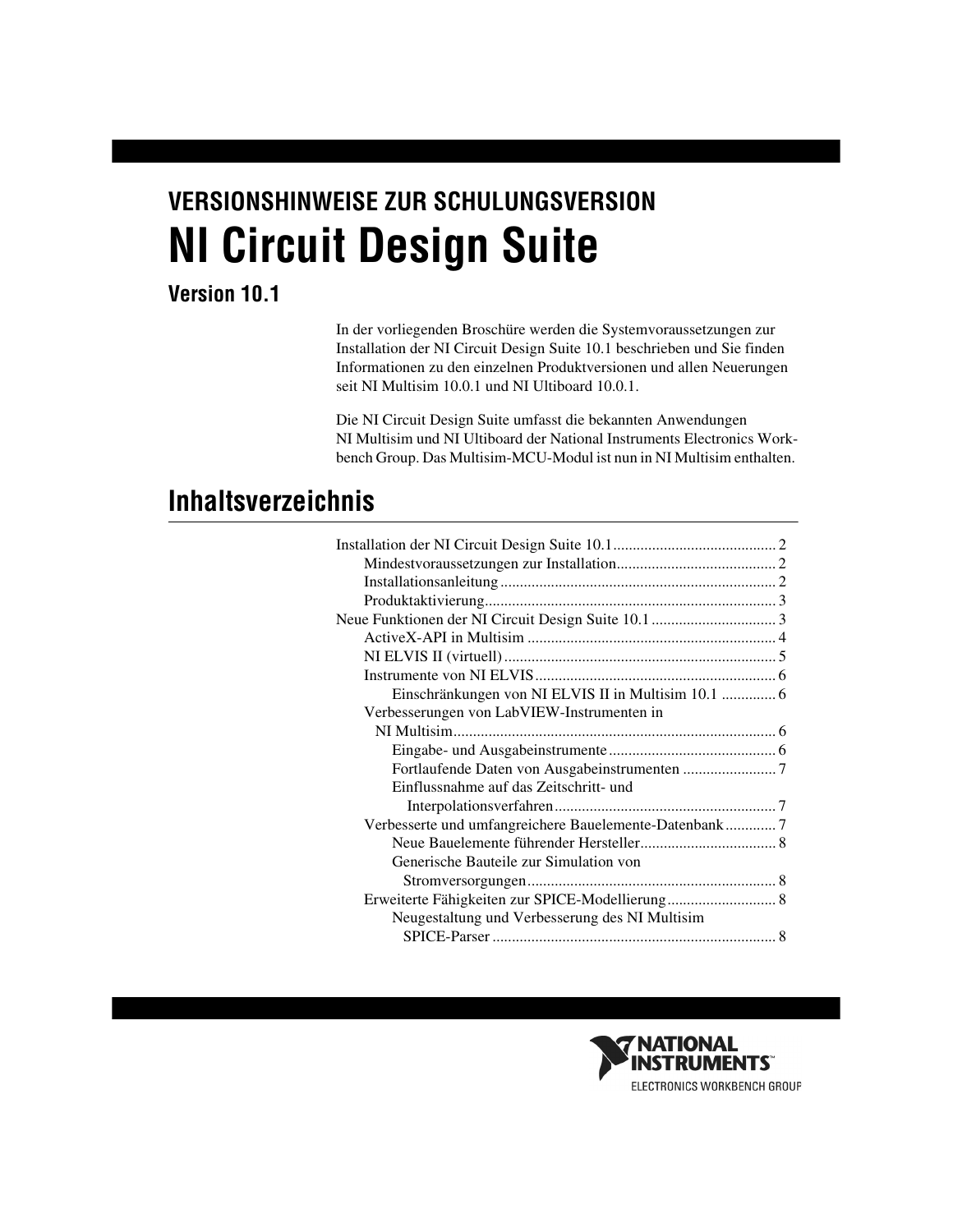| Verbesserungen der Cadence®-PSpice®-Kompatibilität10     |  |
|----------------------------------------------------------|--|
|                                                          |  |
|                                                          |  |
| Bessere Speicherung benutzerspezifischer Felder aus der  |  |
|                                                          |  |
|                                                          |  |
| Dateikompatibilität mit NI Circuit Design Suite 10.0.x11 |  |
|                                                          |  |
|                                                          |  |
|                                                          |  |
|                                                          |  |
|                                                          |  |

# <span id="page-19-0"></span>**Installation der NI Circuit Design Suite 10.1**

Nachfolgend werden die Systemvoraussetzungen und Hinweise zur Installation der NI Circuit Design Suite beschrieben.

### <span id="page-19-1"></span>**Mindestvoraussetzungen zur Installation**

Um die NI Circuit Design Suite 10.1 problemlos ausführen zu können, sollte Ihr System die folgenden Voraussetzungen erfüllen:

- Windows 2000 mit mindestens Service Pack 3, Windows XP, Vista oder 64-Bit-Vista.
- Pentium-4- oder gleichwertiger Mikroprozessor (mindestens Pentium 3).
- 512 MB Arbeitsspeicher (mindestens 256 MB).
- 1,5 GB freie Festplattenkapazität (mindestens 1 GB).
- Open-GL®-fähige 3D-Grafikkarte (Videoadapter mit SVGA-Auflösung mit einer Videoauflösung von mindestens 800 × 600 – empfohlen werden jedoch mindestens 1024 × 768).
- Zum Erstellen eigener virtueller LabVIEW-Instrumente für Multisim ist LabVIEW 8.2.*x* oder 8.5.*x* erforderlich.

#### <span id="page-19-2"></span>**Installationsanleitung**

Mit dem Installationsprogramm der NI Circuit Design Suite 10.1 werden NI Multisim und NI Ultiboard installiert.

Es wird empfohlen, vor Installation der NI Circuit Design Suite alle geöffneten Anwendungen zu schließen.

Sofern Sie kein anderes Installationsverzeichnis angeben, wird die NI Circuit Design Suite in das Verzeichnis <Programme>\National Instruments\Circuit Design Suite 10.1 installiert.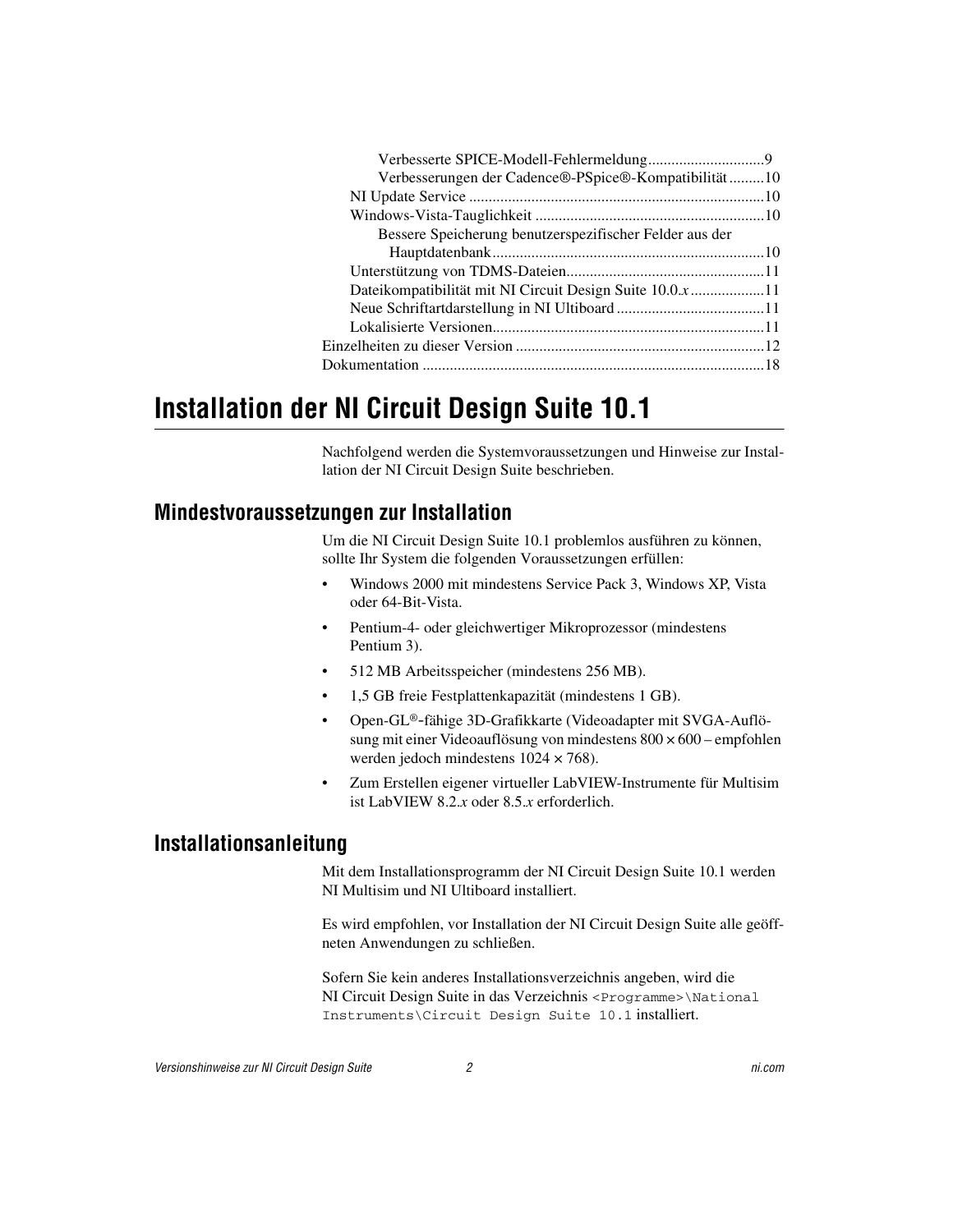- 1. Legen Sie die CD mit der NI Circuit Design Suite in das CD-ROM-Laufwerk ein. Wenn das Installationsprogramm nicht automatisch startet, klicken Sie im **Start**-Menü von Windows auf **Ausführen** und starten Sie die Datei setup.exe auf der CD.
- 2. Folgen Sie den Anweisungen auf dem Bildschirm.

**Hinweis** Nach Abschluss der Installation der NI Circuit Design Suite (NI CDS) 10.1 fordert Sie das Programm dazu auf, die Installations-CD für NI ELVISmx 4.0 einzulegen, die Teil Ihres NI-CDS-Pakets ist. Mit NI ELVISmx 4.0 können Funktionen von NI ELVIS II in Multisim genutzt werden. Folgen Sie einfach den Installationsanweisungen. Sie können NI ELVISmx 4.0 auch zu einem späteren Zeitpunkt installieren. Weitere Informationen finden Sie in den Abschnitten *[NI ELVIS II \(virtuell\)](#page-22-0)* und *[Instrumente von NI ELVIS](#page-23-0)*.

#### <span id="page-20-0"></span>**Produktaktivierung**

 $\mathbb{N}$ 

Bei erstmaliger Ausführung eines Programms der NI Circuit Design Suite werden Sie zur Lizenzaktivierung für das betreffende Programm aufgefordert.

Wenn Sie keine gültige Lizenz aktivieren, läuft das Programm im Evaluierungsmodus und Sie werden bei jedem Start des Programms nach einer Lizenz gefragt. Der Evaluierungszeitraum beträgt 30 Tage.

Informationen zur Aktivierung des Programms erhalten Sie in der *Aktivierungsanleitung für Software von National Instruments*, die der NI Circuit Design Suite 10.1 beiliegt.

# <span id="page-20-1"></span>**Neue Funktionen der NI Circuit Design Suite 10.1**

Die NI Circuit Design Suite 10.1 wartet mit folgenden neuen Programmfunktionen bzw. Verbesserungen auf:

- Neue ActiveX-API in Multisim
- NI ELVIS II (virtuell)
- Instrumente von NI ELVIS
- Verbesserungen von LabVIEW-Instrumenten in Multisim
- Erweiterte Bauelemente-Datenbank
- Verbesserte SPICE-Modellierung
- NI Update Service
- Vista-Tauglichkeit
- Unterstützung von TDMS-Dateien
- Dateikompatibilität mit NI Circuit Design Suite 10.0.*x*
- Neue Schriftartdarstellung in NI Ultiboard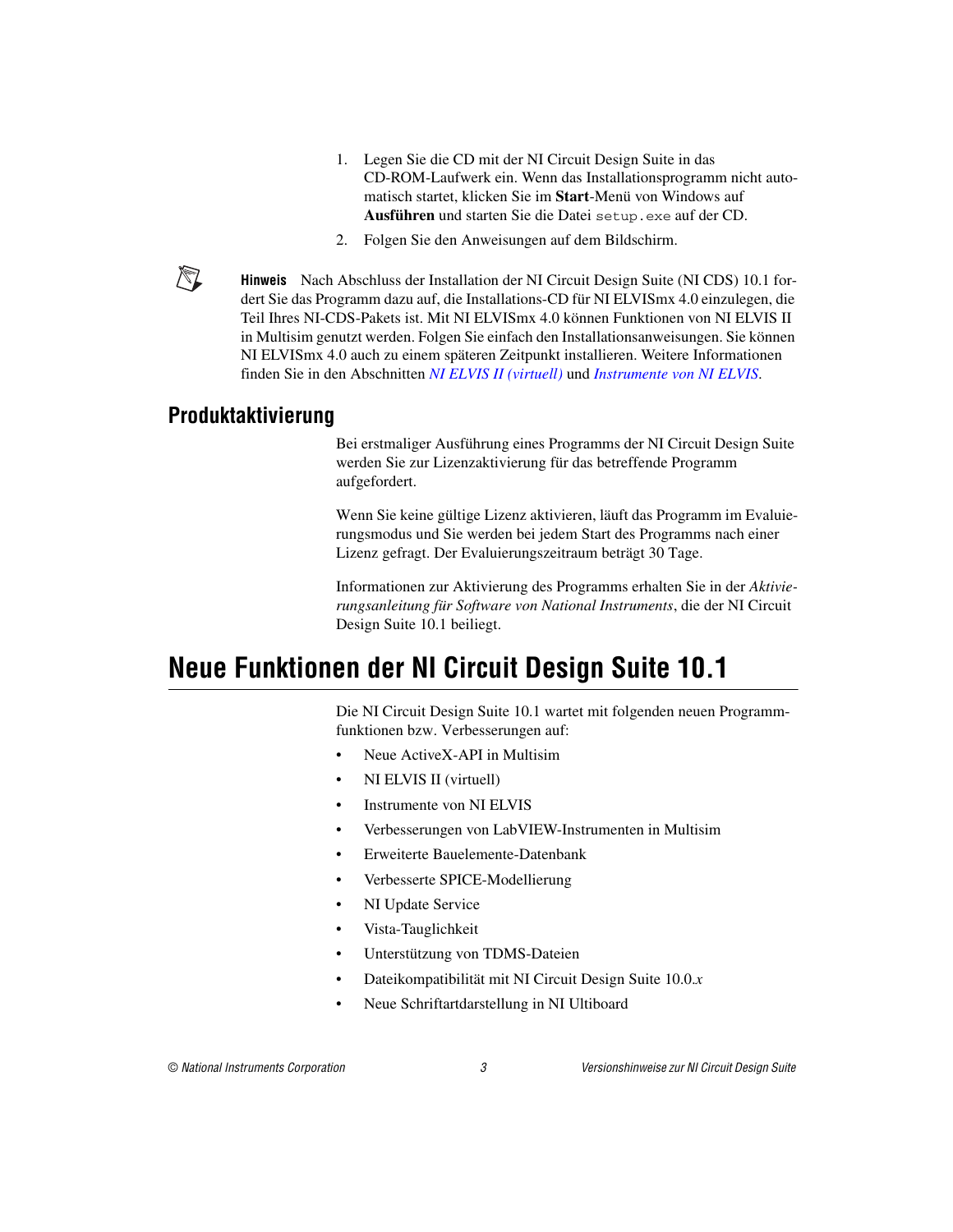#### <span id="page-21-0"></span>**ActiveX-API in Multisim**

Die ActiveX-API in NI Multisim ermöglicht eine automatisierte Simulation und Analyse über eine COM-Schnittstelle. Dies ist dann sinnvoll, wenn mehrere Simulationsläufe mit unterschiedlichen Schaltungen erforderlich sind, wie z. B. bei der Bauelement-, Belastungs- oder Fehleranalyse.

Die ActiveX-API ermöglicht die programmatische Steuerung einer Multisim-Simulation, ohne dass dazu eine Multisim-Ansicht zwingend notwendig wäre. Clients, die mit einer COM-fähigen Programmiersprache wie NI LabVIEW, Visual Basic oder C++ erstellt wurden, können über diese Schnittstelle auf Multisim zugreifen.

Mittels der API können Sie:

- Eine vorhandene Schaltung öffnen und schließen
- Anstelle einer bestehenden Spannungs- oder Stromquelle ein Signal einspeisen
- Simulationen starten/stoppen/unterbrechen
- Simulationsergebnisse eines statischen Tastkopfs abfragen
- Die einzelnen Bauelemente in der Schaltung benennen
- Bauelemente durch solche aus der Datenbank ersetzen
- Werte für Widerstände, Kondensatoren und Spulen abfragen und festlegen
- Varianten durchnummerieren
- Die aktive Variante ermitteln und für Simulationen auswählen
- Schaltungsberichte einschließlich Stückliste und Netzlistenbericht erstellen
- Eine Abbildung der Schaltung erstellen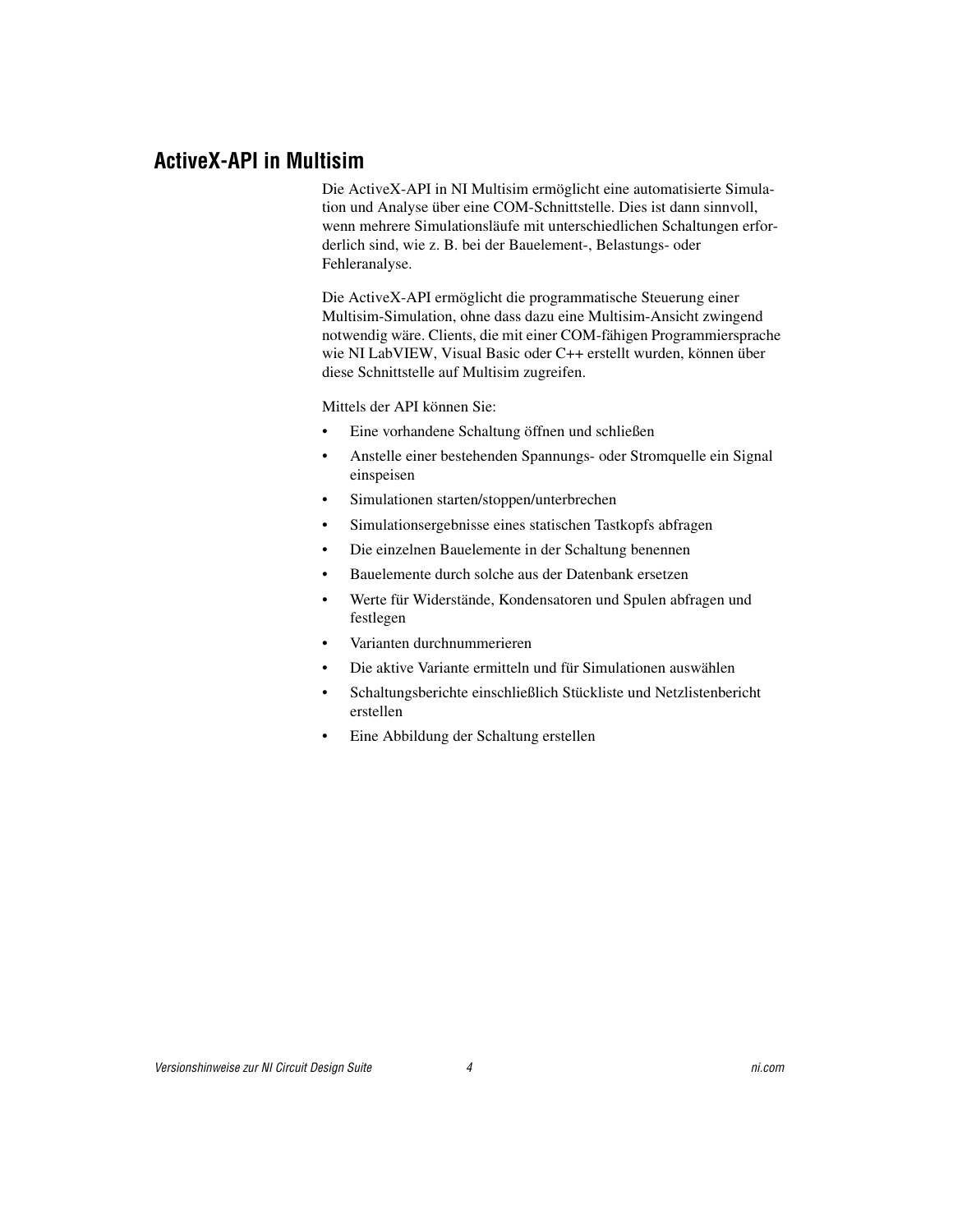Hinweise:

- Die Simulationseinstellungen während API-gesteuerter Simulationen stammen von den Einstellungen der Transientenanalyse der ausgewählten Schaltung. Änderungen an den interaktiven Simulationseinstellungen bleiben unberücksichtigt.
- Die API-Funktion kann nur Bauelemente auf der oberen Ebene eines Entwurfs verändern und ersetzen; Bauelemente in Teilschaltungen und hierarchischen Schaltungsblöcken können nicht modifiziert werden.
- Multisim-Austauschbauelemente führen unter Umständen nicht immer zum gewünschten Ergebnis – diese sollten deshalb stets in einer interaktiven Multisimsitzung getestet werden, um sicherzustellen, dass das Verhalten den Erwartungen entspricht.
- Fehlerhafte Multisim-Einstellungen können nicht über API verändert werden. Die Fehleranalyse erfordert die Erstellung von Schaltungen mit zusätzlichen Widerstandselementen, und dass die Elemente auf Null oder auf große Werte gesetzt werden.

# <span id="page-22-0"></span>**NI ELVIS II (virtuell)**

NI Multisim 10.1 umfasst neue Funktionen und ergänzt auf diese Weise die Einführung von NI ELVIS II. NI ELVIS II (virtuell) baut auf dem Funktionsumfang von NI ELVIS (virtuell) auf, das bereits Teil früherer Software-Releases gewesen ist. Die Funktionen von NI ELVIS II werden in Multisim nach der Installation von NI ELVISmx 4.0 aktiviert. Sie haben nun die Möglichkeit, entweder mit einer neuen NI-ELVIS- oder einer NI-ELVIS-II-Schaltung zu beginnen. Die jeweils ausgewählte Schaltungsvorlage bestimmt, welches der 3D-Modelle in der Versuchsanordnung verwendet wird. Um eine NI-ELVIS-II-Vorlage auszuwählen, wählen Sie **Datei»Neu»NI ELVIS II**.

Neben den neuen Schaltungsvorlagen und dem neuen 3D-Modell nutzt NI Multisim nun auch die in Multisim verfügbaren Soft Front Panels (SFP) von NI ELVISmx 4.0.

Bitte beachten Sie, dass sich NI ELVIS II auf die Version der Hardware und NI ELVISmx 4.0 auf die Version der Software bezieht.

**Hinweis** Um alle Vorzüge der Einbindung von NI ELVIS II in Multisim nutzen zu können, müssen Sie außerdem noch die Software NI ELVISmx 4.0 installieren.



 $\mathbb{N}$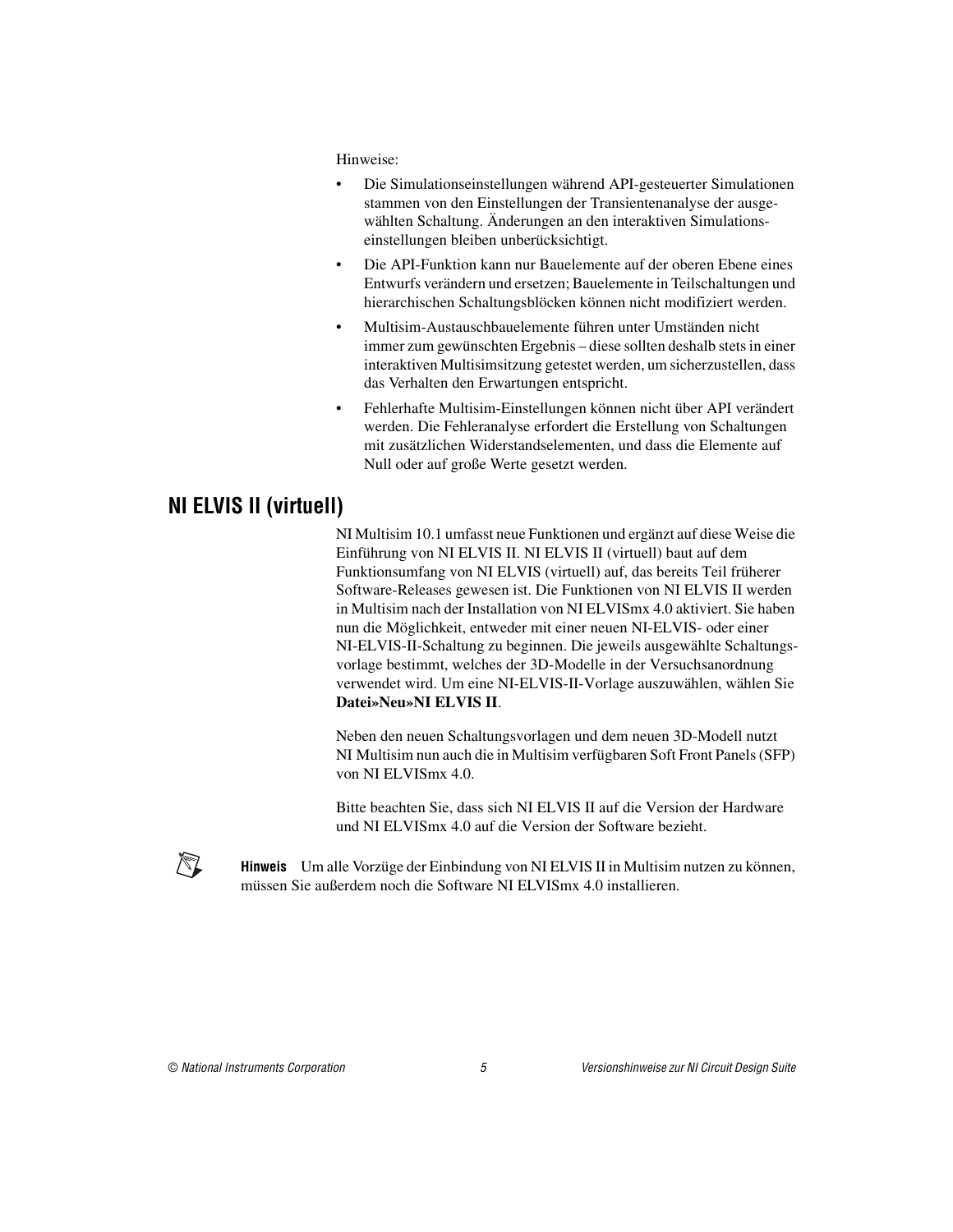#### <span id="page-23-0"></span>**Instrumente von NI ELVIS**

In den bisherigen Versionen wurden die Multisim-Instrumente dazu verwendet, die Messverfahren nachzuahmen, die mit NI ELVIS in der realen Welt durchgeführt werden. Daher wurden die Soft-Frontpanels (SFPs) von NI ELVIS II in Multisim eingebunden, die auch mit der Hardware zum Einsatz kommen. Diese Instrumente erlauben es, sowohl simulierte als auch real erfasste Daten auf demselben Display anzuzeigen.

Die Soft-Frontpanels von NI ELVIS II können auf zweierlei Weise aufgerufen werden: Entweder Sie greifen über die Leisten oder die Oberseite einer Schaltungsvorlage von NI ELVIS II darauf zu, oder Sie ziehen sie mit Hilfe der Symbolleiste für NI-ELVIS-Instrumente in eine Multisim-Schaltung.

# **Einschränkungen von NI ELVIS II in Multisim 10.1**

Multisim 10.1 unterstützt nicht alle Soft-Frontpanels von NI ELVIS 4.0. Instrumente, die Frequenzganginformationen liefern, wie z.B. der Bode-Analysator, und solche, die Impedanz und Stromstärke messen, werden nicht unterstützt.

### <span id="page-23-2"></span><span id="page-23-1"></span>**Verbesserungen von LabVIEW-Instrumenten in NI Multisim**

Mit Hilfe von LabVIEW können Sie Instrumente zur Eingabe und/oder Ausgabe nach eigenen Vorstellungen erstellen und in Multisim einbinden. Zu den Verbesserungen in Multisim 10.1 gehören die Unterstützung von Eingabe- und Ausgabe-Anschlussstiften am selben Instrument, die fortlaufende Datenübertragung an Multisim von Ausgabeinstrumenten, sowie die Fähigkeit, mit Hilfe von Eingabeinstrumenten auf die in der Simulation verwendeten Zeitschritt- und Interpolationsverfahren Einfluss zu nehmen.

# <span id="page-23-3"></span>**Eingabe- und Ausgabeinstrumente**

In früheren Versionen konnten entweder nur Ein- oder nur Ausgabeinstrumente genutzt werden. Nun können Instrumente mit zwei Datenrichtungen genutzt werden, ohne dass diese den bisherigen im Funktionsumfang nachstehen. Beachten Sie jedoch, dass bei der Erfassung die Daten erst vom Simulator erzeugt und dann paketweise an LabVIEW-Instrumente übertragen werden. Analog werden Ausgangsdaten zunächst vom Simulator angefordert, bevor das Instrument paketweise mit der Übertragung beginnt. Aufgrund dieser Verzögerung können keine Rückkopplungsschleifen erzeugt werden, bei denen die Ausgangswerte sofort wieder am Eingang zur Verfügung stehen müssen. Meist benötigt das Instrument mindestens eine zusätzliche Iteration des Ereignisses "Update Data Get Output Values", bevor am Eingang des Instruments mit Sicherheit der neueste Ausgangswert anliegt.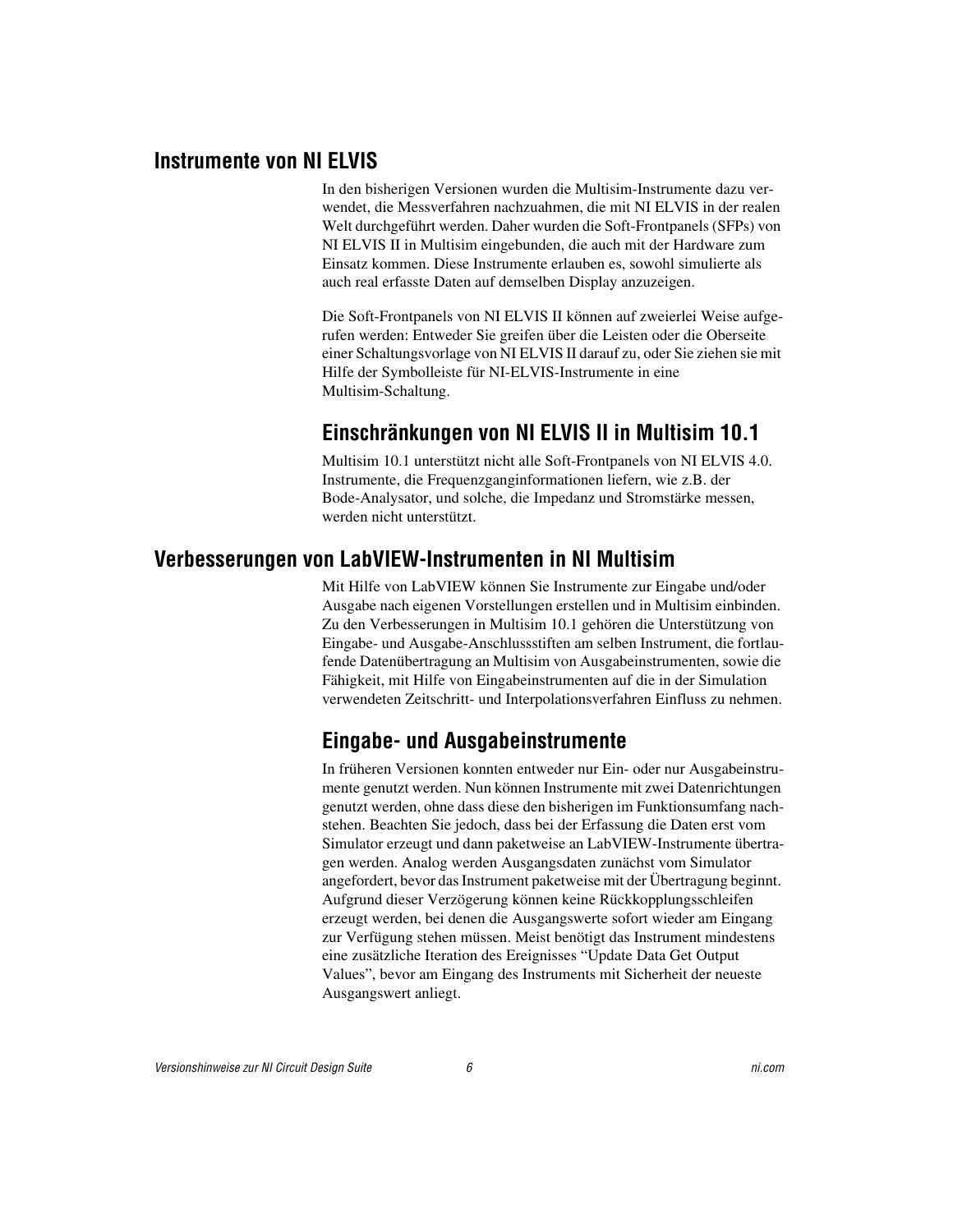# <span id="page-24-0"></span>**Fortlaufende Daten von Ausgabeinstrumenten**

Bisher war es so, dass Ausgabeinstrumente nur eine bestimmte Menge von Daten (ggf. wiederholt) erzeugen konnten. Bei der Erstellung eines Ausgabeinstruments, das Daten fortlaufend generiert, muss stets bedacht werden, dass Multisim Schaltungen im Allgemeinen langsamer simuliert als eine reale Schaltung. Falls Sie also ein Instrument erstellen, dass kontinuierlich reale Daten mit Hilfe einer Datenerfassungsvorrichtung, einem modularen Instrument oder ähnlicher Hardware erfasst, um diese Daten als Simulationsquelle in Multisim zu verwenden, so ist die Simulation nicht in der Lage, mit den erfassten Daten Schritt zu halten, da die Simulation langsamer abläuft als die Datenerfassung.

Es obliegt also dem Entwickler des Ausgabeinstruments, die Datenpakete entsprechend klein zu halten und in einer Geschwindigkeit zu übertragen, bei der die Multisim-Simulation mit dem Tempo der Datenerfassung Schritt halten kann.

### <span id="page-24-1"></span>**Einflussnahme auf das Zeitschritt- und Interpolationsverfahren**

LabVIEW erfasst und verarbeitet Daten in gleichmäßigen Zeitschritten. SPICE arbeitet im Allgemeinen in ungleichmäßigen Zeitschritten, die der Konvergenz und der Geschwindigkeit gut angepasst sind. Bei der Erstellung eines Eingabeinstruments ist es notwendig, die Daten vor der Verwendung in LabVIEW erneut abzutasten, um gleichmäßig angeordnete Daten zu erhalten. Jetzt können Sie auch Instrumente erstellen, die von der Force-Step-Interpolationsfunktion Gebrauch machen. (Force Step ist streng genommen kein Interpolationsverfahren. Es zwingt den Multisim-SPICE-Simulator zu zusätzlichen Zeitschritten, die sich in die vorgesehene Abtastfrequenz eingliedern.)

Falls ein bestimmtes LabVIEW-Instrument die Einstellung der Abtastfrequenz und/oder des Interpolationsverfahren ermöglicht, erkennt Multisim 10.1 während der Simulation auftretende Veränderungen dieser Werte.

#### <span id="page-24-2"></span>**Verbesserte und umfangreichere Bauelemente-Datenbank**

An der Bauelemente-Datenbank von Multisim 10.1 wurden zahlreiche Ergänzungen und Verbesserungen vorgenommen. Dazu gehören etwa 300 neue Bauelemente führender Hersteller, mehr als 500 aktualisierte Bauelemente sowie generische Bauteile zur Simulation von Stromversorgungen neuester Generation.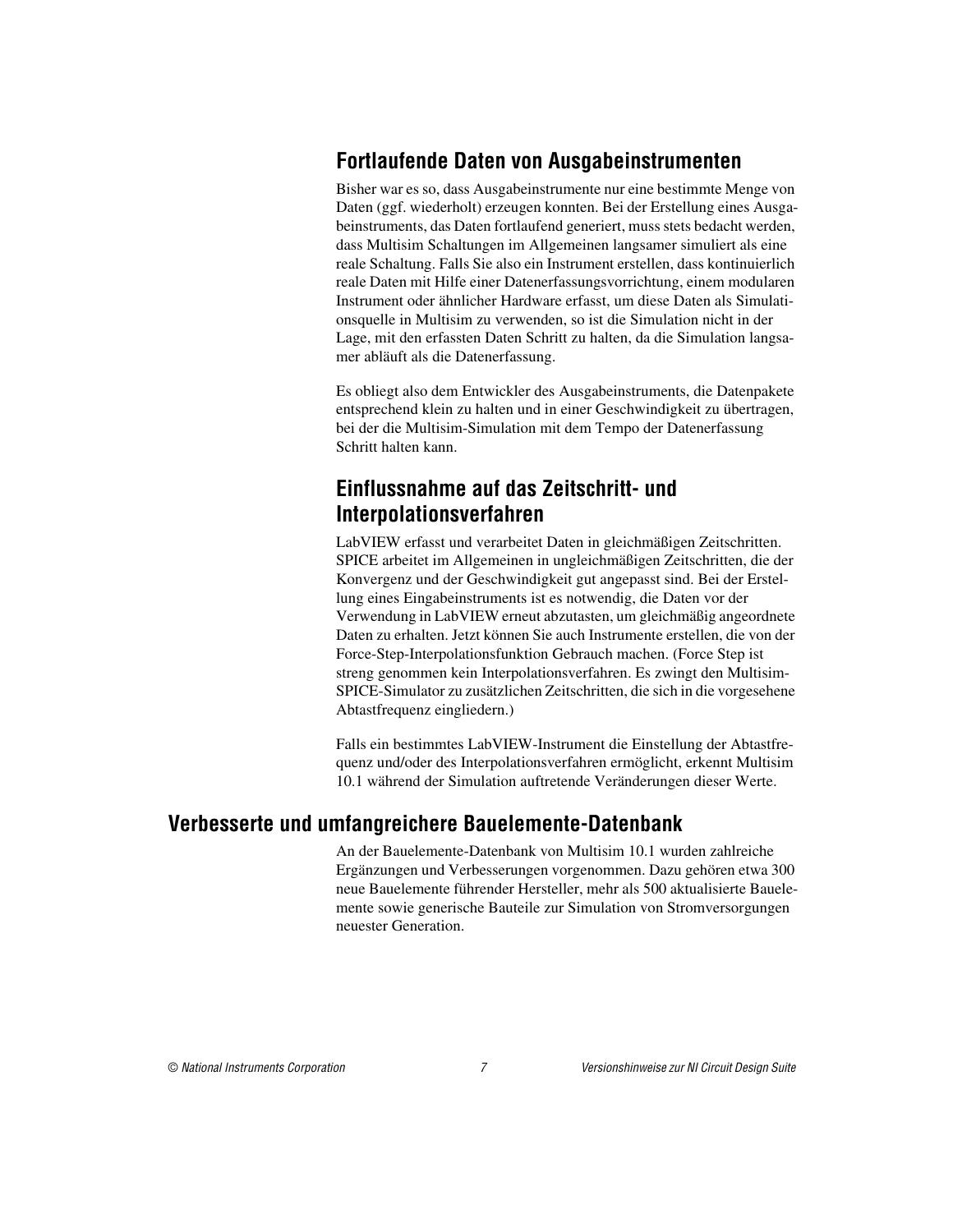# <span id="page-25-0"></span>**Neue Bauelemente führender Hersteller**

Etwa 300 neue Bauelemente mit Modellen der Unternehmen Analog Devices und Texas Instruments sind verfügbar. Dazu gehören entsprechende Symbole, Modelle und Land-Pattern nach IPC-Standard. Zu den Bauelementen gehören Operationsverstärker, Komparatoren, Analogschalter und Vergleichsspannungsquellen.

# <span id="page-25-1"></span>**Generische Bauteile zur Simulation von Stromversorgungen**

Multisim 10.1 enthält Modelle für alle frei verfügbaren Bauteile zur Simulation von Stromversorgungen, die aus der zuletzt erschienenen Ausgabe der "Switch-Mode Power Supply SPICE Simulations and Practical Designs" von Christophe Basso hervorgehen. Zu diesen Bauelementen gehören Aufwärts-, Abwärts-, Aufwärts-/Abwärts sowie PWM-Steuerelemente.

### <span id="page-25-3"></span><span id="page-25-2"></span>**Erweiterte Fähigkeiten zur SPICE-Modellierung**

Bei Multisim 10.1 gibt es außerdem Verbesserungen an der SPICE-Modellierungsfunktion. Der SPICE-Parser wurde umgestaltet und verbessert, um mehrere SPICE-Sprachen und die erweiterte Modellierung besser unterstützen zu können. Multisim unterstützt nun auch weitere Cadence®- PSpice®-Parameter. Auch die XSPICE-Modell-Fehlermeldung wurde verbessert.

# **Neugestaltung und Verbesserung des NI Multisim SPICE-Parser**

Der SPICE-Parser in Multisim interpretiert die nativen SPICE-Netzlisten, meldet Syntaxfehler und bewertet mathematische Ausdrücke. Zu den Verbesserungen des Parsers gehören:

- Verbesserte Syntax und Simulationskompatibilität für geregelte Quellen.
- Quelltabellen.
- Eine Vielzahl an Kompatibilitätsverbesserungen erweitern die Fähigkeit zur Unterstützung der Cadence®-PSpice®- und Intusoft IsSpice4™-Syntax.
- Flexible Bezeichnungen für Bauelemente, Netze, Anschlüsse und Modelle.
	- Die Bezeichnungen können außer Leerstellen beliebige Zeichen enthalten, mit Ausnahme der folgenden: " ' ( ) { } [ ], #  $$:$  ;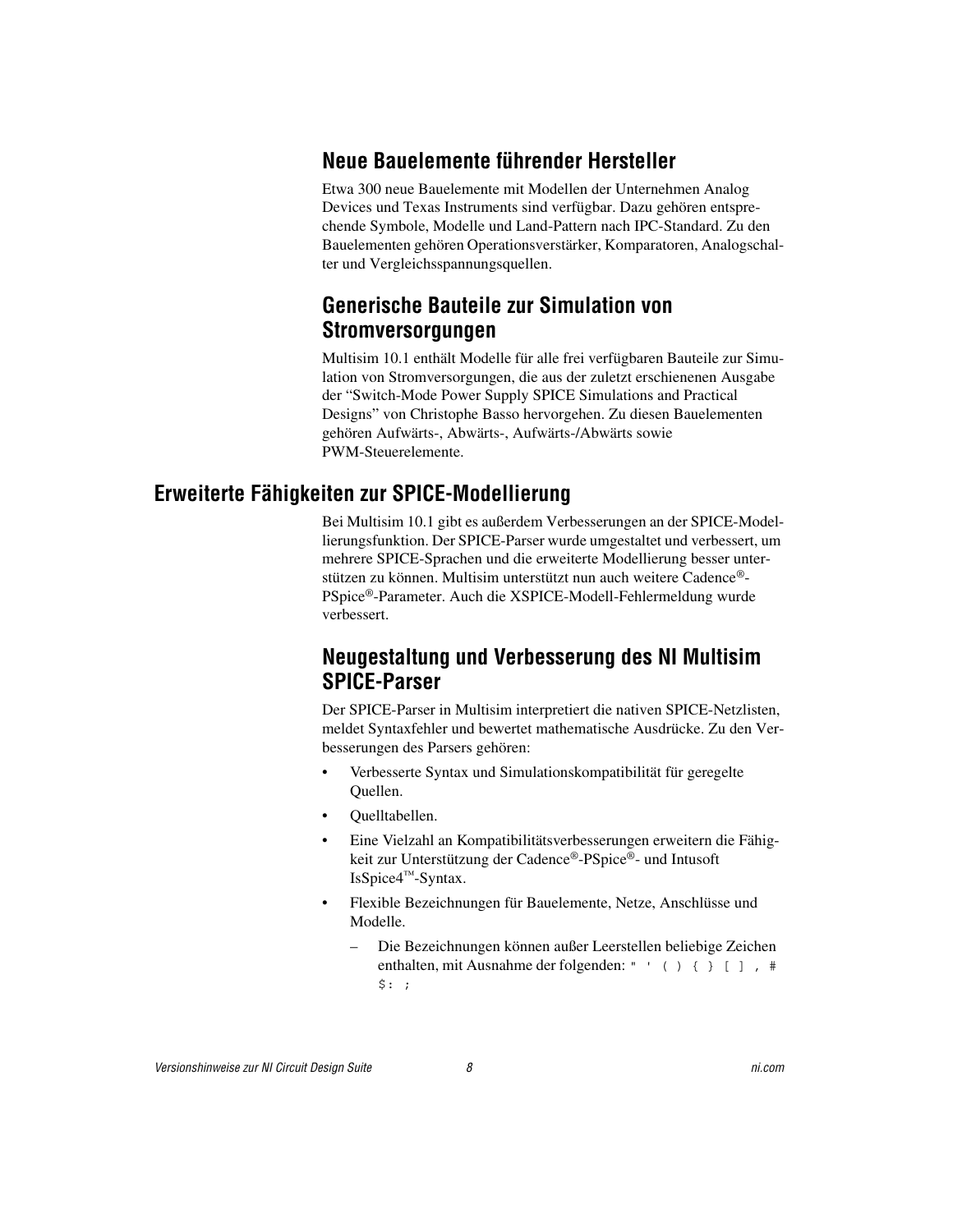- Die Möglichkeit, Ausdrücke anstelle beliebiger Werte in der Netzliste zu verwenden.
	- Zwei spezielle Ausnahmen bilden hierbei der BSIM-Ebenen-Parameter und die POLY-Nummer in einer geregelten Quelle.
- Verbesserte Unterstützung für Ausdrücke, einschließlich:
	- Unterstützung von Inline-if-Befehlen.
	- Verbesserte Unterstützung für .param-Befehle.
	- Volle Unterstützung von einzelnen und verschachtelten .func-Befehlen.
	- Strom, der durch Dioden und relevante geregelte Quellen fließt, kann nun in Ausdrücken (für nicht eindeutige Quellen) verwendet werden.
	- Verbesserte Fähigkeit zum Ermitteln einer stabilen Lösung für komplexe Verhaltenssimulationsschaltungen.

# <span id="page-26-0"></span>**Verbesserte SPICE-Modell-Fehlermeldung**

Fehlermeldungen, die sich auf SPICE-Modelle beziehen, sind nun aussagekräftiger als zuvor.

Bauelementanschlüsse, Parameter und Ausdrücke werden nun eingehend überprüft, bevor die Simulation beginnt. Simulationsfehler werden auf der Registerkarte "Simulation" in der Tabellen-Ansicht angezeigt und identifizieren genau die Multisim-Bauelemente, welche die Probleme verursachen.

 $\mathbb{N}$ 

**Hinweis** Mit Ausnahme der Registerkarten "Simulation" und "Ergebnisse" ist die Tabellen-Ansicht in der Student Edition von Multisim nicht verfügbar. Um weitere Informationen zu diesen Registerkarten zu erhalten, sehen Sie sich bitte die Multisim-Hilfedatei an.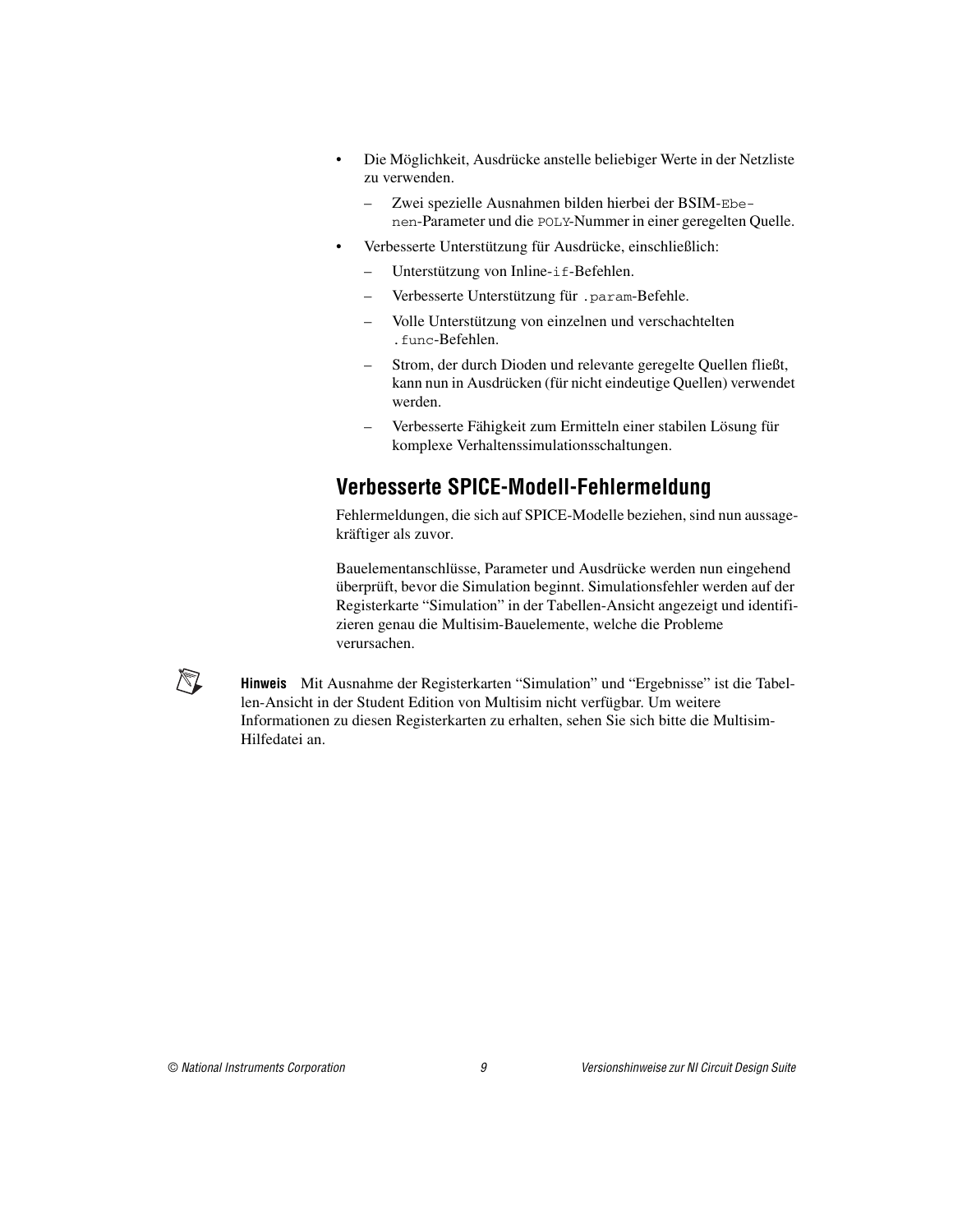# <span id="page-27-0"></span>**Verbesserungen der Cadence®-PSpice®-Kompatibilität**

Multisim 10.1 unterstützt ab sofort die folgenden Cadence®-PSpice®-Parameter für MOSFETS und BJTs:

| <b>Parameter</b> | <b>Beschreibung</b>                                           | <b>Bauteil</b> |
|------------------|---------------------------------------------------------------|----------------|
| m                | Geräte-Mehrfachparameter                                      | <b>MOSFET</b>  |
| Rg, Rb           | Gatter- und Substratwiderstand<br>(Ohmscher Widerstand)       | <b>MOSFET</b>  |
| Rds              | Drain-Source<br>Nebenschlusswiderstand                        | <b>MOSFET</b>  |
| W. L             | Unterstützung von Breite (W) und<br>Länge (L) an Zeile .model | <b>MOSFET</b>  |
| Nk               | Kniestrom Roll-off-Koeffizient                                | BIT            |

# <span id="page-27-1"></span>**NI Update Service**

Der neue NI Update Service hilft Ihnen dabei, Ihre Software von National Instruments und die dazugehörigen Treiber auf dem neuesten Stand zu halten. Der NI Update Service ersetzt das Support and Upgrade Utility (SUU), führt eine Suche nach Updates für Ihre Software von National Instruments durch und lädt diese herunter. Mit dem Programm können Sie jederzeit feststellen, ob Sie mit der neuesten Version Ihrer Software arbeiten.

# <span id="page-27-3"></span><span id="page-27-2"></span>**Windows-Vista-Tauglichkeit**

NI Circuit Design 10.1 ist für Windows geeignet. Die Version 10.0.1 war bereits für Vista geeignet, hat jedoch während der Laufzeit Einträge in das Programmdateiverzeichnis vorgenommen. Multisim 10.1 erfüllt die Richtlinien zur Vista-Kompatibilität.

### **Bessere Speicherung benutzerspezifischer Felder aus der Hauptdatenbank**

Benutzerspezifische Felder, die mit in der Hauptdatenbank gespeicherten Bauelementen zusammenhängen, werden nun separat abgelegt. Bei der Arbeit bzw. Bearbeitung mit/von benutzerspezifischen Feldern in Multisim werden Sie keinen sichtbaren Unterschied feststellen können. Auf diese Weise bleiben jedoch die Daten von Version zu Version erhalten. Dies ist auch eine Voraussetzung für Vista-Kompatibilität.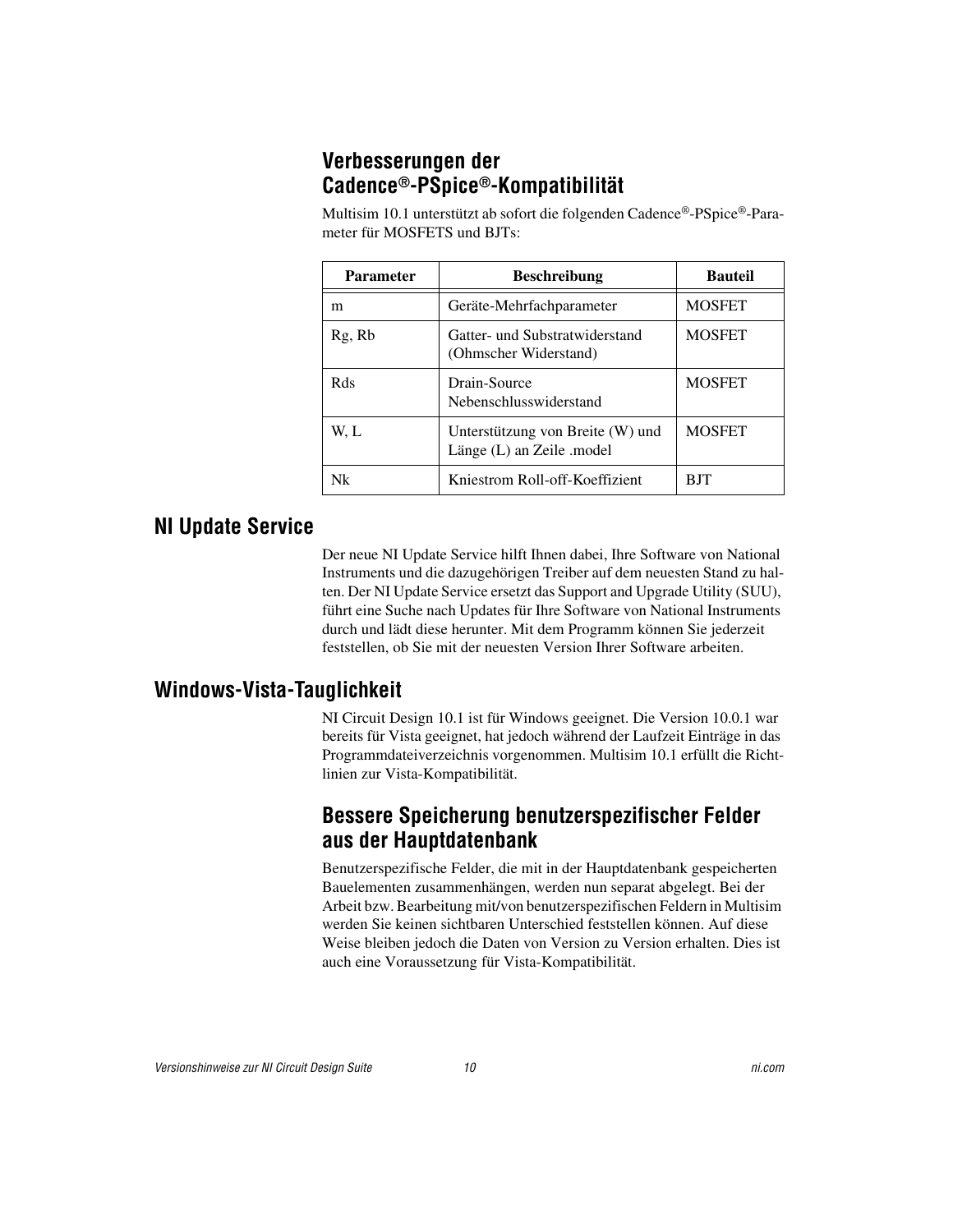# <span id="page-28-0"></span>**Unterstützung von TDMS-Dateien**

Multisim unterstützt nun TDMS-Dateien. TDM-Spannungs- und Stromquellen können auf TDM-Streaming-Dateien verweisen und das Multisim-Diagrammfenster ist in der Lage, TDMS-Daten zu exportieren.

# <span id="page-28-1"></span>**Dateikompatibilität mit NI Circuit Design Suite 10.0.***x*

Dateien der NI Circuit Design Suite 10.0.*x* und 10.1 sind rückwärts- und vorwärtskompatibel. Dateierweiterungen bleiben unverändert; Dateien lassen sich mit beiden Versionen öffnen, egal mit welcher Version sie abgespeichert wurden.

#### <span id="page-28-2"></span>**Neue Schriftartdarstellung in NI Ultiboard**

Schriftarten auf Leiterplattenlagen in Ultiboard werden nun mit Hilfe der Anti-Grain-Geometry abgebildet. Dadurch werden Schriftarten schneller dargestellt und auch die Kantenglättung (Antialiasing) wird verbessert.

#### <span id="page-28-3"></span>**Lokalisierte Versionen**

Die NI Circuit Design Suite 10.1 gibt es in übersetzter Fassung auf Deutsch, Englisch und Japanisch. Je nach Regionaleinstellung verwendet die Software die voreingestellte Sprache.

Zum Ändern der Sprache des Programms wählen Sie **Optionen»Allgemeine Einstellungen**, klicken auf die Registerkarte **Allgemein**, wählen die gewünschte Sprache aus dem Feld **Spracheinstellungen** aus und starten die Anwendung neu.

Die folgenden Programmkomponenten liegen nur auf Englisch vor:

- LabVIEW-Instrumente.
- NI ELVIS-Instrumente.
- Lagennamen in der Spreadsheet-Ansicht von NI Ultiboard und NI Multisim.
- Simulierte Messgeräte von Agilent und Tektronix.
- Beispieldateien.
- MCU-Funktionen: Namen von Quelldateien, Code/Kommentare in Quelldateien und Compiler-/Linker-Meldungen.

Die folgende Dokumentation ist auch auf Englisch, Deutsch und Japanisch erhältlich:

- Versionshinweise.
- Erste Schritte mit der NI Circuit Design Suite.

Benutzerhandbücher und Hilfedateien liegen nur auf Englisch vor.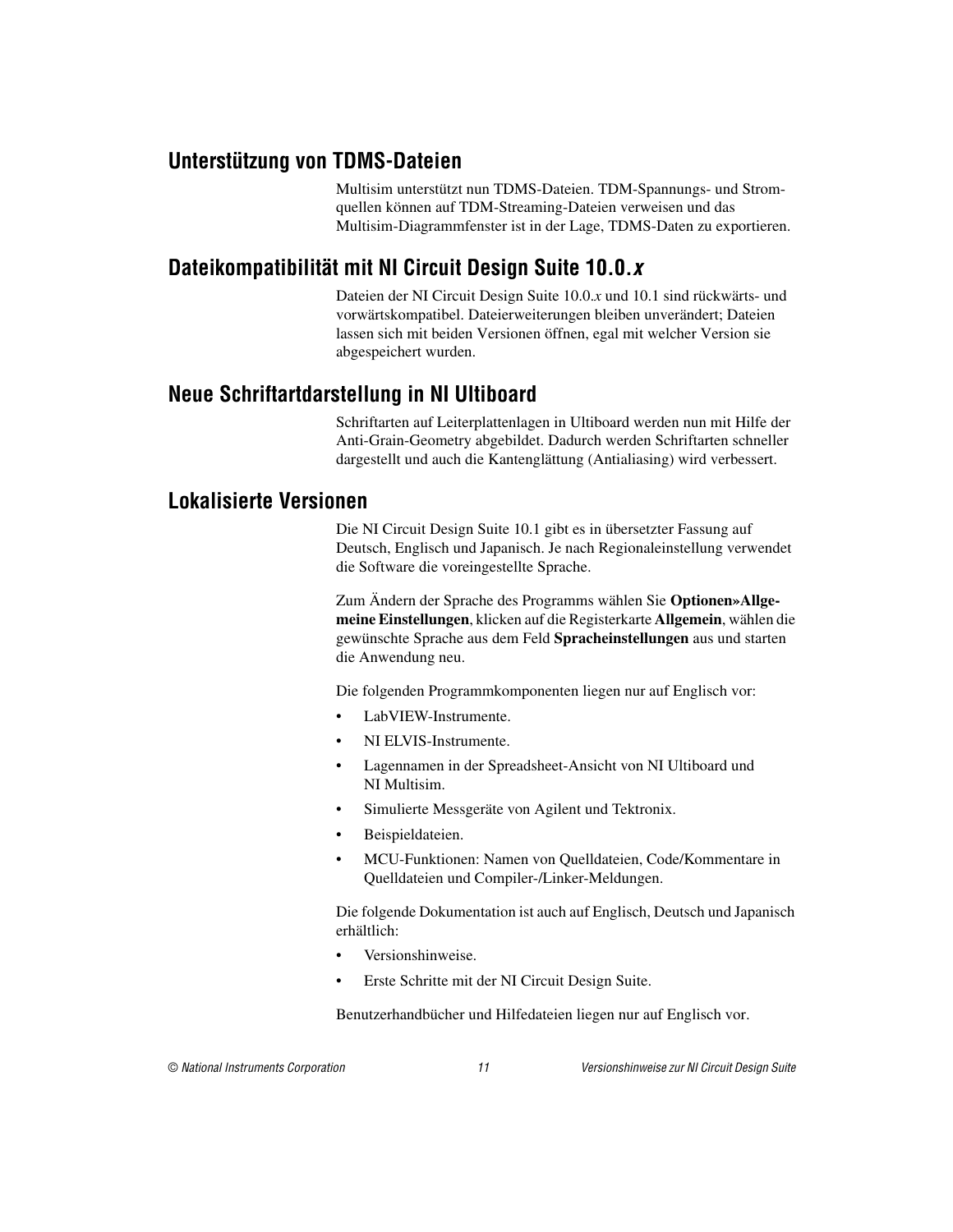# <span id="page-29-0"></span>**Einzelheiten zu dieser Version**

Im Folgenden werden alle Funktionen zur Erstellung von Schaltplänen aufgeführt, die in der Studenten- und Schulungsversion von Multisim verfügbar sind:

| <b>Funktion</b>                                                           | Studentenversion | Schulungsversion |
|---------------------------------------------------------------------------|------------------|------------------|
| Konfigurierbare Bedienoberfläche                                          | X                | X                |
| Screenshot-Funktion                                                       | X                | X                |
| Kommentarfelder im Schaltplan                                             | X                | X                |
| Notizen zum Schaltplan                                                    | X                | X                |
| Bauteilplatzierung und -verdrahtung mit<br>automatischer Modusumschaltung | X                | X                |
| Schneller Zugriff auf Bauelemente in den<br>Werkzeugleisten               | X                | X                |
| Automatische und manuelle Verdrahtung                                     | X                | X                |
| Virtuelle Verdrahtung per Knotennamen                                     | X                | X                |
| Automatische Verbindungsanpassung beim<br>Verschieben von Bauelementen    | X                | X                |
| Schnelle automatische Verbindung passiver<br>Bauelemente                  | X                | X                |
| Teilschaltpläne                                                           | X                | X                |
| Dreidimensionale Versuchsanordnung                                        | X                | X                |
| NI ELVIS I und II (virtuell)                                              | X                | X                |
| Integrierte Fragen ansehen und beantworten                                | X                | X                |
| Übertragung der Beschriftung mit Ultiboard in<br>beide Richtungen         | X                | X                |
| Gleichzeitige Hervorhebung in Schaltplan und<br>Layout mit Ultiboard      | $\mathbf X$      | $\mathbf X$      |
| Bus-Vektorverbindungen                                                    |                  | X                |
| Ansicht als Tabellenkalkulationsdokument                                  |                  | X                |
| Entwurfseinschränkungen                                                   |                  | X                |
| Erweiterte Suche                                                          |                  | $\mathbf X$      |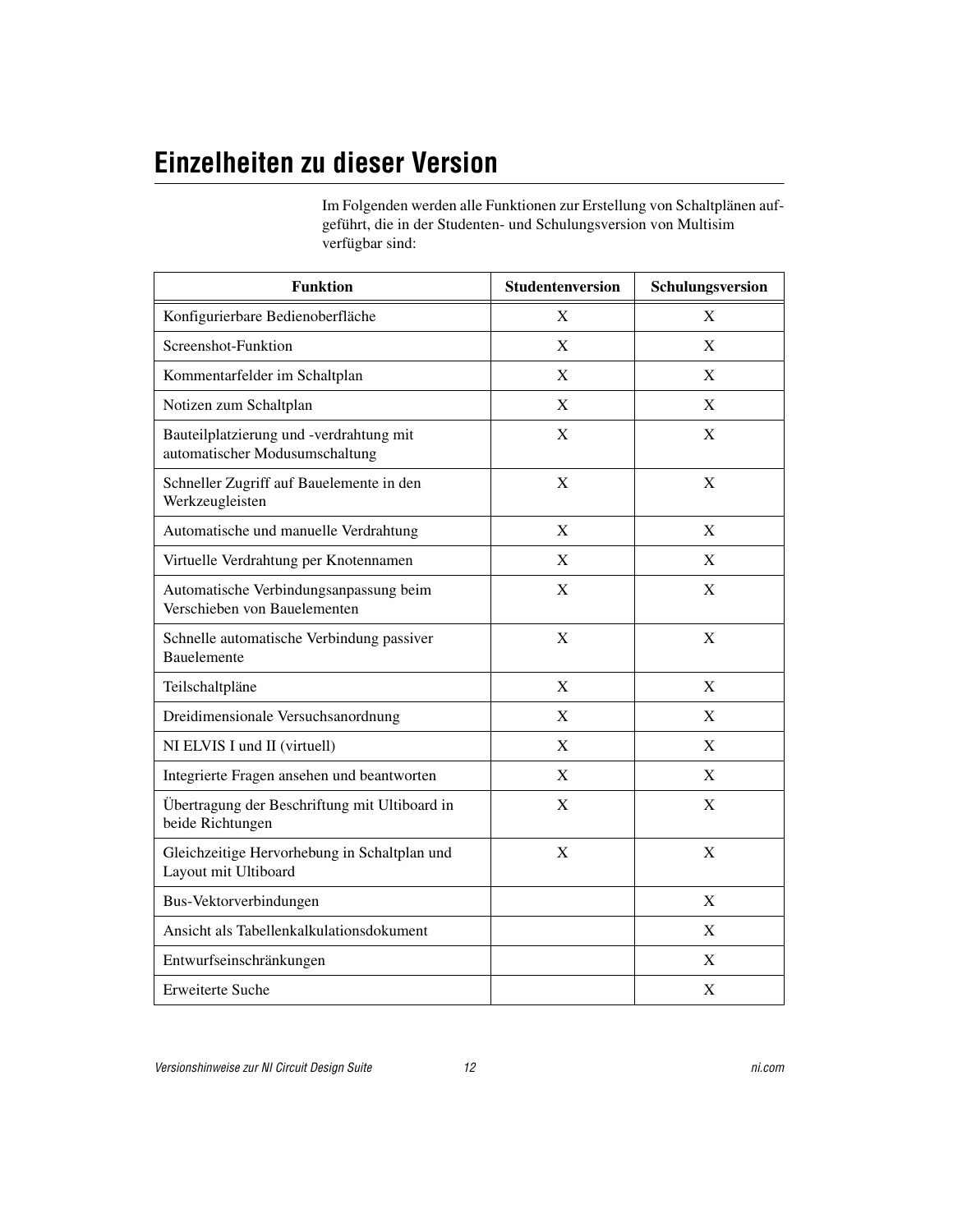| <b>Funktion</b>                                             | <b>Studentenversion</b> | Schulungsversion |
|-------------------------------------------------------------|-------------------------|------------------|
| Markierten Bereich heranzoomen                              |                         | X                |
| Firmenbibliotheksdatenbank                                  |                         | X                |
| Benutzerdefinierte Felder                                   |                         | X                |
| Bauelemente vom Arbeitsbereich in Datenbank<br>speichern    |                         | X                |
| Mehrere Schaltungen geöffnet                                |                         | X                |
| Integrierte Fragen erstellen und bearbeiten                 |                         | X                |
| Prüfung auf Einhaltung der elektrischen<br>Schaltungsregeln |                         | X                |
| Markierung freier Anschlussstifte                           |                         | X                |
| Hierarchische Schaltungsentwicklung                         |                         | X                |
| Schaltpläne auf mehreren Arbeitsblättern                    |                         | X                |
| Projektmanager                                              |                         | X                |
| Berichte einschließlich Stückliste                          |                         | X                |
| Tausch von Anschlussstift und Gatter                        |                         | X                |
| Export als Mentor-PADS-Layout                               |                         | X                |
| Gerätebibliothek                                            | Teilweise               | Vollständig      |
| Höchstanzahl der Bauteile in einer Schaltung                | 50                      | Unbegrenzt       |

Im Folgenden werden alle Simulationsfunktionen in der Lern- und Schulungsversion von Multisim beschrieben:

| <b>Funktion</b>                                                     | <b>Studentenversion</b> | Schulungsversion |
|---------------------------------------------------------------------|-------------------------|------------------|
| Interaktive Simulation                                              | X                       | X                |
| Kombinierte Simulation analoger und digitaler<br><b>Bauelemente</b> | X                       | X                |
| Standardmäßiges SPICE 3X5/XSPICE                                    | X                       | X                |
| Erweiterte Modellunterstützung                                      | X                       | X                |
| Cadence®-Pspice®-Modellsimulation*                                  | X                       | X                |
| Einstellen von Geschwindigkeit und Genauigkeit                      | X                       | X                |
| Simulation Advisor                                                  |                         |                  |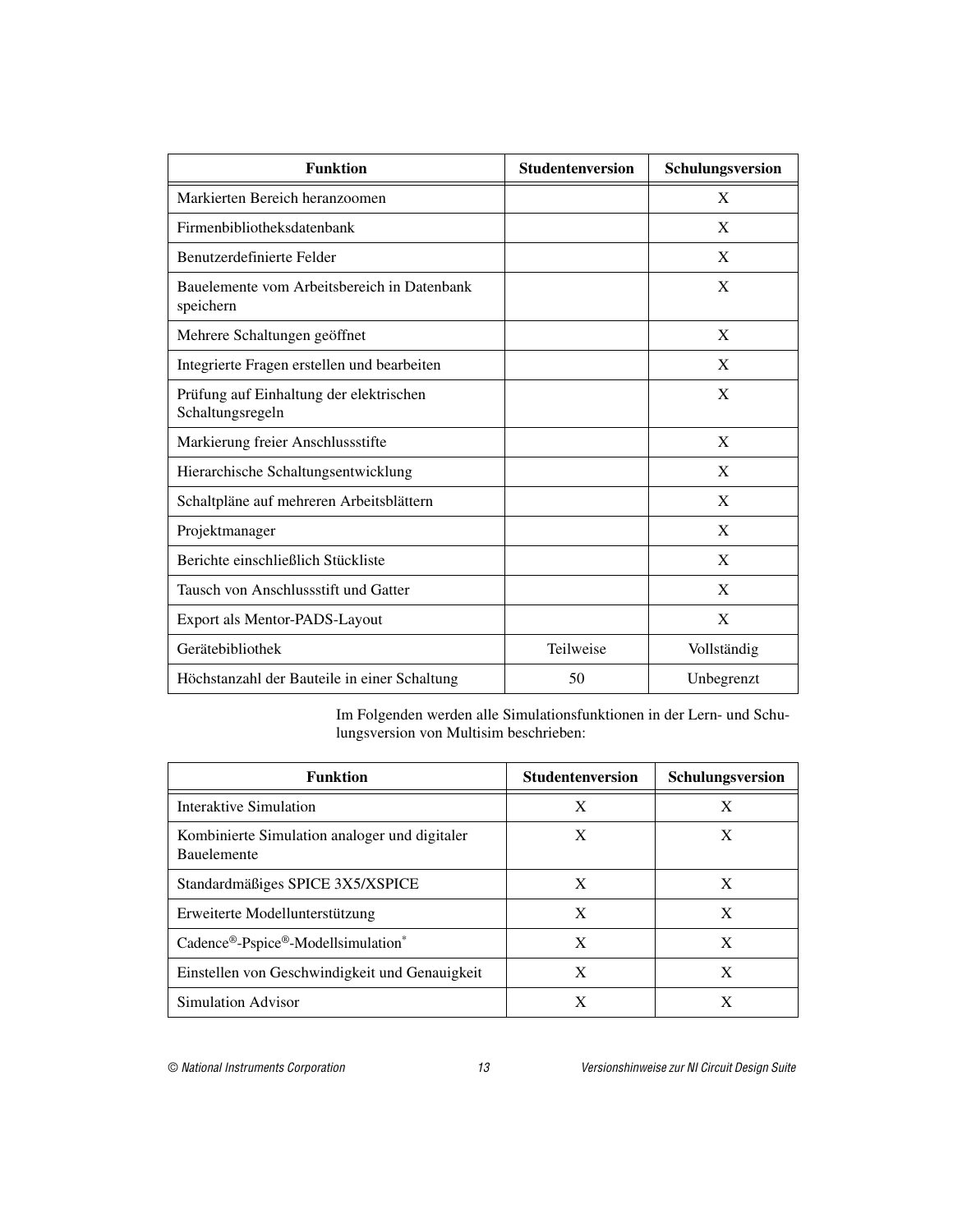| <b>Funktion</b>                                                       | Studentenversion | Schulungsversion |
|-----------------------------------------------------------------------|------------------|------------------|
| Assistent zur automatischen Korrektur von<br>SPICE-Simulationsfehlern | X                | X                |
| Virtuelle, interaktive und animierte Bauelemente                      | X                | X                |
| Bedienung von Bauelementen per Mausklick                              | X                | X                |
| Bauelemente mit bestimmbarer Höchstbelastung                          | X                | X                |
| Einbauen von Fehlern in Bauelemente                                   | X                | X                |
| Mess-Tastköpfe                                                        | X                | X                |
| <b>Bauelement-Assistent</b>                                           | X                | X                |
| Arbeit mit National-Instruments-Dateiformaten für<br>Messwerte        | X                | X                |
| Export in National-Instruments-Dateiformate für<br><b>Messwerte</b>   | X                | X                |
| NI-LabVIEW-VIs als Messgeräte und Quellen                             | X                | X                |
| Mikrofon und Lautsprecher                                             | X                | X                |
| Schaltungseinschränkungen                                             | X                | X                |
| Diagrammanzeige und Postprozessor                                     | X                | X                |
| RF-Modul                                                              | X                | X                |
| Schaltungsassistenten                                                 |                  | X                |
| Modellierung in C                                                     |                  | X                |
| Dynamisch wechselnde Beschreibung zur<br>Simulation                   |                  | X                |
| Kontaktpläne/Kontakte                                                 |                  | X                |
| Modellgeneratoren                                                     |                  | X                |
| Laden und Speichern von Simulationsprofilen                           |                  | X                |
| Virtuelle Messinstrumente                                             | 22               | 22               |
| Analysen                                                              | 10               | 18               |
| Multisim-MCU                                                          | $\mathbf X$      | X                |
| ActiveX-API in Multisim                                               |                  | $\mathbf X$      |
| * Unterstützt nicht jede Cadence®-PSpice®-Syntax                      |                  |                  |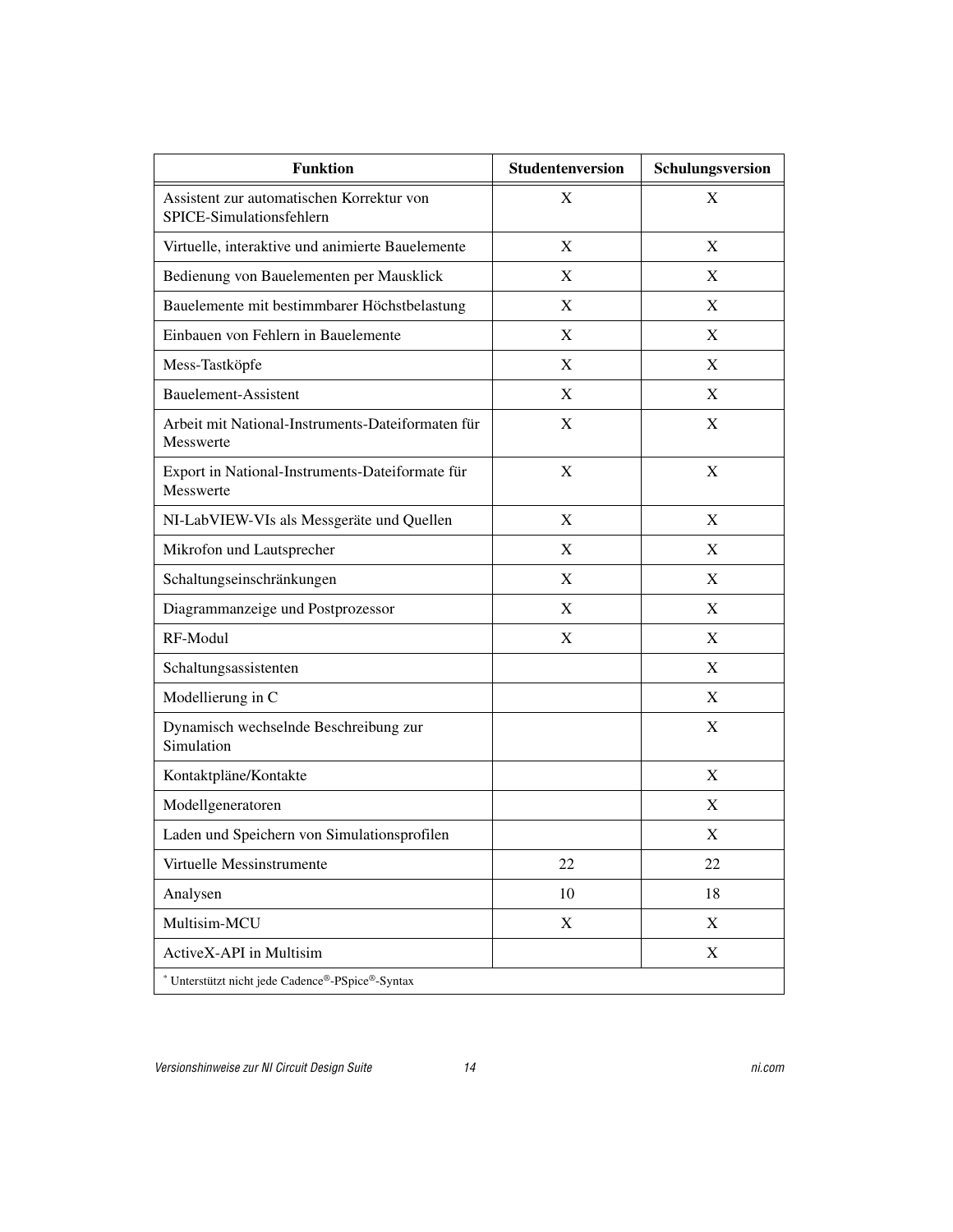Im Folgenden werden alle Layoutfunktionen in den Studenten- und Schulungsversionen von Ultiboard aufgeführt:

| <b>Funktion</b>                                                       | Studentenversion | Schulungsversion |
|-----------------------------------------------------------------------|------------------|------------------|
| Leiterbahnplatzierung durch "Push & Shove"                            | X                | X                |
| Bauteilplatzierung durch "Push & Shove"                               | X                | X                |
| Echtzeitfunktionen und Funktion "From Copper<br>Ratsnest"             | X                | X                |
| Laufende Anpassung von Polygonen mit Anordnung<br>kupferloser Flächen | X                | X                |
| Weitergabe von Schaltplan- und Bauteilnotizen                         | X                | X                |
| Gleichzeitige Hervorhebung in Schaltplan und<br>Layout mit Multisim   | X                | X                |
| Laufendes Prüfen auf Einhaltung der Entwurfsregeln                    | X                | X                |
| 64 Lagen und Auflösung von 1 nm                                       | X                | X                |
| Leistungsfähiger Footprint-Assistent                                  | X                | X                |
| Erweiterte 3D-Visualisierung mit Druckfunktion                        | X                | X                |
| Anwenderkommentare                                                    | X                | X                |
| Vollbildschirmdarstellung                                             |                  | X                |
| Ausgabe der Daten im Gerber-, DXF-, IPC-D-356A-<br>und SVG-Format     |                  | X                |
| Abmessungen von Leiterplatte und Footprint                            |                  | X                |
| Abmessungen im Datenbank-Manager                                      |                  | X                |
| Netzanknüpfungspunkte                                                 |                  | X                |
| 3D-Visualisierung innerhalb der Leiterplatte                          |                  | X                |
| Ausschalten der Ratsnest-Funktion für ausgewählte<br>Netze            |                  | X                |
| Rasterlose Follow-Me-Leiterbahnplatzierung                            |                  | X                |
| Laden und Speichern von Technologiedateien                            |                  | X                |
| Polarnetze                                                            |                  | X                |
| Kundenspezifische Lagenansicht                                        |                  | X                |
| Aufgeteilte Speisungsschichten                                        |                  | X                |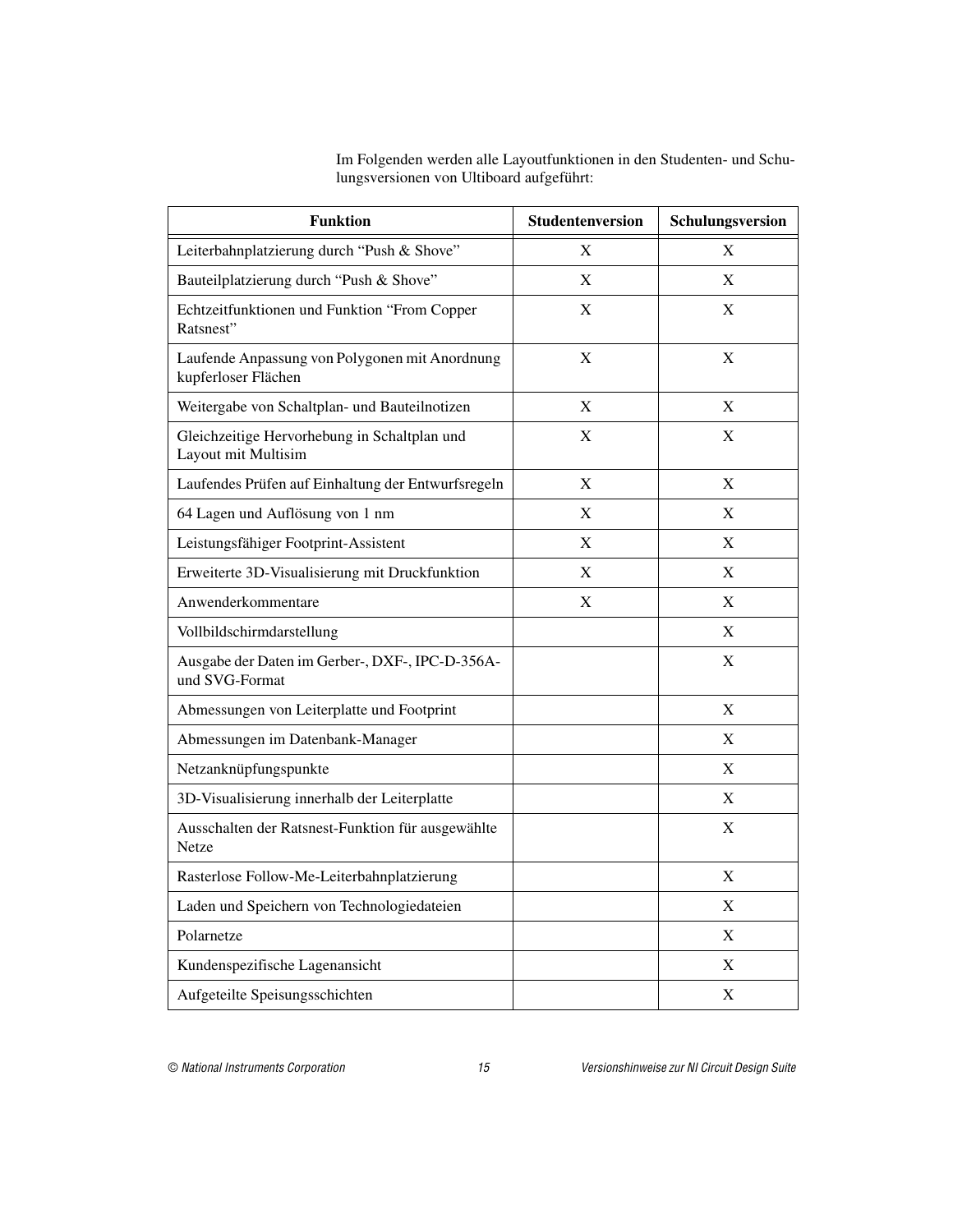| <b>Funktion</b>                                                                             | Studentenversion | Schulungsversion |
|---------------------------------------------------------------------------------------------|------------------|------------------|
| Freizuhaltende Platinenbereiche                                                             |                  | X                |
| Gruppenweise Platzierung von Bauelementen                                                   |                  | X                |
| Entfernen aller platzierten Bauelemente                                                     |                  | X                |
| Linealausrichtung und -messungen                                                            |                  | X                |
| <b>Automatisches Ausrichten</b>                                                             |                  | X                |
| Speichern von Platinenentwürfen als Bauelement                                              |                  | X                |
| Dauerhafte Gruppierung                                                                      |                  | X                |
| Austauschen von Anschlussstiften und Gattern                                                |                  | X                |
| Multiple Freiräume                                                                          |                  | X                |
| Springen zu fehlerhaften Stellen                                                            |                  | X                |
| Leiterbahnplatzierung mit einheitlichem Abstand                                             |                  | X                |
| Rechner für differentielle Impedanz                                                         |                  | X                |
| Rechner für Übertragungsleitung                                                             |                  | X                |
| Mikrovias                                                                                   |                  | X                |
| Einfügen von Testpunkten                                                                    |                  | X                |
| Automatisches Generieren tränenförmiger<br>Verstärkungen zwischen Lötaugen und Leiterbahnen |                  | X                |
| Unterstützung von Leiterbahnen mit abgeknickten<br>Segmenten zu Anschlussstiften            |                  | X                |
| Automatisches Einsetzen von Steckbrücken                                                    |                  | X                |
| Funktionen "Route kopieren" und "Platzierung<br>wiederholen"                                |                  | X                |
| Footprints auf Platine editierbar                                                           |                  | X                |
| CAD-Funktionen zur Entwicklung mechanischer<br>Elemente                                     |                  | Х                |
| Export von 3D-Info in 3D IGES, DXF-Formate                                                  |                  | $\boldsymbol{X}$ |
| Berechnung des Kupferbedarfs                                                                |                  | $\boldsymbol{X}$ |
| Testpunktbericht                                                                            |                  | $\boldsymbol{X}$ |
| Kundenspezifische Berichterstellung                                                         |                  | X                |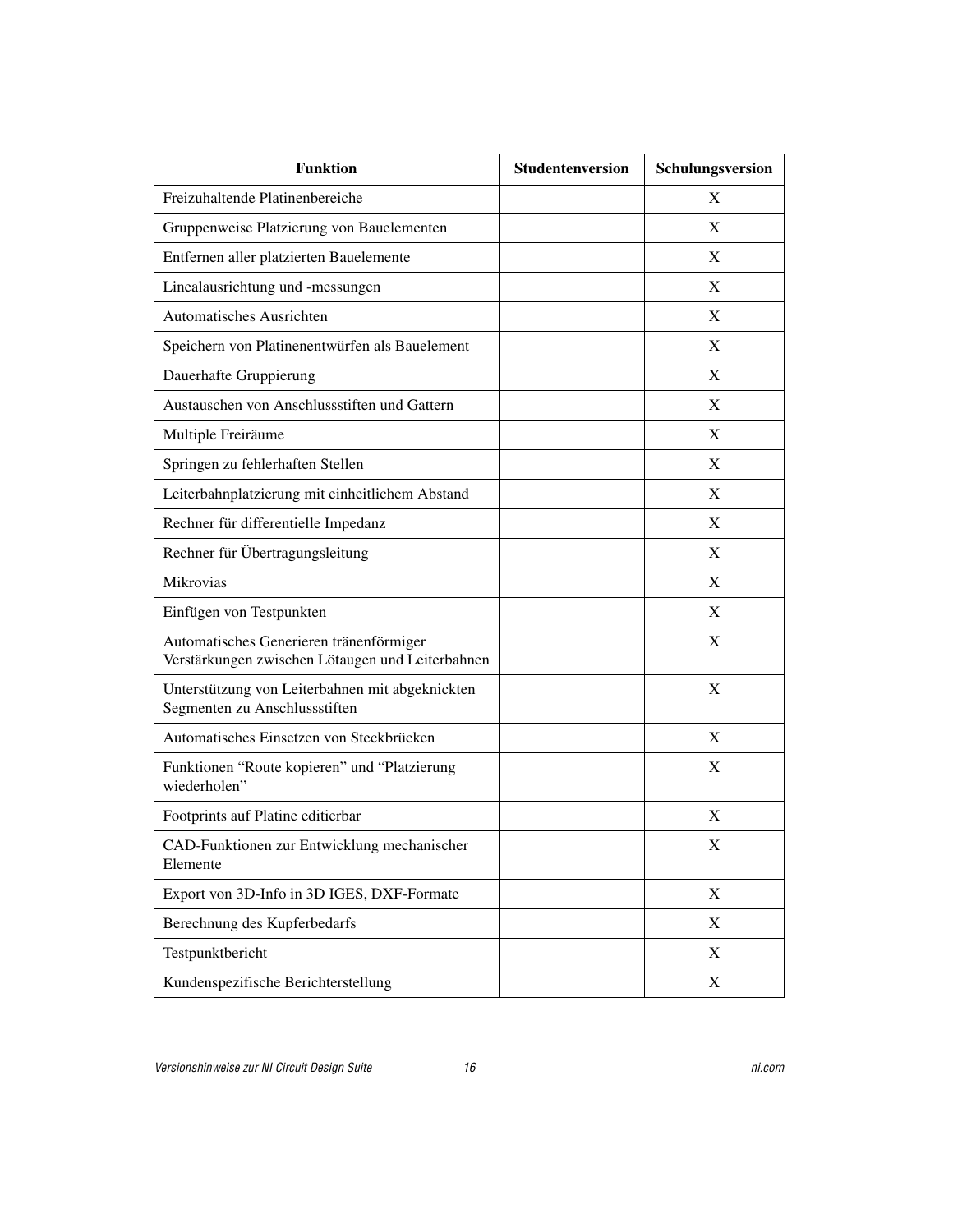| <b>Funktion</b>                          | <b>Studentenversion</b> | <b>Schulungsversion</b> |
|------------------------------------------|-------------------------|-------------------------|
| Mehrere geöffnete Dokumente              |                         |                         |
| Mögliche Anzahl von Anschlussstiften     | 350                     | 1000                    |
| Ansicht als Tabellenkalkulationsdokument | Begrenzt                | Vollständig             |

Im Folgenden werden alle Funktionen zur automatischen Leiterbahnführung in der Studenten- und Schulungsversion von Ultiboard aufgeführt:

| <b>Funktion</b>                                                             | <b>Studentenversion</b> | Schulungsversion |
|-----------------------------------------------------------------------------|-------------------------|------------------|
| Voll konfigurierbare Kostenberechnung                                       | X                       | X                |
| Progressive Leiterbahnführung                                               | X                       | X                |
| Interaktive automatische Leiterbahnführung                                  | X                       | X                |
| Leiterbahnführung unter Berücksichtigung von<br>Entwurfsregeln              | X                       | X                |
| Manuelles Vorplatzieren: Bauelemente,<br>Durchkontaktierungen, Leiterbahnen | X                       | X                |
| Automatische Erkennung von Blockkondensatoren                               | X                       | X                |
| Spiegeln von oberflächenmontierbaren<br><b>Bauelementen</b>                 | $\mathbf{X}$            | X                |
| "Gummiband"-Leiterbahnen                                                    | X                       | X                |
| Folgt den Kriterien der belegbaren/freizuhaltenden<br>Bereiche              | X                       | X                |
| Maximale Anzahl von Anschlussstiften                                        | 350                     | 1000             |
| Maximale Anzahl von Lagen                                                   | 2                       | 4                |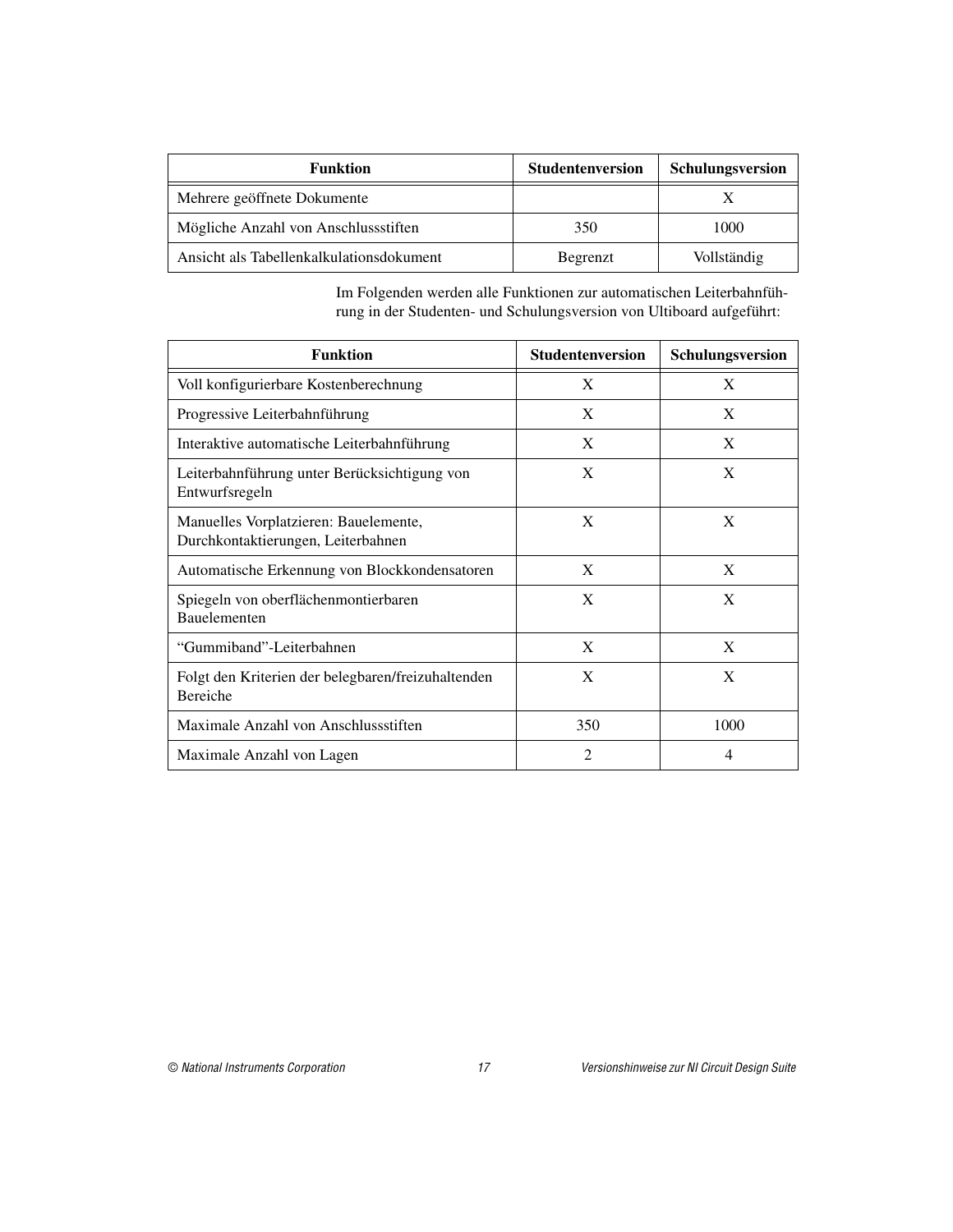# <span id="page-35-0"></span>**Dokumentation**

∧∡

Zur NI Circuit Design Suite 10.1 gehört eine umfassende Dokumentation.

Die folgenden Dokumente sind in gedruckter und in elektronischer Form verfügbar:

- *Erste Schritte mit der NI Circuit Design Suite*.
- *Versionshinweise zur NI Circuit Design Suite.*

Die folgenden Dokumente liegen elektronisch als PDF-Dateien vor:

- *Benutzerhandbuch zu Multisim*.
- *Benutzerhandbuch zur Multisim-Schulungsversion*.
- *Benutzerhandbuch zu Ultiboard*.

**Hinweis** Da das Multisim-MCU-Modul nun in NI Multisim enthalten ist, wurde die Nutzeranleitung zum Multisim-MCU-Modul nicht weitergeführt. Weitere Einzelheiten zu Multisim MCU finden Sie im *Benutzerhandbuch zu Multisim*. Auch das *Bauelementehandbuch zu Multisim* wurde nicht weiter ergänzt. Um weitere Informationen zu Bauelementen zu erhalten, sehen Sie sich bitte die *Bauelement-Referenzhilfedatei* an.

> Zum Öffnen der Handbücher wählen Sie unter **Start»Alle Programme» National Instruments»Circuit Design Suite 10.1»Dokumentation** die gewünschte Datei aus.

Die folgenden Hilfedateien können entweder über das Hilfemenü der Software oder das **Start**-Menü von Windows geöffnet werden:

- *Hilfe zur Schulungsversion von Multisim*.
- *Hilfedatei zu Ultiboard*.

Zum Öffnen der Hilfedateien wählen Sie unter **Start»Alle Programme» National Instruments»Circuit Design Suite 10.1»Dokumentation** die gewünschte Datei aus.

Die folgenden Hilfedateien sind über das Hilfemenü in der Software verfügbar:

- *Bauelemente-Übersicht der Schulungsversion*.
- *Symboleditor-Hilfe von Multisim* (Zugriff über Symboleditor).
- *Titelblockeditor-Hilfe von Multisim* (Zugriff über Titelblockeditor).

National Instruments, NI, ni.com und LabVIEW sind Marken der Firma National Instruments Corporation. Nähere Informationen zu den Marken von National Instruments finden Sie im Abschnitt *Terms of Use* unter ni.com/legal. Sonstige hierin erwähnte Produkt- und Firmenbezeichnungen sind Marken oder Handelsnamen der jeweiligen Unternehmen. Nähere Informationen über Patente auf Produkte von National Instruments finden Sie unter **Hilfe»Patente** in Ihrer Software, in der Datei patents.txt auf Ihrer CD oder unter ni.com/patents.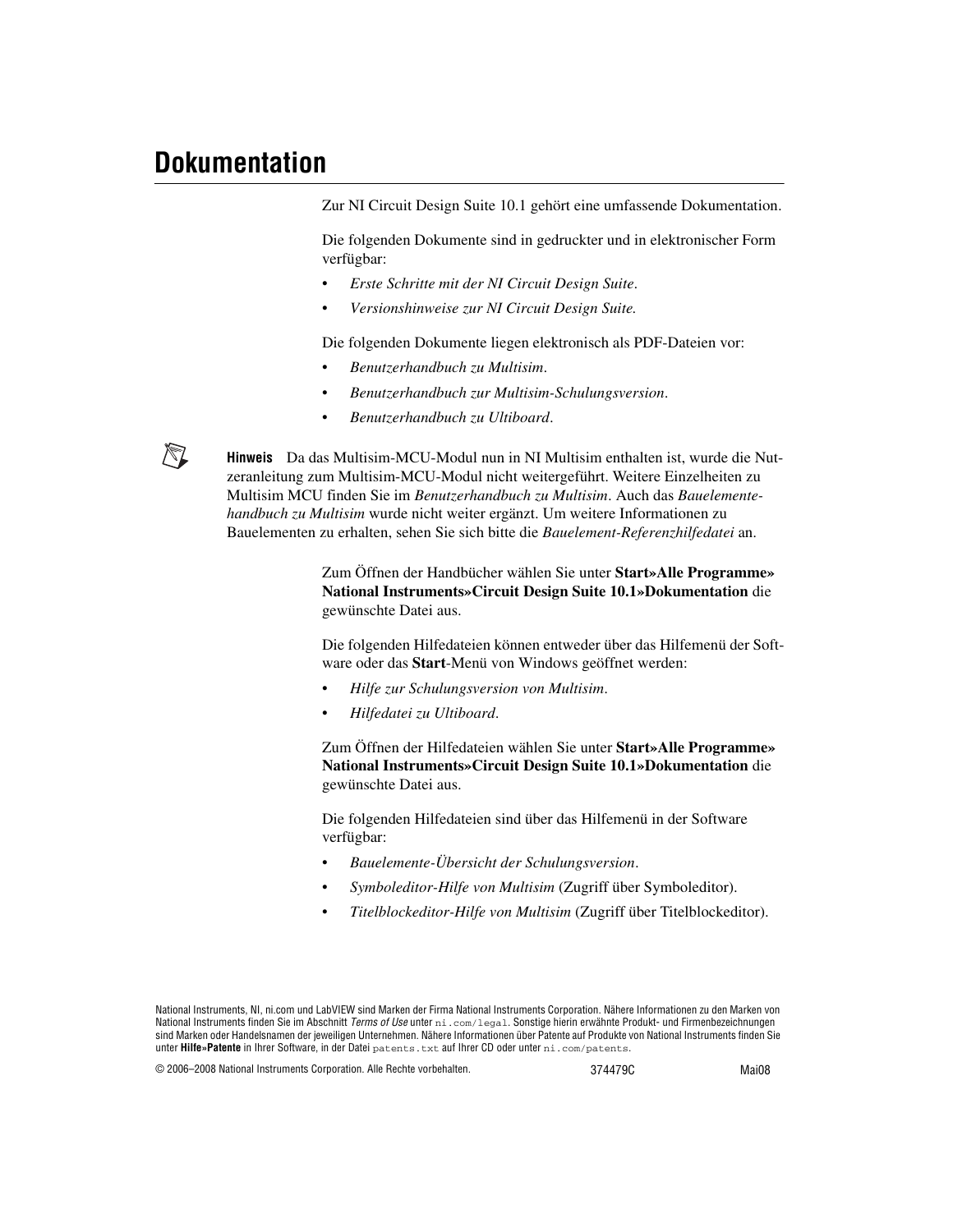# 教育版 リリースノート **NI Circuit Design Suite**

バージョン **10.1**

これらのリリースノートには、NI Circuit Design Suite 10.1 のシステム 要件、製品層に関する情報、新規機能、ドキュメントリソース、 NI Multisim 10.0.1 および NI Ultiboard 10.0.1 以降のその他の変更が記載 されています。

NI Circuit Design Suite には、National Instruments Electronics Workbench Group のソフトウェア製品である NI Multisim および NI Ultiboard が含まれています。 NI Multisim MCU モジュールの機能は、 NI Multisim に追加されました。

# 目次

| 向上したコンポーネントデータベースの品質および幅 7 |  |
|----------------------------|--|
|                            |  |
|                            |  |
|                            |  |
|                            |  |
|                            |  |
|                            |  |
|                            |  |
|                            |  |

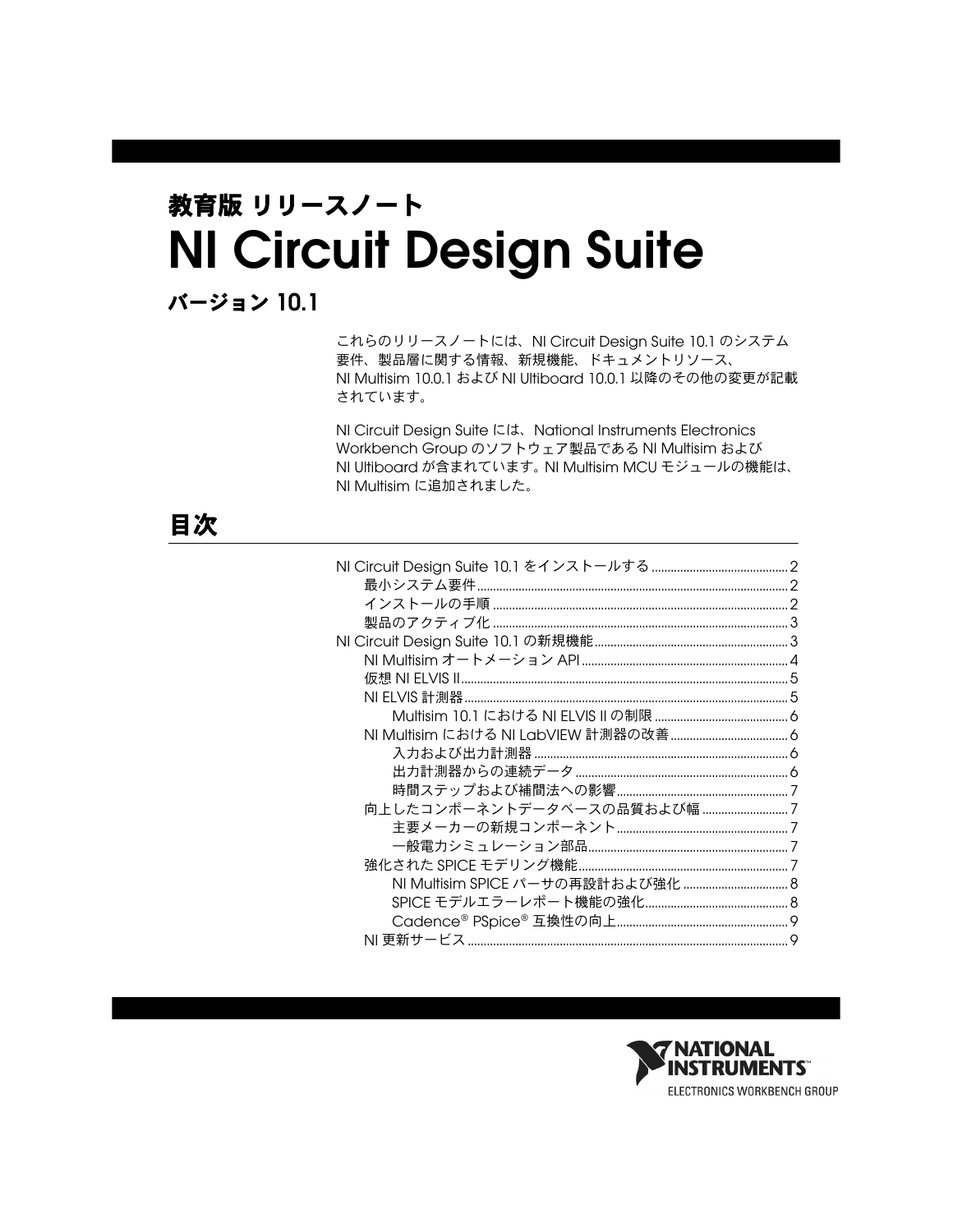| マスタデータベースのユーザフィールドストレージの改善9                   |  |
|-----------------------------------------------|--|
|                                               |  |
| NI Circuit Design Suite 10.0.x とのファイルの互換性  10 |  |
|                                               |  |
|                                               |  |
|                                               |  |
|                                               |  |
|                                               |  |

# <span id="page-37-0"></span>**NI Circuit Design Suite 10.1** をインストールする

このセクションでは、NI Circuit Design Suite のシステム要件およびイン ストール方法について説明します。

#### <span id="page-37-1"></span>最小システム要件

ナショナルインスツルメンツでは、NI Circuit Design Suite 10.1 を実行 するシステムが以下の要件を満たしていることを推奨します。

- Windows 2000 Service Pack 3 以降、Windows XP、Vista、または 64 ビット版 Vista。
- Pentium 4クラスのマイクロプロセッサまたは同等 (Pentium III ク ラス以上)。
- 512 MB のメモリ推奨 (最小 256 MB)。
- 1.5 GB のハードディスク空き容量(最小 1 GB)。
- OpenGL® 対応の 3D グラフィックカード推奨(最小 800 × 600 ビデ オ分解能の SVGA 分解能ビデオアダプタ、1024 × 768 以上推奨)
- Multisim で使用する LabVIEW ベースのカスタム計測器を作成する 場合は、LabVIEW 8.2.*x* または 8.5.*x* が必要です。

#### <span id="page-37-2"></span>インストールの手順

NI Circuit Design Suite 10.1 のインストーラは、パッケージ内の製品す べて(Multisim および Ultiboard)をインストールします。

ナショナルインスツルメンツは、NI Circuit Design Suite をインストール する前に開いているすべてのアプリケーションを閉じることを推奨しま す。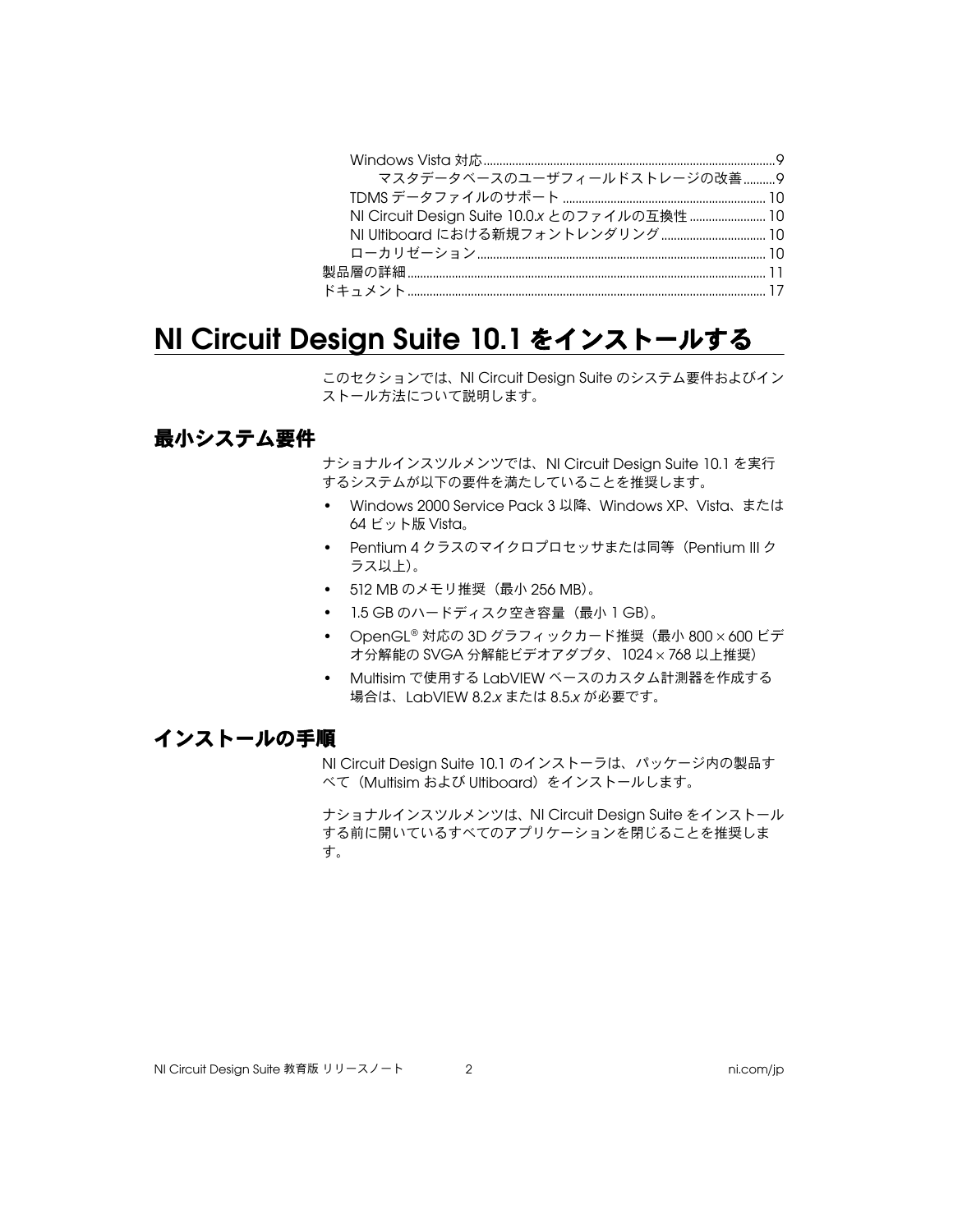インストール中に別の場所を指定しない限り、NI Circuit Design Suite の インストールプログラムは、<Program Files>¥National Instruments¥Circuit Design Suite 10.1 にファイルをコピーしま す。

- 1. NI Circuit Design Suite の CD を CD-ROM ドライブに挿入します。 CD の起動画面が表示されない場合は、Windows のスタート メニューから実行を選択して、CD ドライブから setup.exe を実行 します。
- 2. ダイアログボックスの手順に従います。
- $\mathbb{N}$ メモ NI Circuit Design Suite (NI CDS) 10.1 のインストールが完了したら、NI CDS パッケージに付属する NI ELVISmx 4.0 インストール CD についてのメッセージ がインストーラにより表示されます。 NI ELVISmx 4.0 は、Multisim で NI ELVIS II の機能を有効にします。 NI ELVISmx 4.0 ソフトウェアをインストールする場合 は、表示されるメッセージに従ってください。または、NI ELVISmx 4.0 ソフト ウェアを後でインストールすることもできます。詳細については、 「仮想 [NI ELVIS II](#page-40-0)」および「[NI ELVIS](#page-40-1) 計測器」セクションを参照してください。

#### <span id="page-38-0"></span>製品のアクティブ化

NI Circuit Design Suite の製品を最初に実行すると、製品のライセンスの アクティブ化を求められます。

有効なライセンスをアクティブ化しない場合、製品は評価モードで実行さ れ、その後製品を実行すると毎回ライセンスのアクティブ化が要求され ます。評価モードは、製品を最初に実行した日から 30 日間有効です。

ソフトウェア製品のアクティブ化の手順についての詳細は、NI Circuit Design Suite 10.1 付属の『Activation Instructions for National Instruments Software』を参照してください。

# <span id="page-38-1"></span>**NI Circuit Design Suite 10.1** の新規機能

このドキュメントでは、NI Circuit Design Suite 10.1 の以下の追加また は改善点について説明します。

- Multisim オートメーション API。
- 仮想 NI FIVIS II。
- NI ELVIS 計測器。
- Multisim における NI LabVIEW 計測器の改善。
- コンポーネントデースへの追加。
- 強化された SPICE モデリング機能。
- NI 更新サービス。
- Vista 対応。
- TDMS データファイルのサポート。

© National Instruments Corporation <br>3 NI Circuit Design Suite 教育版 リリースノート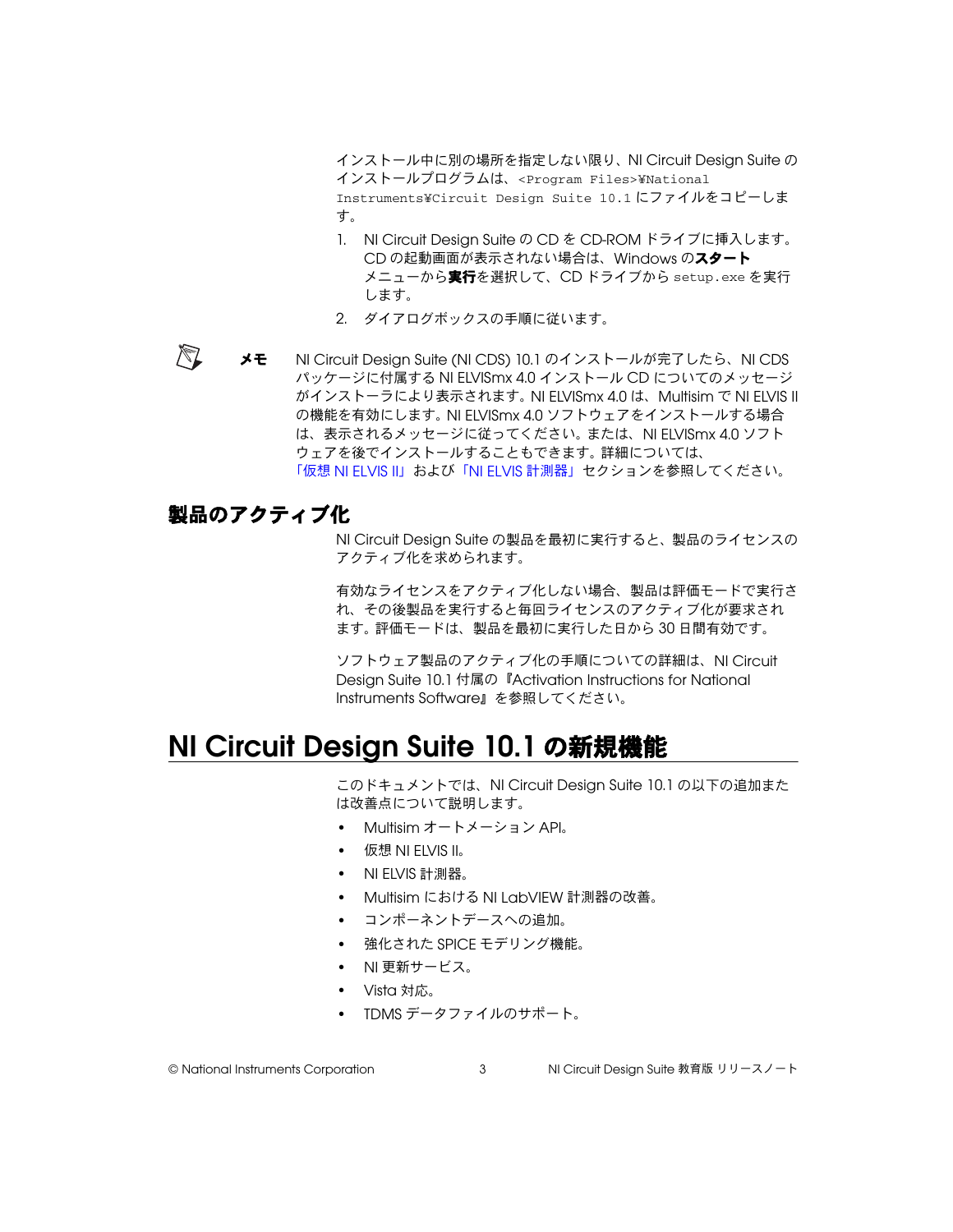- NI Circuit Design Suite 10.0.*x* とのファイル互換性。
- 仮想 NI ELVIS II。
- NI Ultiboard における新規フォントレンダリング。

#### <span id="page-39-0"></span>**NI Multisim** オートメーション **API**

NI Multisim オートメーション API では、COM インタフェースを介した シミュレーションおよび解析の自動化が可能です。これは、異なる回路設 定でシミュレーションの実行が何度も必要な場合に役立ちます。コンポー ネント解析、応力解析、および故障解析などがそのようなタスクの例で す。

Multisim オートメーション API では、Multisim を表示せずに Multisim のシミュレーションをプログラムで制御することが可能です。 NI LabVIEW、Visual Basic、または C++ などの COM 対応プログラミ ング言語で作成されたクライアントで、このインタフェースを介して Multisim にアクセスすることができます。

API を介して以下を実行できます。

- 既存回路を開閉。
- 既存の電圧または電流ソースの位置に信号を挿入(オプション)。
- シミュレーションを開始、停止、および一時停止。
- 既存のスタティックプローブから結果を読み取る。
- 回路図でコンポーネントを列挙。
- コンポーネントをデータベースからのコンポーネントと置換。
- 抵抗器、キャパシタ、およびインダクタコンポーネント値を取得およ び設定。
- バリアントを列挙。
- シミュレーションのアクティブバリアントを取得および設定。
- 材料表およびネットリストレポートを含むレポートを回路図で生成。
- 回路の画像を生成。

メモ :

- API 制御シミュレーション中に使用されるシミュレーション設定は、 選択した回路の「過渡解析」設定から取得されます。「対話式シミュ レーション」設定の変更はすべて無視されます。
- API では、設計のトップレベルのコンポーネントのみの変更および置 換が可能で、サブ回路および階層ブロックのコンポーネントは変更で きません。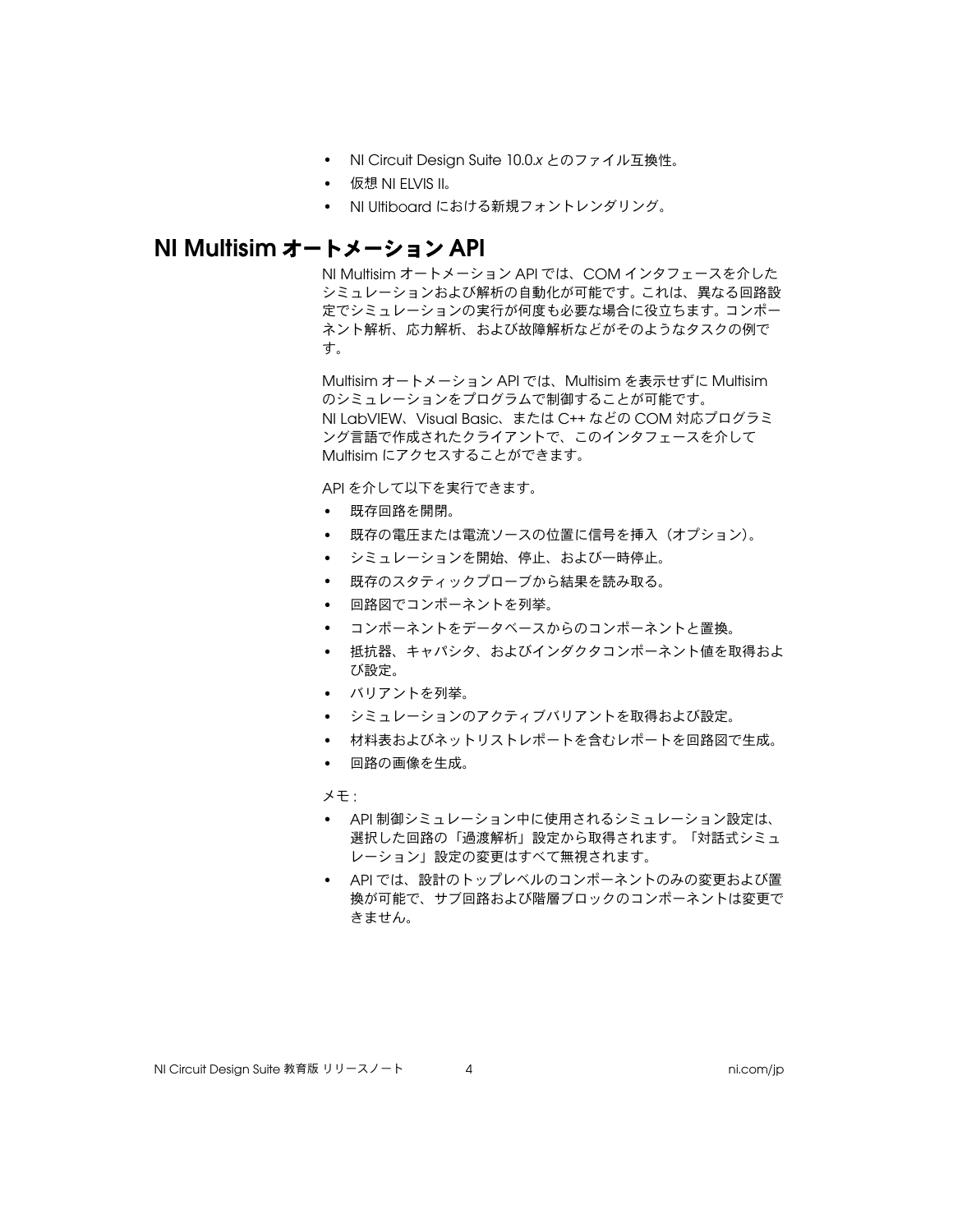- Multisim コンポーネントの置換では、予測どおりの結果にならない 場合があります。Multisim の対話式セッションでテストし、予測通 りに動作することを常に確認する必要があります。
- Multisim の「故障」設定は、API を介して変更することができませ ん。故障解析では、追加の抵抗素子が含まれる回路の作成し、素子を ゼロまたは大きな値に設定する必要があります。

#### <span id="page-40-0"></span>仮想 **NI ELVIS II**

NI Multisim 10.1 には、NI ELVIS II に同等する新規機能が含まれています。 仮想 NI ELVIS II は、以前のバージョンのソフトウェアに搭載されていた仮 想 NI ELVIS の機能上に構築されています。 NI ELVIS II の機能は、 NI ELVISmx 4.0 ソフトウェアをインストールした後に Multisim でアク ティブ化されます。新規 NI ELVIS または NI ELVIS II 回路図のいずれかで開 始することを選択できます。回路図テンプレートの選択は、ブレッドボー ドモードで使用される 3D NI ELVIS モデルの決定に影響を与えます。 **ファイル→新規→ NI ELVIS II** を選択して、NI ELVIS II テンプレートを選択

します。

NI Multisim は、新規回路図および新規 3D モデルの他に、 NI ELVISmx 4.0 ソフトフロントパネル(SFP)を Multisim の内部で使用 します。

NI ELVIS II はハードウェアのリビジョン番号、NI ELVISmx 4.0 はソフト ウェアのリビジョンを指します。

 $\mathbb{N}$ メモ NI FIVIS II および Multisim が統合された利点を最大限に活用するには、 NI ELVISmx 4.0 ソフトウェアをインストールする必要があります。

#### <span id="page-40-1"></span>**NI ELVIS** 計測器

以前のリリースでは、Multisim のネイティブ計測器は、NI ELVIS で実際 に実行される測定タイプを複製するために使用されました。 NI Multisim では、計測器ハードウェアと使用される NI ELVIS II ソフトフロントパネル (SFP)が使用されるようになりました。これらの計測器では、シミュレー ションまたは実際の測定による両データを同じディスプレイに表示するこ とが可能です。

NI ELVIS II SFP は、NI ELVIS II 回路図テンプレートのレールまたは上部か らアクセス、または NI ELVIS 計測器ツールバーから Multisim 回路図にド ロップする 2 通りの方法で呼び出すことができます。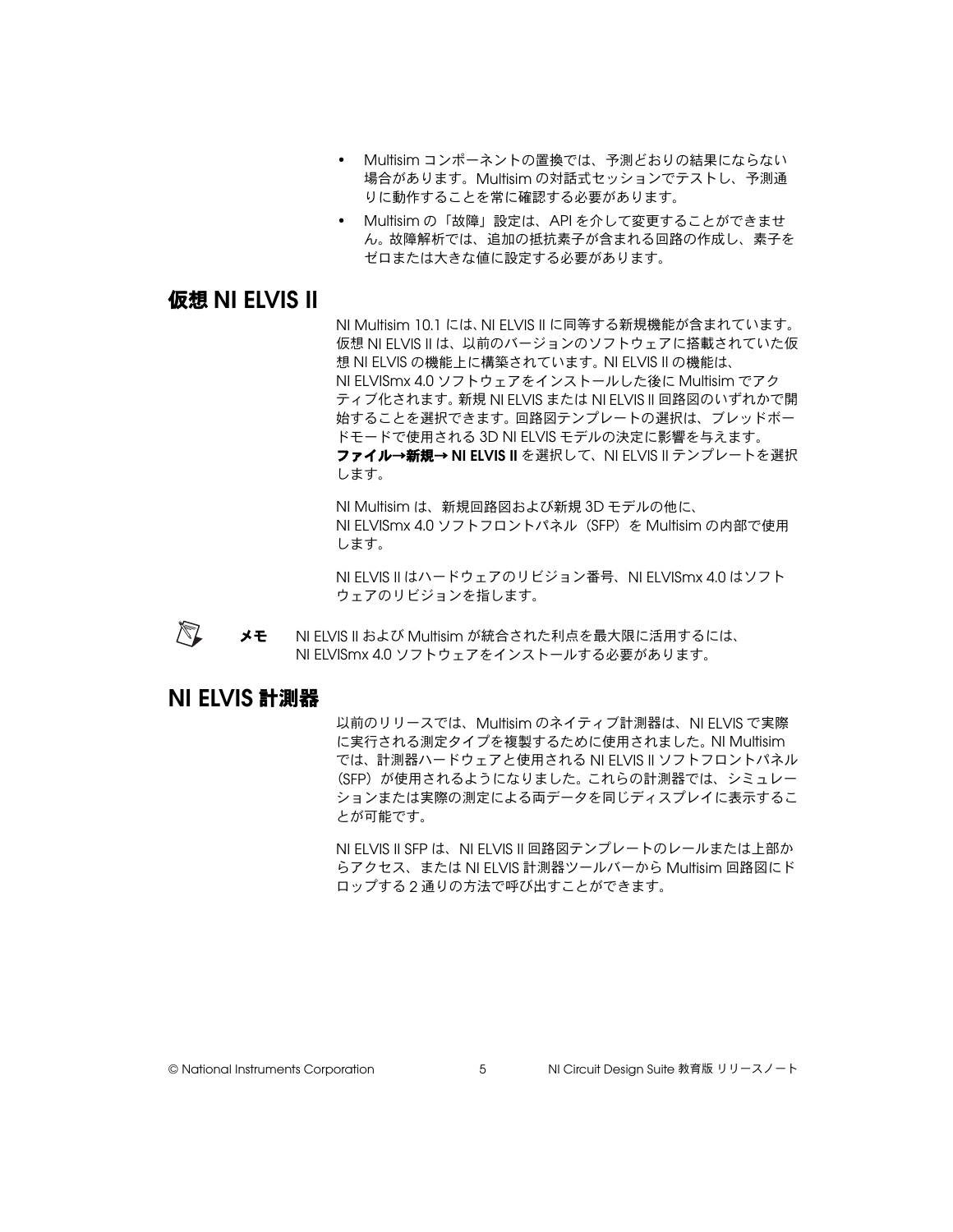### **Multisim 10.1** における **NI ELVIS II** の制限

Multisim のバージョン 10.1 のリリースでは、一部の NI ELVIS 4.0 SFP が サポートされていません。 ボーデアナライザなどの周波数応答情報を提供 する計測器、そしてインピーダンスおよび電流測定を提供する計測器はサ ポートされていません。

#### <span id="page-41-2"></span><span id="page-41-1"></span><span id="page-41-0"></span>**NI Multisim** における **NI LabVIEW** 計測器の改善

Multisim の LabVIEW 計測器では、Multisim で使用するためのカスタム 入力、出力、および入力 / 出力計測器を作成することができます。 Multisim 10.1 での改善点には、同じ計測器での入力および出力の両ピン のサポート、出力計測器から Multisim への連続データ出力、およびシ ミュレーションで使用する時間ステップおよび補間法に作用する入力計測 器の機能が含まれてます。

#### 入力および出力計測器

以前のリリースでは、入力および出力専用の計測器のみが利用可能でし た。入力 / 出力計測器には、入力または出力専用計測器の機能もすべて含 まれています。ただし、LabVIEW 計測器の入力データは遅延し(シミュ レータによるデータの生成後、計測器で個別のセットで受信される)、 ストリーミング出力データは先行します(シミュレータが必要になる前に データを個別のセットで要求する)。これは、LabVIEW 計測器の出力が瞬 時に入力に依存する厳密なフィードバックループが可能ではないというこ とを指します。通常、計測器が受信した入力が調整された出力信号に反映 される前に、計測器の「Update Data Get Output Values」イベントを 介する連続出力が 1 セット以上が必要になります。

#### <span id="page-41-3"></span>出力計測器からの連続データ

以前は、データ出力計測器で繰り返すデータの有限セットを生成すること ができました。 Multisim では、データを連続生成する出力計測器を作成す る場合、同等の物理回路の実際の動作よりも遅いレートで回路がシミュ レートされることに注意してください。そのため、データ集録デバイス、 モジュール式計測器、またはその他の同様のハードウェアを使用して実際 のデータを連続集録する計測器を作成する際に、そのデータを Multisim でシミュレーションソースをして使用すると、シミュレーションはデータ 集録よりも遅いレートで実行されるため、集録したデータを維持すること ができなくなります。

Multisim のシミュレーションでデータ集録を維持できるレートで、十分 に小さなデータセットを生成する出力計測器を作成する必要があります。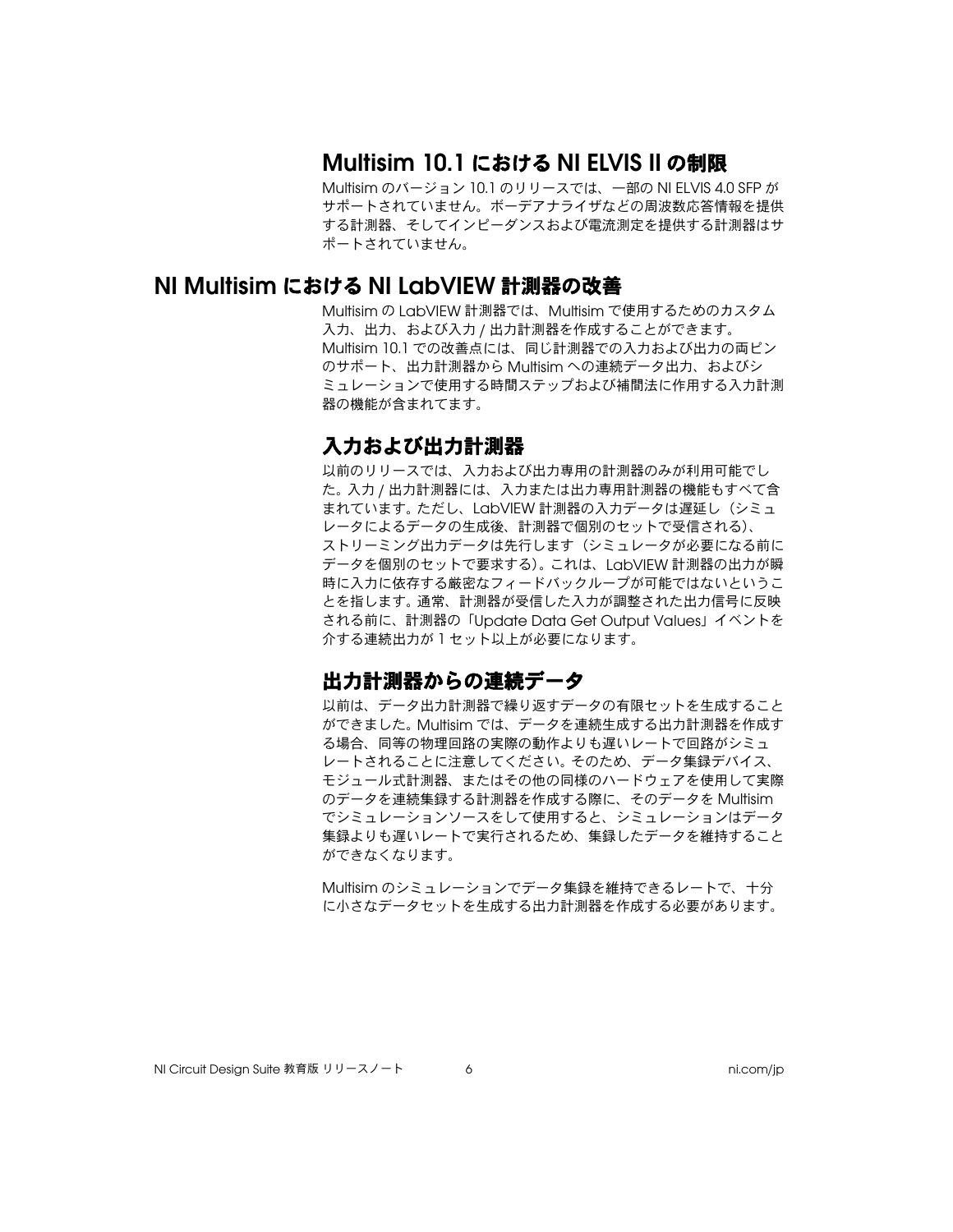#### <span id="page-42-0"></span>時間ステップおよび補間法への影響

LabVIEW は、偶数の時間ステップでデータをサンプルおよび処理します。 SPICE は通常、収束および速度に最適な不規則な時間ステップで動作し ます。 LabVIEW で使用するには、入力計測器を作成する際にデータを再 サンプルして、データ間隔を均一にする必要があります。「強制ステップ」 補間を使用する計測器を作成できるようになりました。(「強制ステップ」 は、厳密には補間法ではありません。 Multisim SPICE シミュレータが、 要求されたサンプルレートに一致する追加の時間ステップを取得すること を強制します)。

特定の LabVIEW 計測器でサンプルレートまたは補間法の設定が可能な場 合、Multisim 10.1 はシミュレーション中にこれらの値の変更を認識し ます。

#### <span id="page-42-2"></span><span id="page-42-1"></span>向上したコンポーネントデータベースの品質および幅

Multisim 10.1 のデータベースには、いくつかの追加および改善点があり ます。約 300 個の主要メーカーの新規コンポーネント、500 個以上の更新 されたコンポーネント、そして最新の汎用電力シミュレーション用部品な どが追加されました。

#### 主要メーカーの新規コンポーネント

Analog Devices および Texas Instruments のモデルによる約 300 個の 新規コンポーネントが追加されました。これらの追加には、シンボル、 モデル、および IPC 標準ランドパターンが含まれています。これらのコン ポーネントには、オペアンプ、比較器、アナログスイッチおよび電圧基準 モデルが含まれています。

#### 一般電力シミュレーション部品

NI Multisim 10.1 には、『Switch-Mode Power Supplies Spice Simulations and Practical Desians』(Christophe Basso 著) の最新版 に記載されるすべての電力シミュレーションの部品用のモデルが含まれて います。これらのコンポーネントには、バック、ブースト、バックブース ト、および PWM コントローラがあります。

#### <span id="page-42-4"></span><span id="page-42-3"></span>強化された **SPICE** モデリング機能

Multisim 10.1 では、SPICE モデリング機能が強化されました。複数の SPICE 言語および上級モデリングのより優れたサポートを提供するため に、SPICE パーサは再設計および強化されました。 Multisim はまた、より 多くの Cadence® PSpice® パラメータをサポートしています。また、 XSPICE モデルエラーレポート機能も強化されました。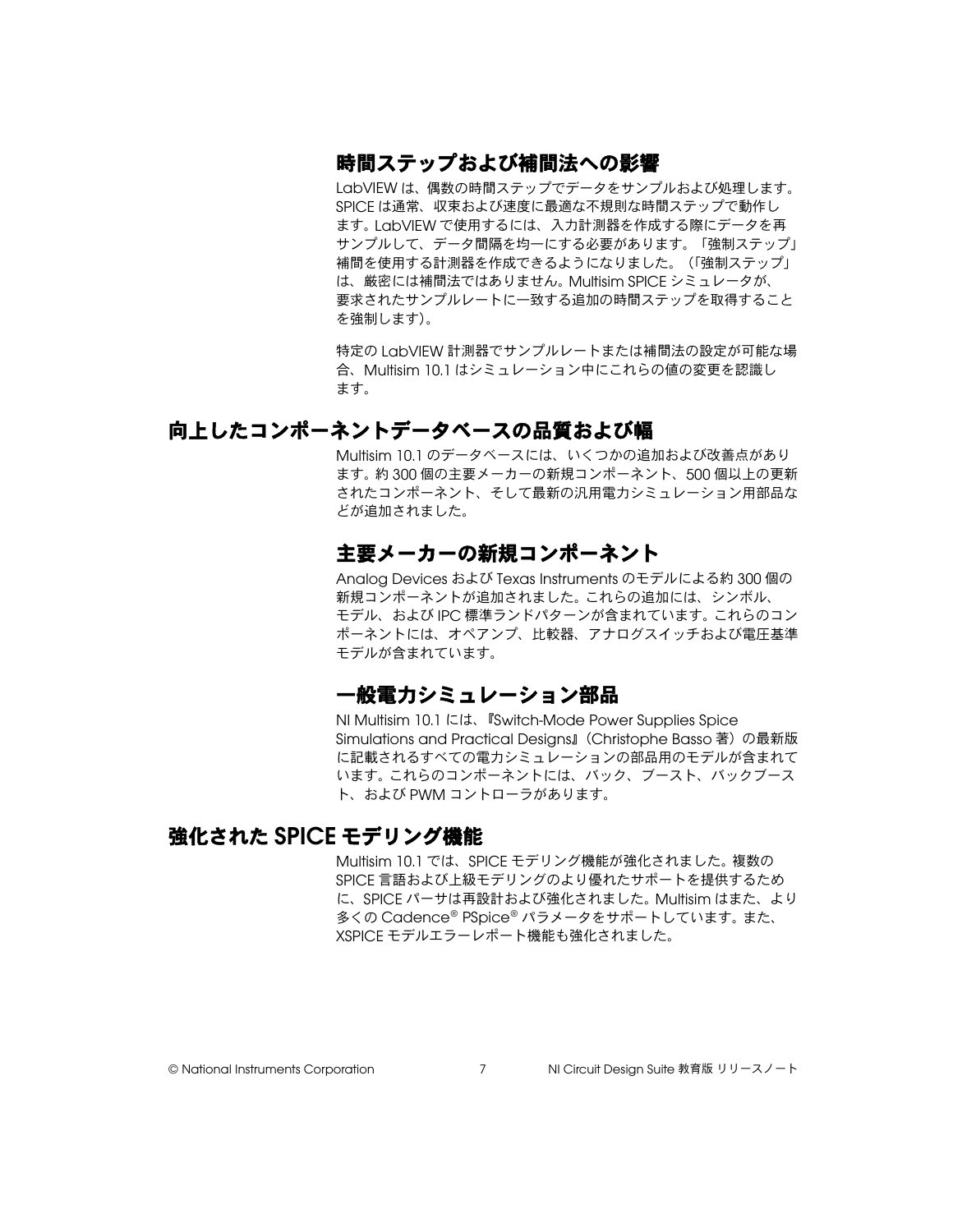# <span id="page-43-0"></span>**NI Multisim SPICE** パーサの再設計および強化

Multisim の SPICE パーサは、ネイティブ SPICE ネットリストの解釈、 構文エラーの報告、そして数式の評価を行います。パーサの改善点には以 下が含まれます。

- 強化された制御ソースのシミュレーション互換性および構文。
- 表ソース。
- Cadence® PSpice® および Intusoft IsSpice4™ 構文のサポート機能 を強化するために改善された互換性。
- 柔軟なコンポーネント、ネット、端子、およびモデル名。
	- 名前には、空白のスペースおよび特定の文字(" ' ( ) { } [ ] , # s: ;) 以外を含むことができます。
- ネットリストの任意の値で数式を使用する機能。
	- 制御ソースの POLY 数値および BSIM level パラメータが 2 つの 例外です。
- 数式サポートの改善点は以下のとおりです。
	- インライン if ステートメントのサポート。
	- .param ステートメントのサポートの改善点は以下のとおりで す。
	- 単一およびネスト化 .func ステートメントのフルサポート。
	- ダイオードおよび関連制御ソースを介する電流を数式(任意ソー ス)で使用できるようになりました。
	- 複雑な動作モデリング式回路における収束の強化。

#### <span id="page-43-1"></span>**SPICE** モデルエラーレポート機能の強化

SPICE モデルに関連するエラーのよりインテリジェントなエラーメッ セージ表示。

シミュレーションの開始前に、コンポーネント端子、パラメータ、および 数式の詳細なチェックが行われるようになりました。シミュレーションエ ラーは「スプレッドシートビュー」の「シミュレーション」タブに表示さ れ、問題の原因となる Multisim コンポーネントを特定します。

 $\mathbb{N}$ メモ 「シミュレーション」タブおよび「結果」タブを除いて、「スプレッドシート ビュー」は学生版では利用できません。これらのタブの詳細については、 Multisim のヘルプファイルを参照してください。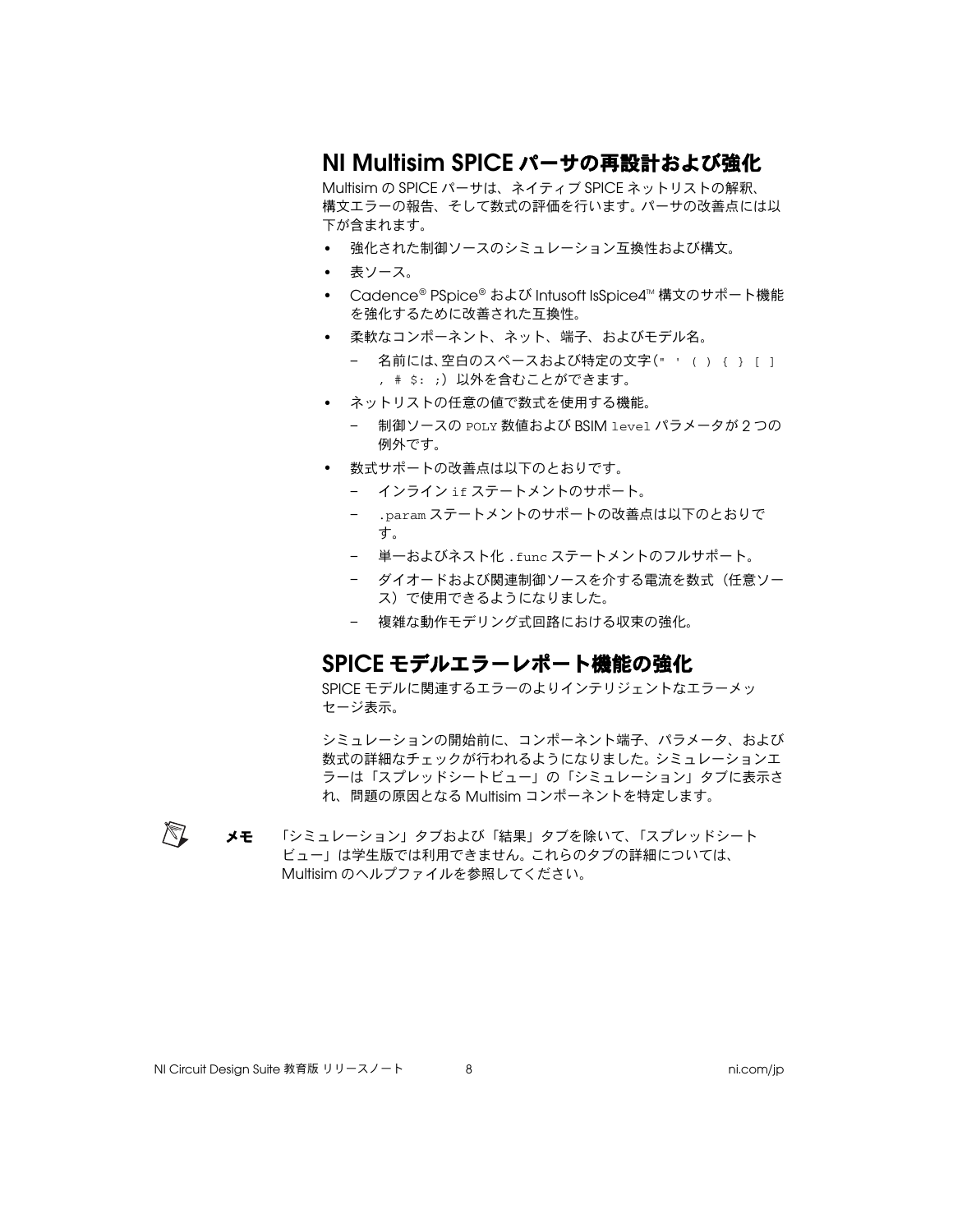# <span id="page-44-0"></span>**Cadence® PSpice®** 互換性の向上

Multisim 10.1 は、以下の Cadence® PSpice® パラメータが MOSFETS および BJT でサポートされるようになりました。

| パラメータ      | 説明                         | デバイス          |
|------------|----------------------------|---------------|
| m          | デバイス多重パラメータ                | <b>MOSFET</b> |
| Rg. Rb     | ゲートおよびバルクオーム抵抗             | <b>MOSFET</b> |
| <b>Rds</b> | ドレインソースシャント抵抗              | <b>MOSFFT</b> |
| W.I        | .model ラインで幅および長さの<br>サポート | <b>MOSFFT</b> |
| Nk         | ニー電流ロールオフ係数                | BJT           |

### <span id="page-44-1"></span>**NI** 更新サービス

新しい NI 更新サービスを使用すると、ナショナルインスツルメンツのソ フトウェアとドライバを常に最新状態に維持することができます。 NI 更新 サービス (旧 SUU: Support and Upgrade Utility) は、ご使用の NI ソフ トウェアのソフトウェアの更新をオンライン形式で配布します。 NI 更新 サービスを起動して、更新を確認したり、最後に更新がインストールされ た日付を判断することができます。

# <span id="page-44-3"></span><span id="page-44-2"></span>**Windows Vista** 対応

NI Circuit Design 10.1 は、Windows に対応しています。バージョン 10.0.1 は Vista 対応ですが、ランタイム時は「Program Files」ディレク トリに継続して書き込みを行います。 Multisim 10.1 は、Vista の指針に順 守しています。

#### マスタデータベースのユーザフィールドストレー ジの改善

マスタデータベースに格納されるコンポーネントの関連ユーザフィールド を個別に格納できるようになりました。 Multisim のユーザフィールドの編 集および操作する際に目に見える影響はありません。ただし、バージョン 間で移行するデータを維持する上で役立ちます。これは、Vista 対応にお ける要件の 1 つです。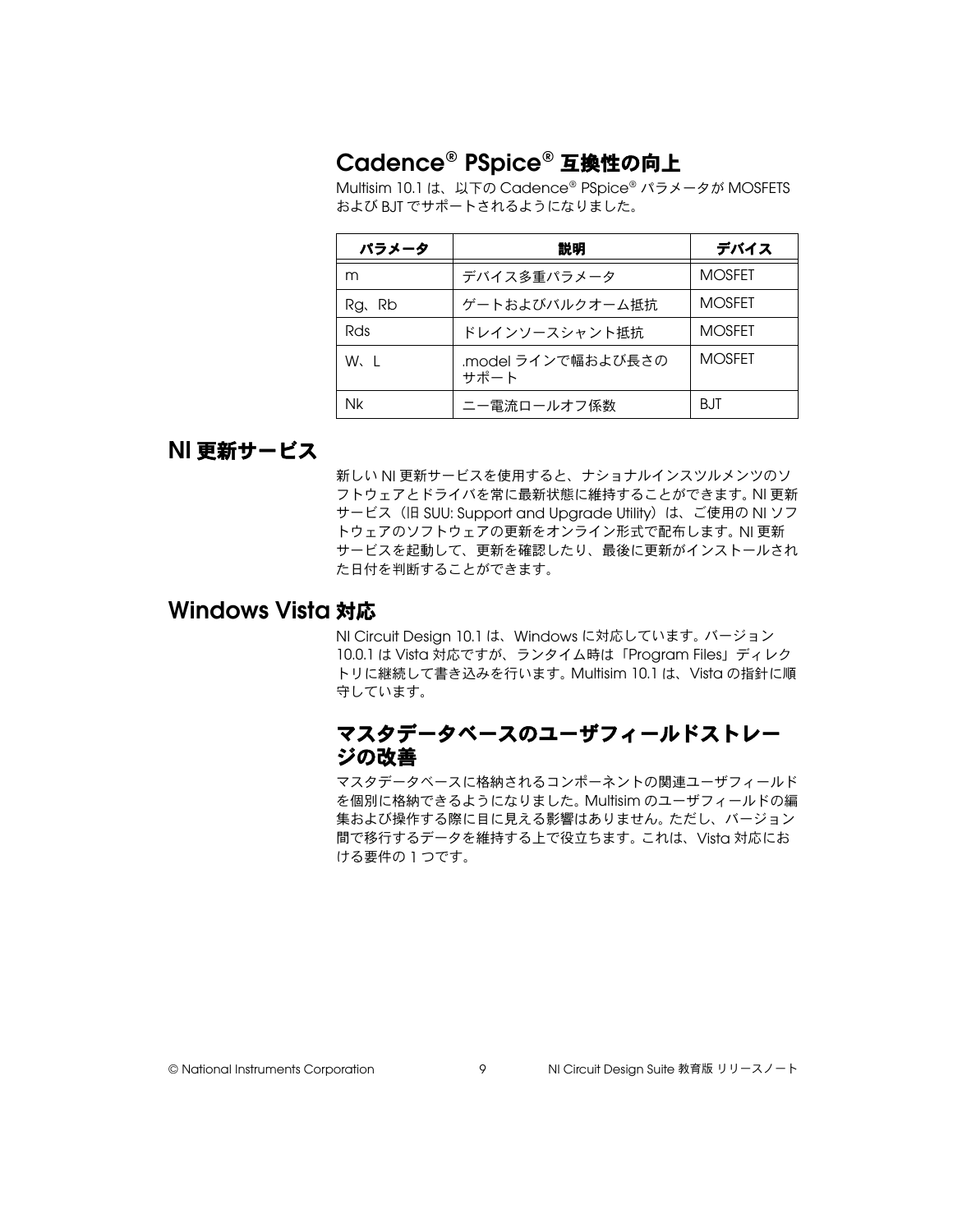# <span id="page-45-0"></span>**TDMS** データファイルのサポート

Multisim は TDMS ファイルの対応が可能になりました。 TDM 電圧および 電流ソースでは、TDM ストリーミングデータファイルを参照し、 Multisim のグラファで TDMS データをエクスポートできます。

#### <span id="page-45-1"></span>**NI Circuit Design Suite 10.0.***x* とのファイルの互換性

NI Circuit Design Suite 10.0.*x* のファイルと 10.1 は、下位および上位互 換性があります。ファイルの拡張子は同じで、いずれかのバージョンで保 存したファイルを両バージョンで開くことができます。

#### <span id="page-45-2"></span>**NI Ultiboard** における新規フォントレンダリング

Ultiboard におけるボードのレイヤーに配置されるフォントが、 Anti-Grain Geometry を使用して描画されるようになりました。これに より、より迅速なフォンレンダリングおよびより優れたアンチエイリアス が提供されます。

#### <span id="page-45-3"></span>ローカリゼーション

NI Circuit Design Suite 10.1 は、英語、ドイツ語、そして日本語にロー カライズされています。システムの地域設定により、ソフトウェアが使用 するデフォルトの言語が決定します。

ソフトウェアが使用するデフォルトの言語を変更するには、オプション→ グローバル環境設定を選択して、一般タブをクリックし、言語コンボボッ クスから希望する言語を選択し、アプリケーションを再起動してくださ い。

以下のアイテムはローカライズされていません。英語のみでご利用いただ けます。

- LabVIEW 計測器。
- NI ELVIS 計測器。
- NI Ultiboard および NI Multisim 両方のスプレッドシートビューのレ イヤー名。
- Agilent および Tektronix のシミュレートされた計測器。
- サンプルファイル。
- MCU 機能 : ソースファイル名、ソースファイル内のコード / コメン ト、およびコンパイラ / リンカメッセージ。

以下のドキュメントは、英語、ドイツ語、および日本語に翻訳されていま す。

- 『リリースノート』
- 『NI Circuit Design Suite スタートアップガイド』

ユーザマニュアルおよびヘルプファイルはローカライズされていません。 英語のみでの使用が可能です。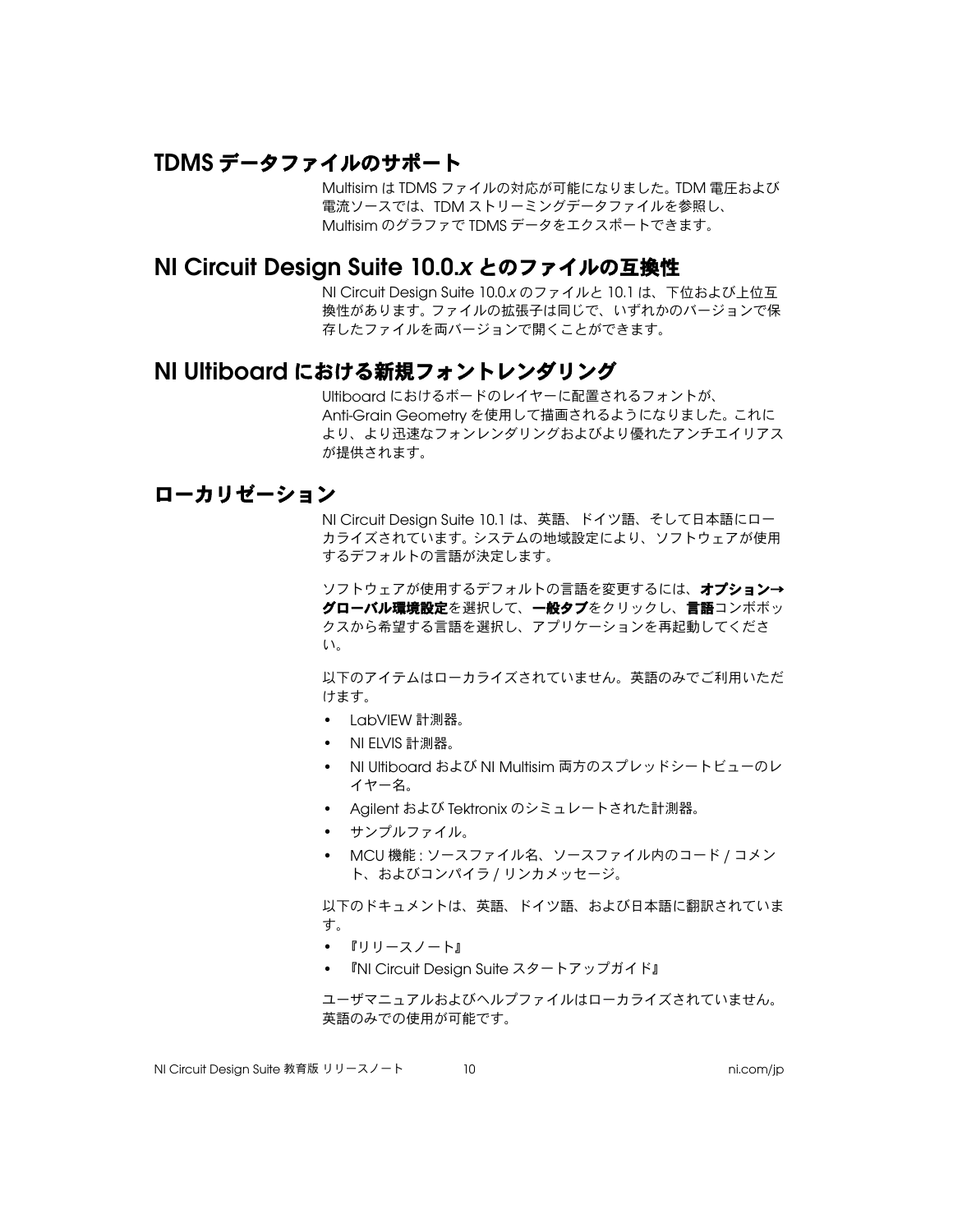<span id="page-46-0"></span>製品層の詳細

以下は、Multisim の Student(学生)版および Education (教育)版で 利用できる回路図キャプチャ機能の一覧です。

| 機能                                 | 学生 | 教育 |
|------------------------------------|----|----|
| カスタマイズ可能な GUI                      | X  | X  |
| 画面キャプチャユーティリティ                     | Χ  | X  |
| 回路図コメント                            | X  | X  |
| 回路アノテーション                          | Χ  | Χ  |
| モードレス部品の配置と配線                      | X  | X  |
| 検索しやすい部品箱                          | Χ  | X  |
| 自動 / 手動配線                          | X  | X  |
| ノード名による仮想配線                        | Χ  | Χ  |
| 部品移動のラバーバンディング                     | Х  | Χ  |
| 高速な自動接続受動機能                        | Χ  | Χ  |
| サブ回路                               | Χ  | X  |
| 3次元ブレッドボード                         | Χ  | Χ  |
| 仮想 NI ELVIS I および II               | X  | X  |
| 埋め込み式質問 - 表示と応答                    | X  | X  |
| Ultiboard とのフォワード / バック<br>アノテーション | X  | X  |
| Ultiboard とのクロスプローブ                | X  | X  |
| バスベクトル接続                           |    | X  |
| スプレッドシート表示                         |    | Χ  |
| 設計制約                               |    | Χ  |
| 上級検索                               |    | Χ  |
| 選択部品のズーム                           |    | Χ  |
| コーポレートデータベース                       |    | Χ  |
| ユーザ定義フィールド                         |    | X  |
| ワークスペースからコンポーネント<br>をデータベースに保存     |    | X  |
| 複数の開回路                             |    | X  |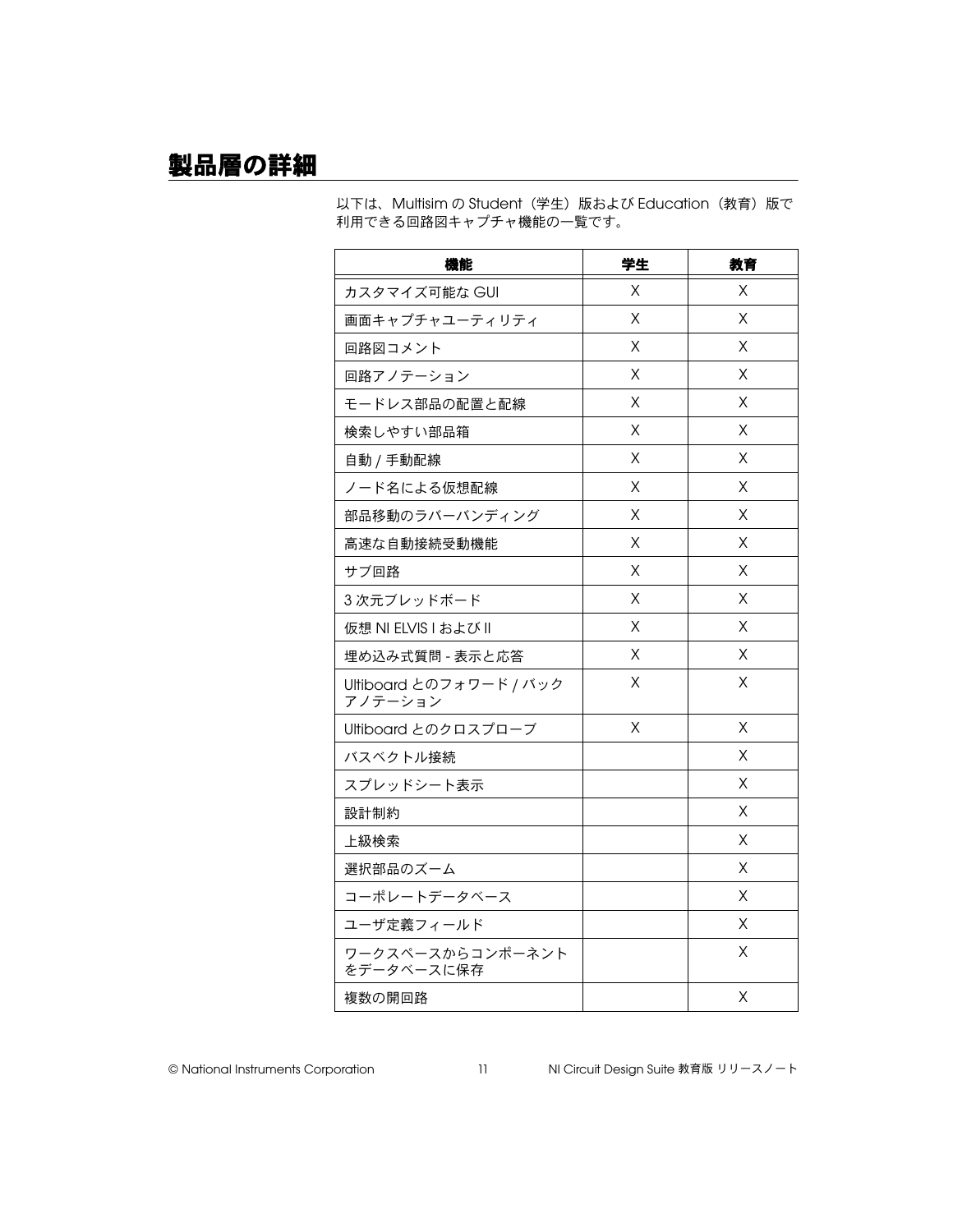| 機能                            | 学生 | 教育   |
|-------------------------------|----|------|
| 埋め込み式質問 - 作成と編集               |    | X    |
| 電気ルールチェック                     |    | X    |
| 未接続ピンを図でマーク                   |    | X    |
| 階層設計                          |    | X    |
| マルチシート設計                      |    | X    |
| プロジェクト管理機能                    |    | X    |
| レポート - 材料表を含む                 |    | X    |
| ピン / ゲートスワップ                  |    | X    |
| Mentor PADS レイアウトへのエク<br>スポート |    | X    |
| デバイスライブラリ                     | 一部 | 全部   |
| 設計中の最大コンポーネント                 | 50 | 制限なし |

以下は、Multisim の Student(学生)版および Education(教育)版で 利用できるシミュレーション機能の一覧です。

| 機能                                 | 学生 | 教育 |
|------------------------------------|----|----|
| 対話式シミュレーション                        | X  | X  |
| 完全ミックスモード A/D シミュレー<br>ション         | X  | X  |
| 標準 SPICE 3X5/XSPICE                | X  | X  |
| 強化されたモデルサポート                       | X  | X  |
| Cadence® Pspice® モデルシミュ<br>レーション * | X  | X  |
| 速度 / 精度トレードオフ                      | X  | X  |
| シミュレーションアドバイザ                      | X  | X  |
| 収束アシスタント                           | X  | X  |
| 仮想、対話式、動画部品                        | X  | X  |
| 対話式部品のマウスクリックサポー<br>Ь              | X  | X  |
| 定格コンポーネント                          | X  | X  |
| コンポーネントへの故障の挿入                     | X  | X  |
| 測定プローブ                             | X  | X  |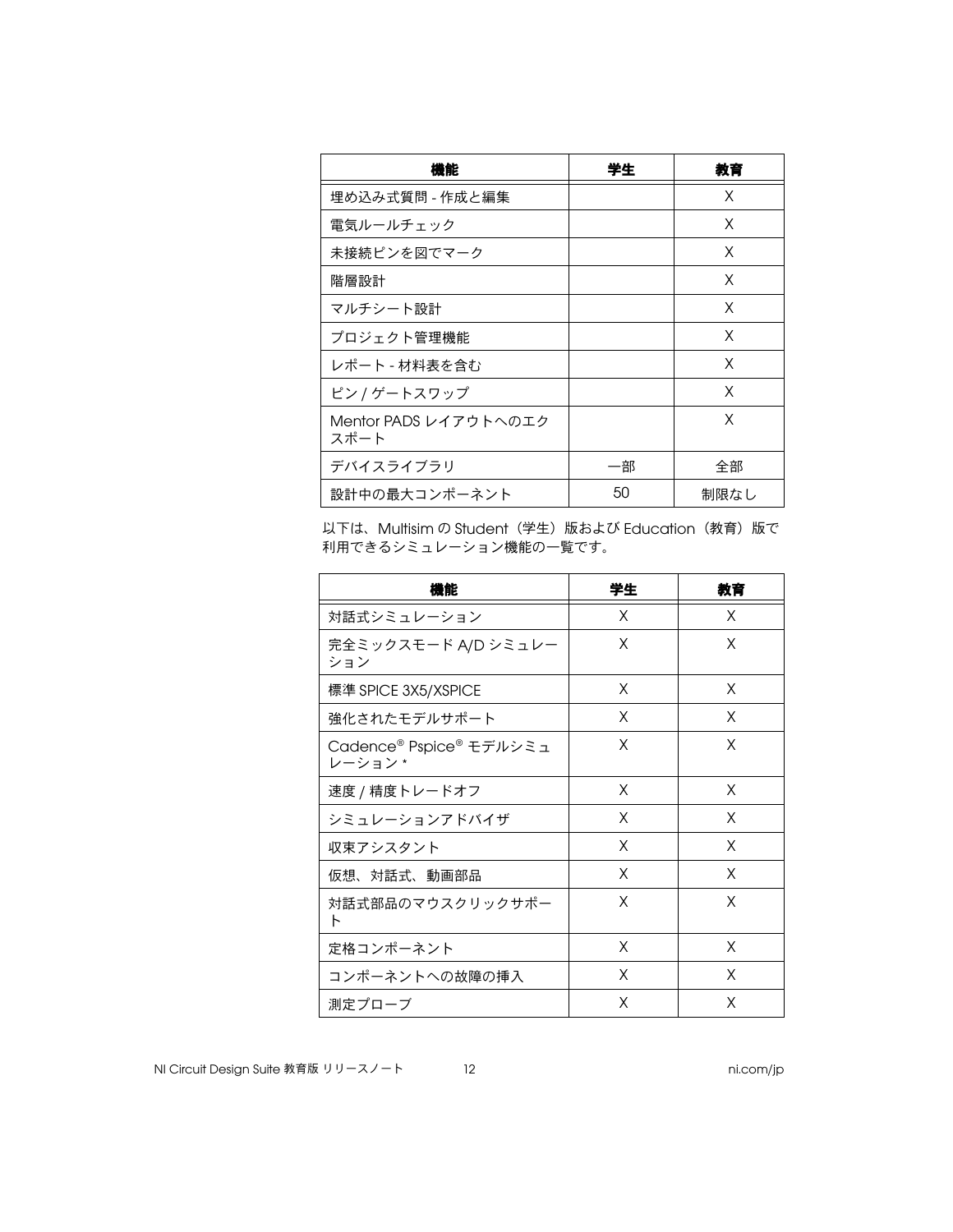| 機能                                 | 学生 | 教育 |
|------------------------------------|----|----|
| コンポーネントウィザード                       | X  | X  |
| NI 測定データファイルソース                    | X  | X  |
| NI 測定データファイルエクスポート                 | X  | X  |
| 計測器およびソースとしての<br>NI LabVIEW VI     | X  | X  |
| マイクロホンとスピーカー                       | X  | X  |
| 回路の制限事項                            | X  | X  |
| グラファと後処理                           | X  | X  |
| RF 設計キット                           | X  | X  |
| 回路ウィザード                            |    | X  |
| Cコードモデリング                          |    | X  |
| シミュレーションに同期する説明<br>ボックス            |    | X  |
| 梯子ダイアグラム / コンポーネント                 |    | X  |
| モデル作成                              |    | X  |
| シミュレーションプロファイルを<br>ロードして保存         |    | X  |
| 仮想計測器                              | 22 | 22 |
| 解析                                 | 10 | 18 |
| Multisim MCU                       | X  | X  |
| Multisim オートメーション API              |    | X  |
| * Cadence® PSpice® 構文すべてをサポートしません。 |    |    |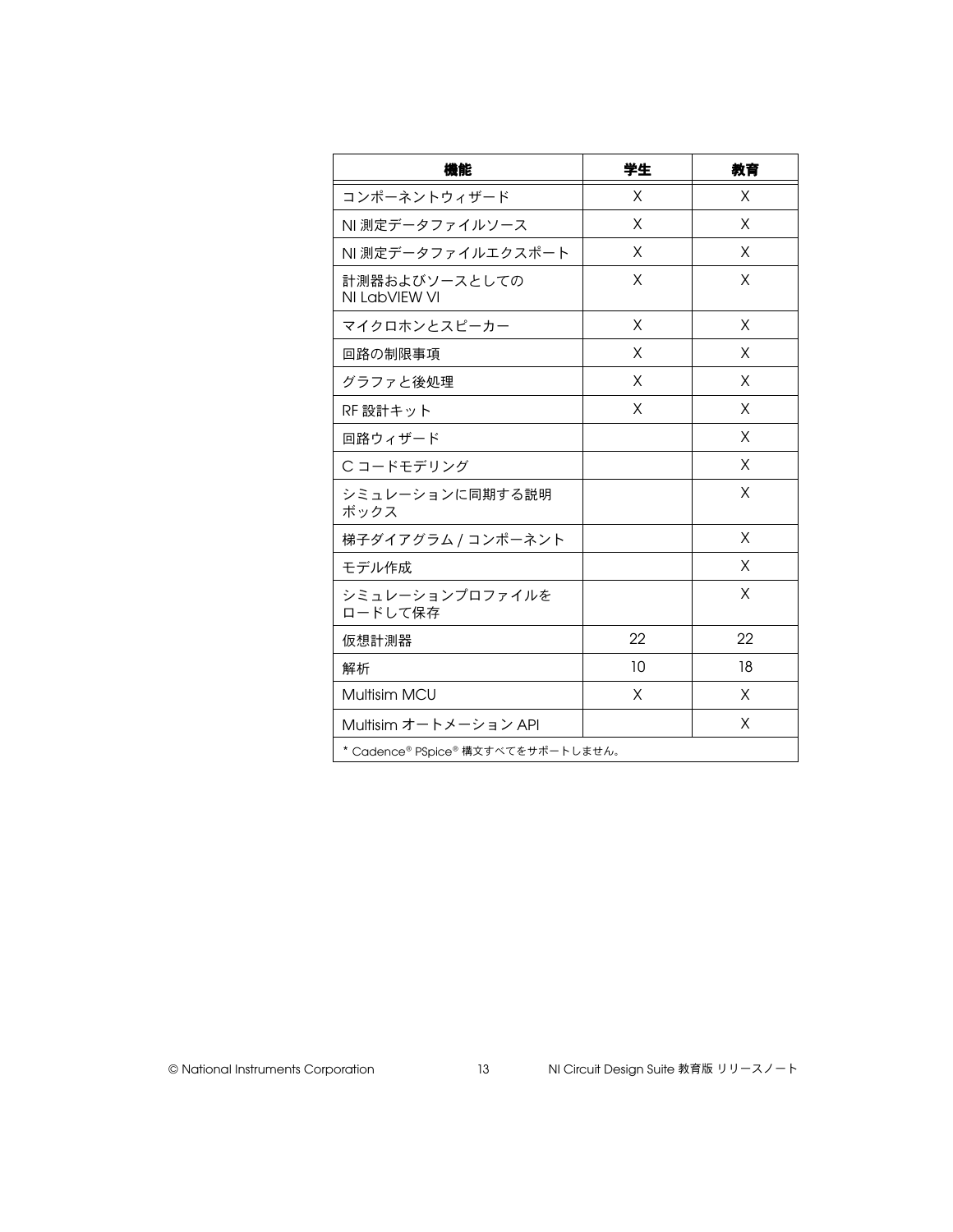以下は、Ultiboard の Student (学生)版および Education (教育)版 で利用できるレイアウト機能の一覧です。

| 機能                                 | 学生 | 教育 |
|------------------------------------|----|----|
| トレース配置の押し退け                        | X  | Χ  |
| 部品配置の押し退け                          | X  | X  |
| リアルタイム銅ラッツネスト                      | Χ  | Χ  |
| リアルタイム多角形更新(取り消し<br>機能付)           | Χ  | Χ  |
| フォワード / バックアノテーション                 | X  | X  |
| Multisim とのクロスプローブ                 | Χ  | Χ  |
| リアルタイム DRC                         | Χ  | X  |
| 64 レイヤーおよび 1 ナノメートル分<br>解能         | Χ  | Χ  |
| 包括的なフットプリントウィザード                   | X  | X  |
| 向上したプリント機能付き 3D 視覚<br>化            | Χ  | Χ  |
| ユーザアノテーション                         | X  | X  |
| 全画面表示モード                           |    | X  |
| Gerber, DXF, IPC-D-356A, SVG<br>出力 |    | Χ  |
| PCB およびランドパターンの寸法                  |    | X  |
| データベースマネージャの寸法                     |    | Χ  |
| ネットブリッジ                            |    | Х  |
| 回路ボード内の 3D 視覚化                     |    | Χ  |
| 選択したネットのラッツネストの<br>OFF 機能          |    | X  |
| グリッドレス誘導型配置                        |    | X  |
| テクノロジファイルをロードして保<br>存              |    | Х  |
| 極グリッド                              |    | Χ  |
| カスタマイズ可能なレイヤー表示                    |    | Χ  |
| パワープレーンの分割                         |    | Χ  |
| キープイン / キープアウト領域                   |    | Χ  |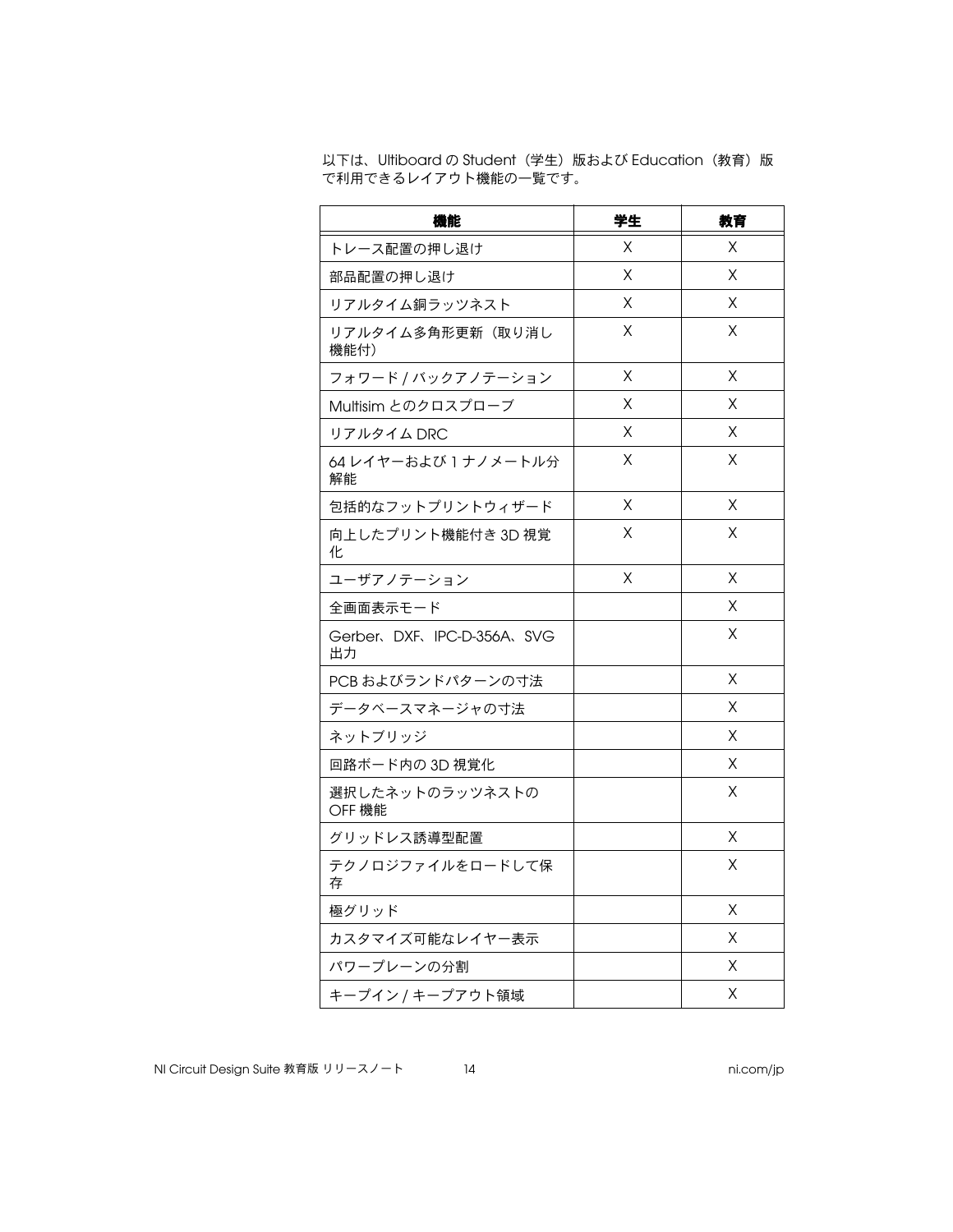| 機能                                   | 学生   | 教育    |
|--------------------------------------|------|-------|
| 配列にコンポーネントを配置                        |      | X     |
| すべてのコンポーネント配置の取り<br>消し               |      | X     |
| ルーラバーのアライメントと測定                      |      | X     |
| 自動アライメント                             |      | Х     |
| PCB設計をコンポーネントとして保<br>存               |      | Х     |
| 永久グループ化                              |      | X     |
| ピン / ゲートスワップ                         |      | X     |
| 複数間隔                                 |      | X     |
| エラーへの移動                              |      | X     |
| Equispace トレースサポート                   |      | X     |
| 差動インピーダンス計算                          |      | X     |
| 伝送ライン計算                              |      | X     |
| マイクロビア                               |      | X     |
| テストポイント挿入                            |      | X     |
| 自動ティアドロップ                            |      | X     |
| ピンネックトレースサポート                        |      | X     |
| 自動ジャンパ挿入                             |      | X     |
| 経路のコピー / 複製の配置機能                     |      | X     |
| インプレースフットプリント編集                      |      | X     |
| 機械 CAD                               |      | X     |
| 3D 情報を 3D IGES、DXF フォーマッ<br>トでエクスポート |      | X     |
| 銅量レポート                               |      | X     |
| テストポイントレポート                          |      | Χ     |
| レポート生成のカスタマイズ                        |      | Χ     |
| 複数のオープンドキュメント                        |      | Χ     |
| サポートされているピン数                         | 350  | 1,000 |
| スプレッドシート表示                           | 制限付き | 全部    |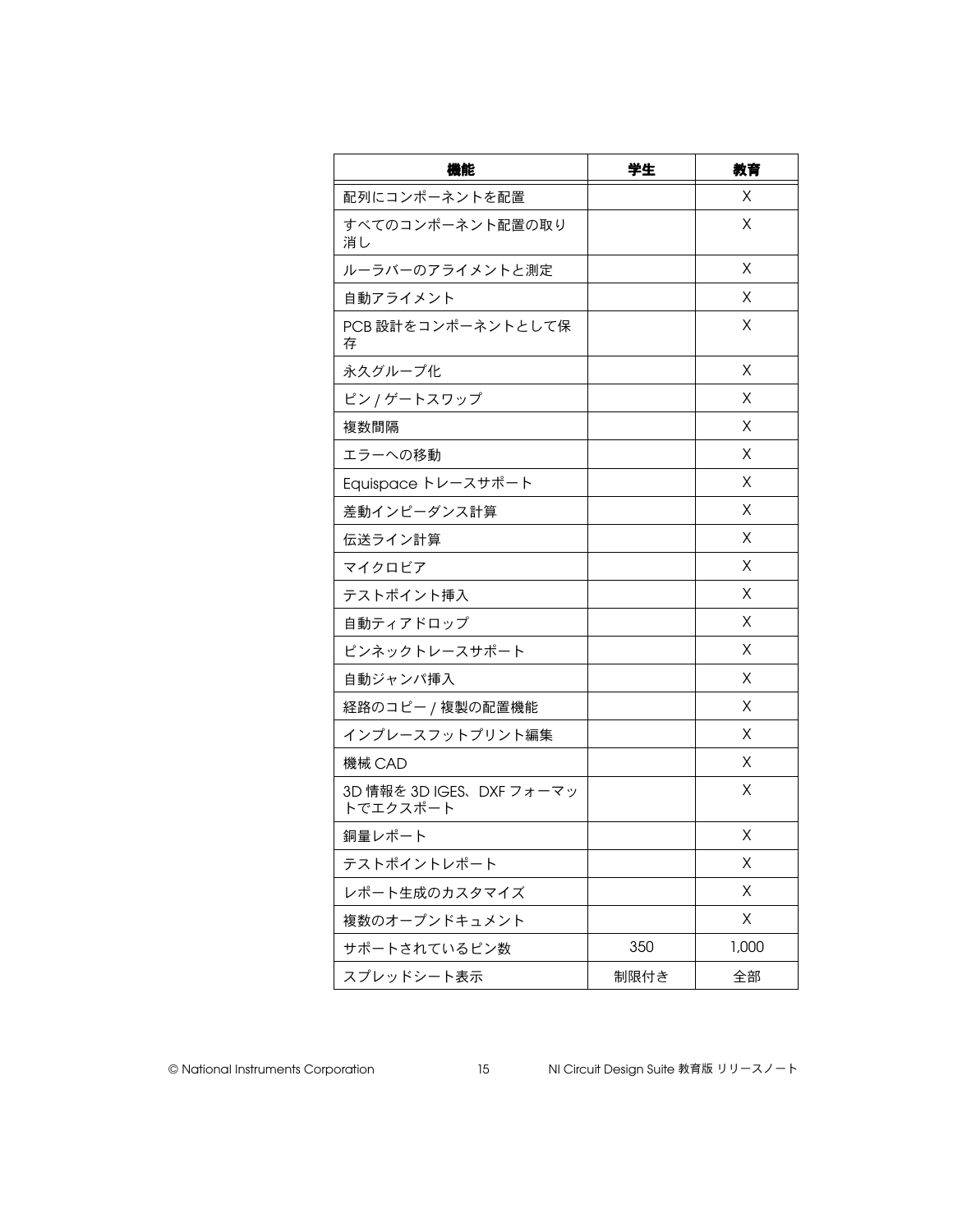| 機能                          | 学生  | 教育    |
|-----------------------------|-----|-------|
| 完全カスタマイズ可能コスト係数             | X   | X     |
| プログレッシブ経路設定                 | X   | X     |
| 対話式自動経路設定                   | X   | X     |
| 制約駆動経路設定                    | X   | X     |
| 手動前配置 : コンポーネント、ビア、<br>トレース | X   | X     |
| 自動ブロックキャパシタ認識               | X   | X     |
| SMD ミラーリング                  | X   | X     |
| トレースラバーバンディング               | X   | X     |
| キープイン / キープアウト基準に準拠         | X   | X     |
| ピン番号制限                      | 350 | 1,000 |
| レイヤーの最大数                    | 2   | 4     |

以下は、Ultiboard の Student (学生)版および Education (教育)版 で利用できる自動経路設定機能の一覧です。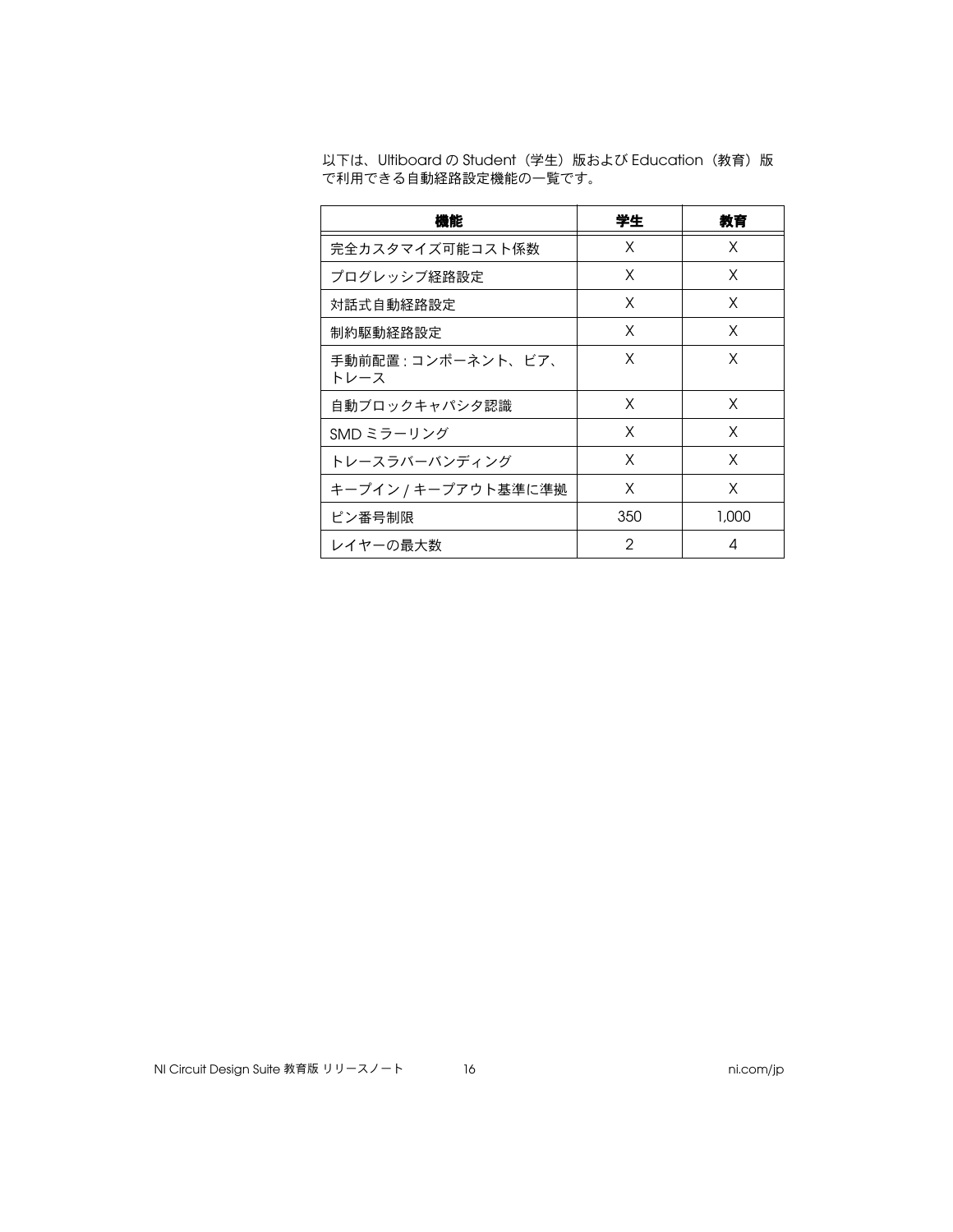# <span id="page-52-0"></span>ドキュメント

 $\mathbb N$ 

NI Circuit Design Suite 10.1 には、リファレンスとなる印刷および電子 リソースを含む完全なドキュメントセットが含まれています。

以下の印刷および電子リソースを利用いただけます。

- 『NI Circuit Design Suite スタートアップガイド』
- 『NI Circuit Design Suite リリースノート』

以下の電子リソースは PDF ファイルでご利用いただけます。

- 『Multisim User Manual』
- 『Multisim for Education Manual』
- 『Ultiboard User Manual』

**メモ** NI Multisim MCU モジュールの機能は NI Multisim に含まれるようになったた め、『Multisim MCU Module User Guide』は廃止されました。 Multisim MCU については、『Multisim User Manual』を参照してください。『Multisim Component Reference Guide』は廃止されました。コンポーネントの詳細に ついては、『Component Reference Help File』を参照してください。

> ユーザマニュアルにアクセスするには、スタート→すべてのプログラム→ **National Instruments** → **Circuit Design Suite 10.1** → **Documentation** を選択して、参照するファイルを選択します。

> 以下のオンラインヘルプファイルは、インストール済みのソフトウェアの ヘルプメニュー、そしてスタートメニューからご覧いただけます。

- 『Multisim Education Edition Help File』
- 『Ultiboard Help File』

スタートメニューからヘルプファイルにアクセスするには、スタート→すべ てのプログラム→ **National Instruments** → **Circuit Design Suite 10.1** → **Documentation** を選択して、参照するファイルを選択します。

以下のオンラインヘルプファイルは、インストール済みのソフトウェアの ヘルプメニューからご覧いただけます。

- 『Component Reference Education Edition Help File』
- 『Multisim Symbol Editor Help File』(シンボルエディタからアクセ ス)
- 『Multisim Title Block Editor Help File』(タイトルブロックエディタ からアクセス)